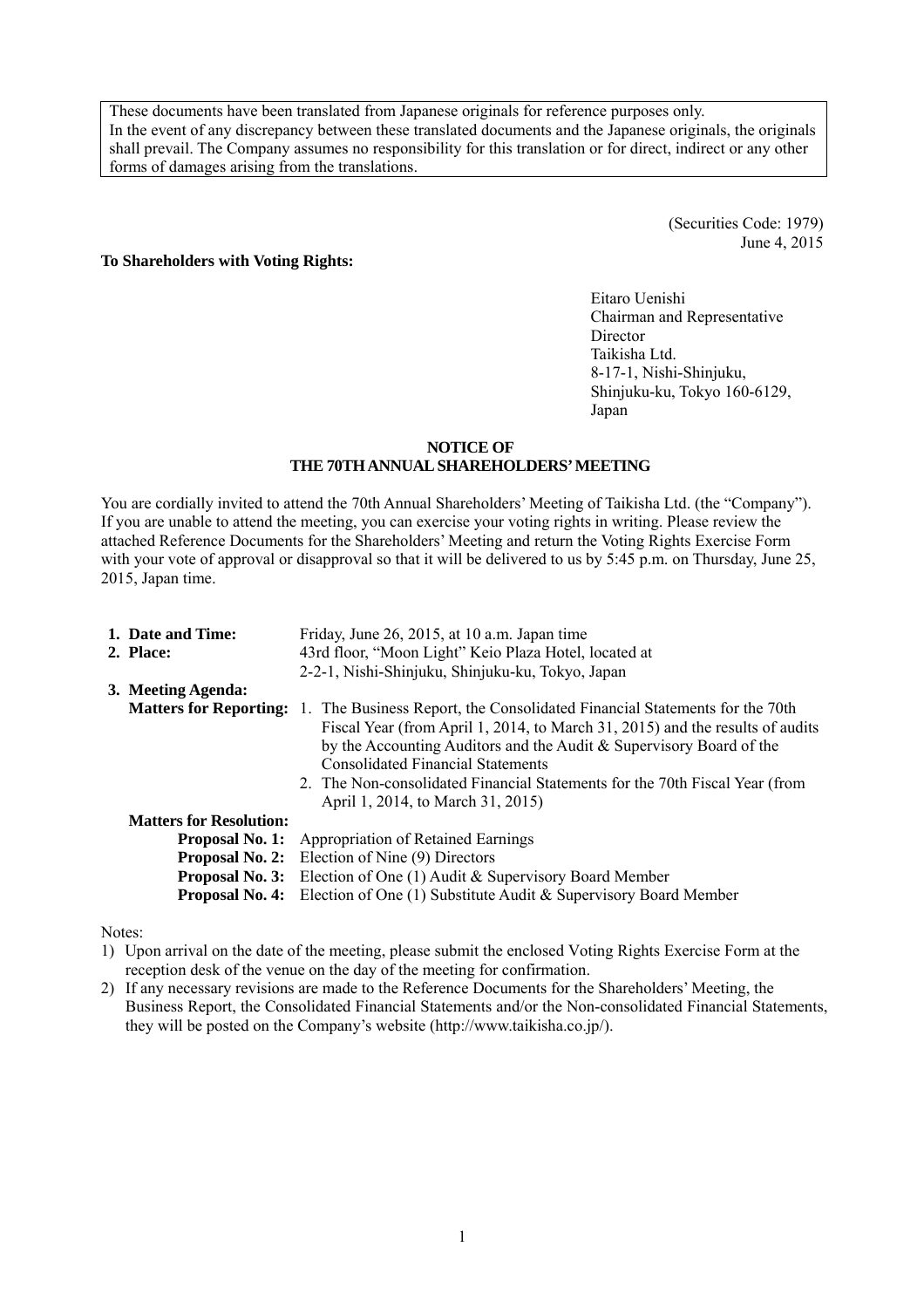[Attached Documents for the 70th Annual Shareholders' Meeting]

## **Business Report**

(From April 1, 2014, to March 31, 2015)

#### **1. Overview of the Group**

# **(1) Business Progress and Results**

#### **1) Management structure of the Company**

The Company's management structure consists of two operating bodies (the Green Technology System Division and the Paint Finishing System Division) and the Headquarters that control the whole Company, through which the Company expands its domestic and overseas business operations. The schematic structure of the Company's management structure is as follows:

Headquarters

Green Technology System Division (HVAC for buildings and industrial HVAC)

- Paint Finishing System Division (Paint finishing systems for automobile industry and others)

#### **2) Overview of business**

During the fiscal year ended March 31, 2015, the U.S. economy recovered steadily and Europe saw several signs of an economic pickup. Meanwhile, although the overall Asian economy maintained firm growth, the growth rate of the Chinese economy continued to show a trend of gradual decline. The Japanese economy followed a track to gradual recovery with increases in exports and production and the improvement of corporate profits against a backdrop of yen appreciation, which resulted from various governmental economic policies.

Given such circumstances, the Taikisha Group's orders received totaled ¥187,311 million (a 0.9% year-on-year decrease), of which overseas orders received decreased by 6.2% year on year to ¥93,371 million, mainly due to decreases in overseas orders received in China, Singapore and Indonesia despite increases in orders received in Japan, India and Thailand.

Net sales of completed construction contracts totaled ¥183,648 million (a 1.0% year-on-year decrease), of which overseas net sales were ¥101,344 million, an 11.3% year-on-year decrease, mainly due to decreases in the sales of construction contracts in Thailand, North America and Singapore despite an increase in the turnover of construction contracts in Japan.

In terms of profits, the gross profit ratio improved 0.6 percentage point year on year to 14.8%, primarily supported by profitability-focused order-receiving and cost-cutting activities despite a year-on-year decrease of ¥1,773 million in net sales of completed construction contracts. Gross profit on completed construction contracts increased by ¥877 million to ¥27,218 million. Meanwhile, operating income totaled ¥8,669 million (a year-on-year increase of ¥586 million) and ordinary income totaled ¥9,579 million (a year-on-year increase of ¥287 million). In addition, gains on disposal of noncurrent assets of ¥1,162 million and a reversal of reserve for loss on dissolution of employees' pension fund of ¥400 million were posted under extraordinary income, whereas a loss on disposal of noncurrent assets of ¥842 million was posted under extraordinary loss. As a result, for the fiscal year ended March 31, 2015, net income was ¥6,084 million (a year-on-year increase of ¥1,929 million) on a consolidated basis.

Operating results by business segment (including intersegment sales) are as follows:

# **Green Technology System Division:**

Orders received in the HVAC for buildings category decreased for the fiscal year under review, reflecting weak orders received in the field of healthcare/welfare facilities and administration-related facilities compared with the previous fiscal year. Net sales of completed construction contracts increased in the HVAC for buildings category, while it decrease in the Industrial HVAC category mainly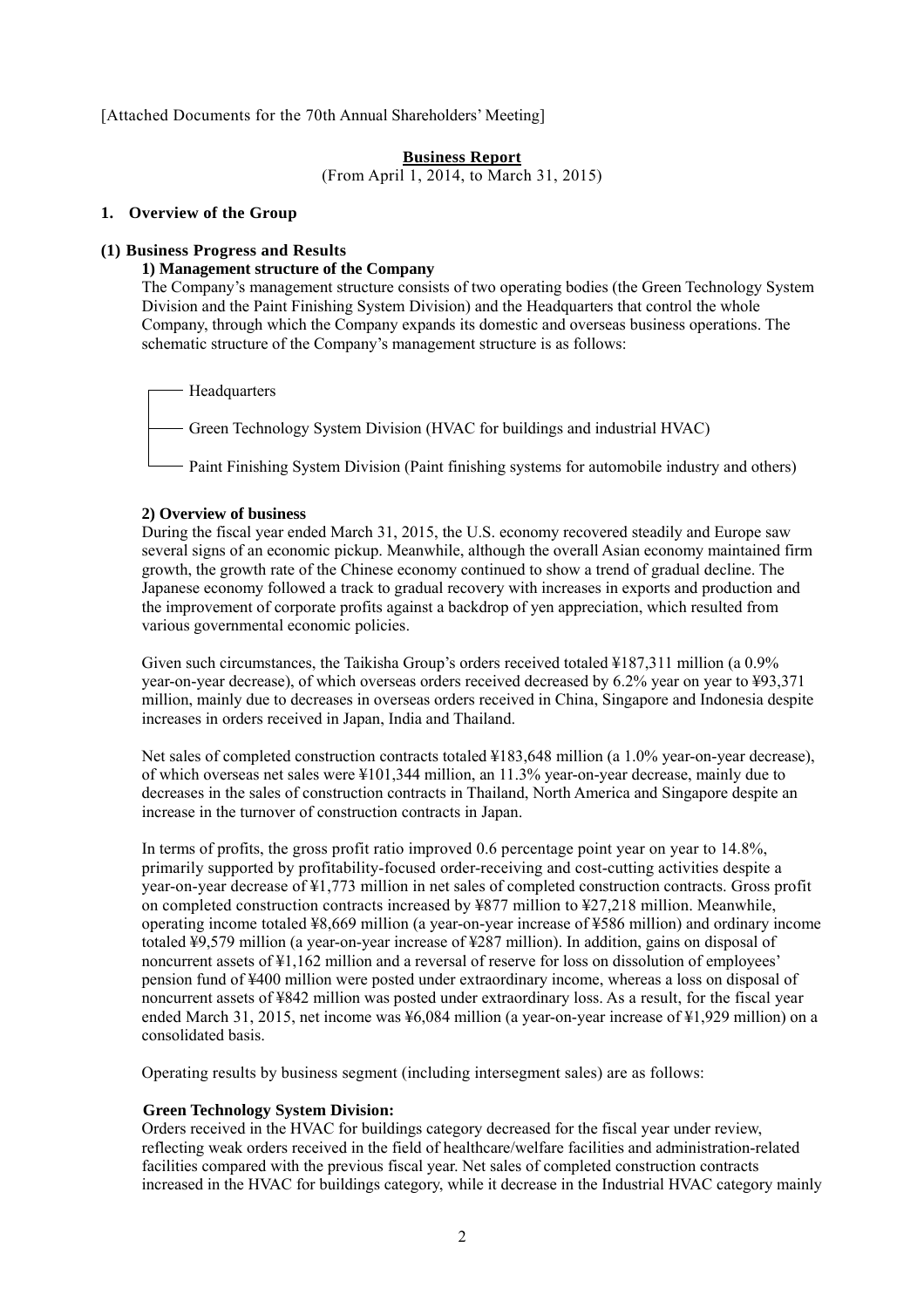due to the decreased turnover of construction contracts overseas such as in Thailand compared to previous fiscal year.

As a result, orders received in this segment totaled ¥125,989 million (a 0.1% year-on-year decrease). Of this figure, orders for the HVAC for buildings category decreased 16.6% year on year to ¥44,896 million whereas those for the Industrial HVAC category increased 12.3% year on year to ¥81,093 million. Net sales of completed construction contracts totaled ¥116,150 million (a 0.6% year-on-year increase). Of this figure, sales of the HVAC for buildings category increased 12.0% year on year to ¥40,831 million whereas those of the Industrial HVAC category decreased 4.6% year on year to ¥75,318 million. Segment profit (ordinary income) amounted to ¥5,991 million (a year-on-year increase of ¥1,542 million).

## **Paint Finishing System Division:**

Orders received for the fiscal year under review decreased year on year due to sluggish demand for construction mainly in China and Malaysia despite increases in orders received in India and Brazil. Net sales of completed construction contracts decreased, reflecting the decreased turnover of construction contracts in North America and Thailand.

As a result, orders received in this segment totaled ¥61,321 million (a 2.6% year-on-year decrease). Net sales of completed construction contracts totaled ¥67,614 million (a 3.5% year-on-year decrease). Segment profit (ordinary income) amounted to ¥3,260 million (a year-on-year decrease of ¥1,246 million).

|                                          |                                            |                                    |                                                                 |                       |                                                                                                     | (Millions of yen)                  |
|------------------------------------------|--------------------------------------------|------------------------------------|-----------------------------------------------------------------|-----------------------|-----------------------------------------------------------------------------------------------------|------------------------------------|
|                                          | Category                                   | Construction<br>brought<br>forward | Orders<br>received<br>during the<br>fiscal year<br>under review | Total                 | Net sales of<br>completed<br>construction<br>contracts<br>during the<br>fiscal year<br>under review | Construction<br>carried<br>forward |
| Green                                    | HVAC for<br>buildings                      | 45,412                             | 44,896                                                          | 90,308                | 40,827                                                                                              | 49,481                             |
| Technology<br>System                     | Industrial<br><b>HVAC</b>                  | 35,879                             | 81,093                                                          | 116,973               | 75,307                                                                                              | 41,666                             |
| Division                                 | Subtotal<br>overseas]                      | 81,292<br>[26, 464]                | 125,989<br>[42,798]                                             | 207,282<br>[69, 262]  | 116,134<br>[40, 150]                                                                                | 91,147<br>[29, 111]                |
| Paint<br>Finishing<br>System<br>Division | Paint<br>finishing<br>systems<br>overseas] | 65,323<br>[62, 771]                | 61,321<br>[50,573]                                              | 126,645<br>[113, 345] | 67,513<br>[61, 194]                                                                                 | 59,131<br>[52, 150]                |
| Both<br><b>Divisions</b>                 | Total<br>[overseas]                        | 146,615<br>[89, 235]               | 187,311<br>[93,371]                                             | 333,927<br>[182, 607] | 183,648<br>[101,344]                                                                                | 150,278<br>[81,262]                |

## **Orders received, net sales of completed construction contracts and construction carried forward by division**

Note: The conversion for "Construction brought forward" regarding overseas consolidated subsidiaries is adjusted for increases/decreases due to exchange rate fluctuations during the fiscal year under review.

As for the non-consolidated performance of the Company, orders received totaled ¥100,479 million (a 3.9% year-on-year decrease) and net sales of completed construction contracts totaled ¥93,297 million (an 8.2% year-on-year increase). Net income of the Company was ¥5,114 million (a year-on-year increase of ¥2,656 million).

# **3) Capital expenditures**

There is nothing of significance to mention for the fiscal year under review.

#### **4) Financing**

There is nothing of significance to mention for the fiscal year under review.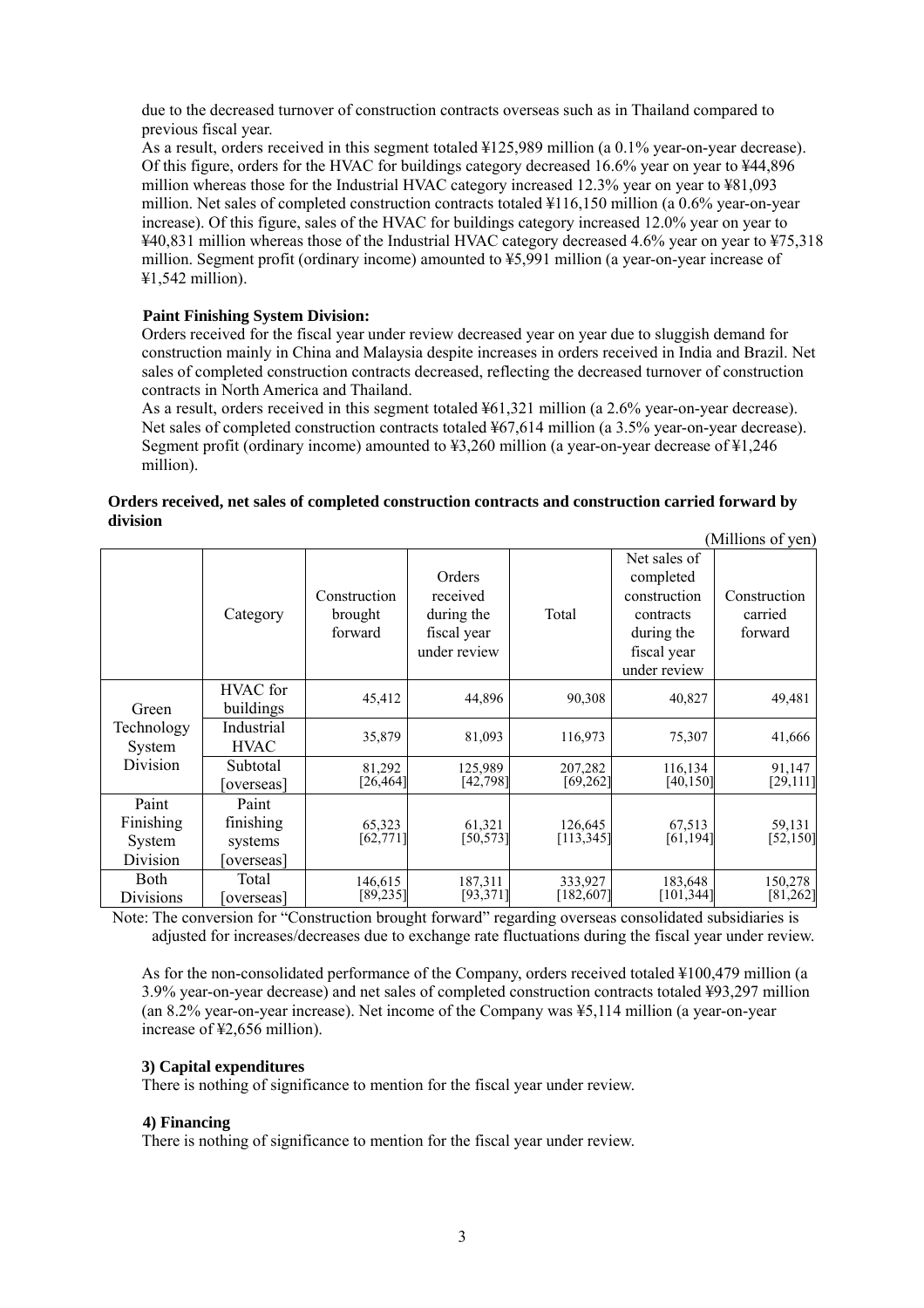- **(2) Transfer of Business, Absorption-Type Company Split and Incorporation-Type Company Split**  Not applicable.
- **(3) Business Assigned from Other Companies**  Not applicable.
- **(4) Succession of Rights and Obligations regarding Other Entities' Business due to Absorption-Type or Incorporation-Type Company Split**  Not applicable.
- **(5) Acquisition or Disposition of Shares and Other Equity Interests or Share Subscription Rights of Other Companies**

Not applicable.

# **(6) Changes in Assets and Income**

**1) Changes in operating results** 

|                                                  |       |             |             |                                                                       | (Millions of yen) |
|--------------------------------------------------|-------|-------------|-------------|-----------------------------------------------------------------------|-------------------|
|                                                  |       |             |             |                                                                       | Year ended March  |
|                                                  |       |             |             | Fiscal year (term) Year ended March Year ended March Year ended March | 31, 2015          |
|                                                  |       | 31, 2012    | 31, 2013    | 31, 2014                                                              | (70th term)       |
| Category                                         |       | (67th term) | (68th term) | (69th term)                                                           | Fiscal year under |
|                                                  |       |             |             |                                                                       | review            |
| Orders received                                  |       | 195,268     | 195,920     | 189,026                                                               | 187,311           |
| Net sales of completed<br>construction contracts |       | 189,716     | 216,051     | 185,421                                                               | 183,648           |
| Ordinary income                                  |       | 9,033       | 10,728      | 9,292                                                                 | 9,579             |
| Net income                                       |       | 4,372       | 6,200       | 4,155                                                                 | 6,084             |
| Net income per<br>share                          | (Yen) | 119.52      | 170.99      | 116.08                                                                | 172.64            |
| Total assets                                     |       | 156,108     | 163,014     | 166,680                                                               | 188,283           |
| Net assets                                       |       | 69,602      | 78,537      | 84,712                                                                | 99,669            |
| Net assets per<br>share                          | (Yen) | 1,834.99    | 2,087.16    | 2,282.56                                                              | 2,690.76          |

Note: "Net income per share" and "Net assets per share" are calculated based on the total number of issued shares after subtracting treasury shares. The treasury shares do not include the Company's shares held by Trust & Custody Services Bank, Ltd. (Trust E Account), because of the introduction of ESOP (Employee Stock Ownership Plan).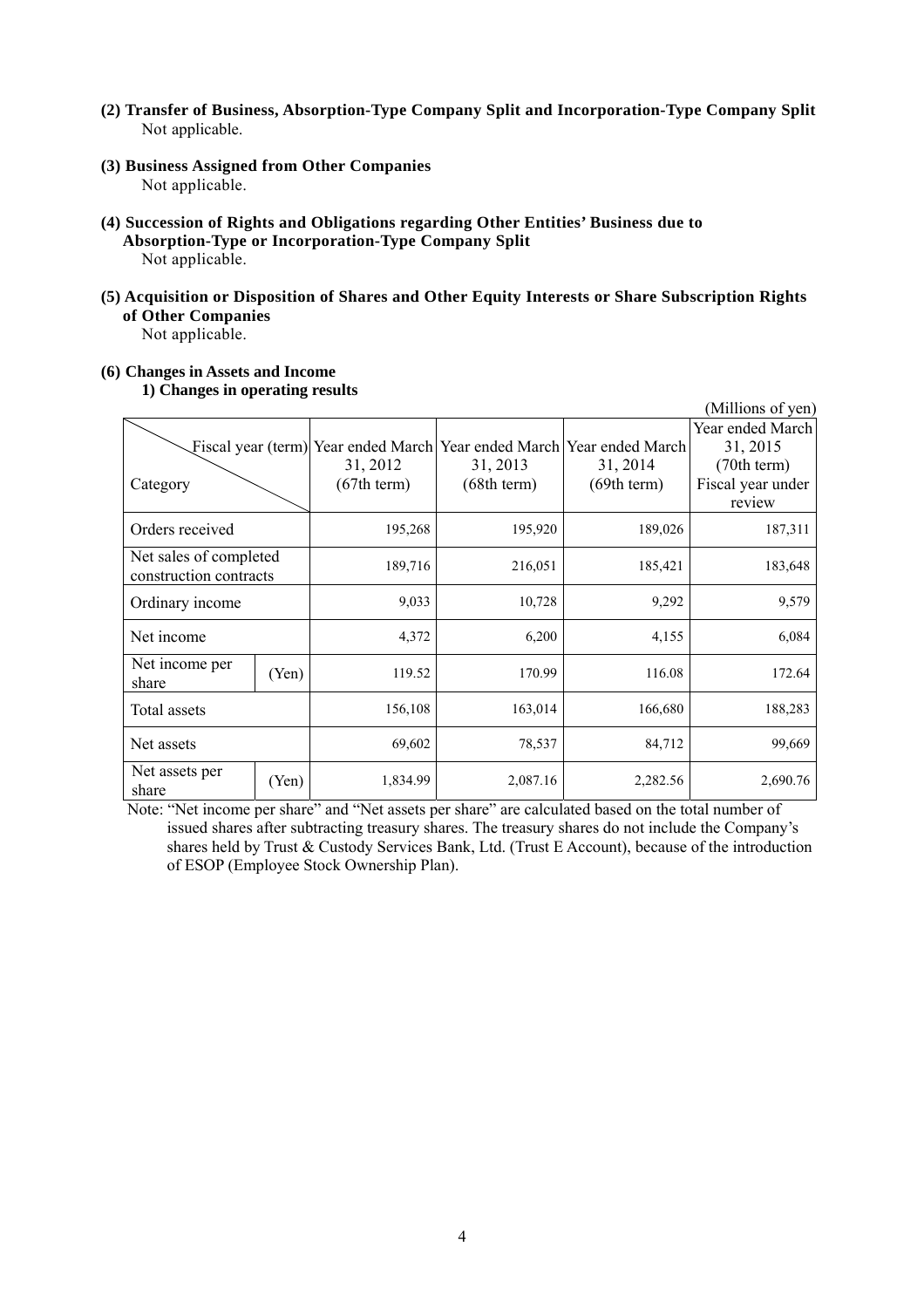|                                          |                              |                                             |                                             |                                             | (Millions of yen)                                                          |
|------------------------------------------|------------------------------|---------------------------------------------|---------------------------------------------|---------------------------------------------|----------------------------------------------------------------------------|
| Category                                 | Fiscal year (term)           | Year ended<br>March 31, 2012<br>(67th term) | Year ended<br>March 31, 2013<br>(68th term) | Year ended<br>March 31, 2014<br>(69th term) | Year ended<br>March 31, 2015<br>(70th term)<br>Fiscal year under<br>review |
| Green                                    | <b>HVAC</b> for<br>buildings | 42,233                                      | 46,573                                      | 36,455                                      | 40,827                                                                     |
| Technology<br>System                     | <b>Industrial HVAC</b>       | 84,943                                      | 90,641                                      | 78,989                                      | 75,307                                                                     |
| Division                                 | Subtotal                     | 127,176                                     | 137,214                                     | 115,444                                     | 116,134                                                                    |
| Paint<br>Finishing<br>System<br>Division | Paint finishing<br>systems   | 62,540                                      | 78,837                                      | 69,976                                      | 67,513                                                                     |
| <b>Both</b><br>Divisions                 | Total<br>[overseas]          | 189,716<br>[97,369]                         | 216,051<br>[124,097]                        | 185,421<br>[114, 214]                       | 183,648<br>[101, 344]                                                      |

# **2) Changes in net sales of completed construction contracts by division**

#### **(7) Issues to Be Addressed**

# **1) Reinforce management base**

The Company believes it is essential to respond quickly to changing social demands and continue business activities. Consequently, the Company has set up a policy of reinforcing its management base with the following proactive initiatives: (a) enhance and streamline corporate governance, (b) develop organizations that respond flexibly to business globalization, (c) develop capabilities of human resources as a core management base, and (d) carry out strategic investments in research and development, IT system development and the development of human resources.

Specific action plans, which serve to help realize these initiatives, are incorporated in the annual action policies at the respective departments, and each department in charge continues its own activities to this end while getting back to the basics of these initiatives.

#### **2) Business development with an emphasis on the environment and global operations**

The Company has two mainstay business divisions: the Green Technology System Division, which encompasses relevant businesses ranging from the design and construction of HVAC equipment for buildings to the engineering of production facilities, and the Paint Finishing System Division, which engages in engineering mainly for automobile paint plants.

The Green Technology System Division intends to continue expanding business operations not only in Japan but also in overseas markets. Its priority is on developing environmental businesses, including plant designs that minimize environmental impact to meet the needs of a low-carbon society, innovative engineering for the renovation of existing equipment/facilities and to raise production efficiency, sales of high-efficiency exhaust gas treatment systems and exploitation of new business fields such as the plant factory system employing only artificial lights. Moreover, more stringent cost controls will be pursued to strengthen earnings capacity.

The Paint Finishing System Division intends to develop the total engineering-oriented business that aims to improve painting and coating efficiency, as well as reduce the energy impact of the whole paint plant. For the new paint plants that will be established in China, India, Russia and Brazil, the Company will work to rack up profits by increasing orders received not only from Japanese car manufacturers but also locally capitalized counterparts. Moreover, business expansion will be pursued in peripheral fields such as painting equipment, paint circulation systems and conveyor systems.

# **3) Compliance-based management**

The Company was sentenced to a fine and its former employee wwas sentenced to a suspended prison term in October 2014 by the Tokyo District Court for violation of the Anti-Monopoly Act with regard to the bidding for the equipment installation project of the Hokuriku Shinkansen Line. Pursuant to the final decision of said sentences, the Company received a business suspension by the Ministry of Land, Infrastructure, Transport and Tourism in December 2014.

We deeply apologize for having caused so much concern and inconvenience to our shareholders, business partners and other parties concerned.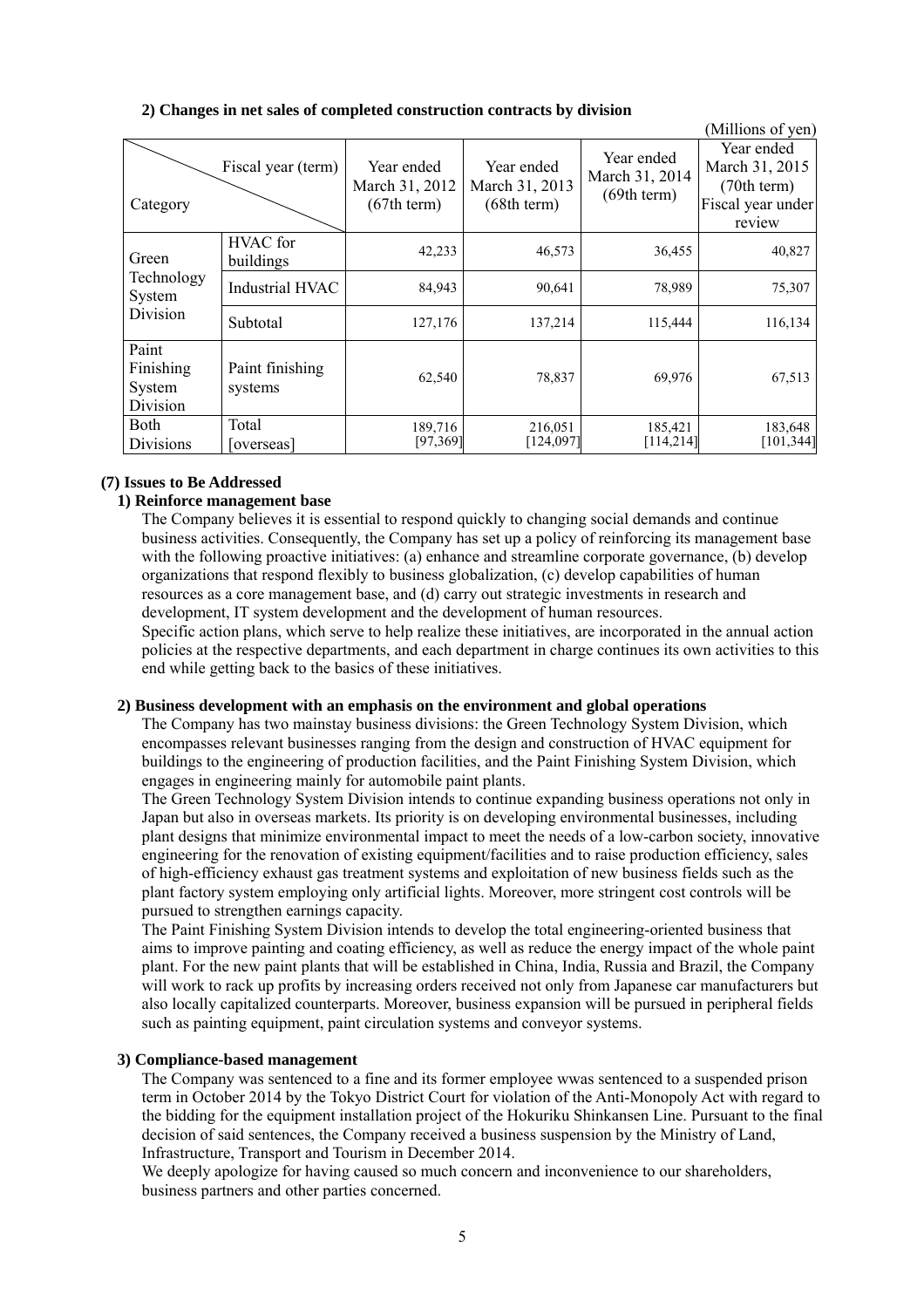Gravely and sincerely accepting this regrettable incident, the Company established an outside investigative committee composed of external intellectuals and experts to determine the cause of the incident. In addition, the Company has radically reviewed a compliance-focused system and measures while implementing effective measures to raise employees' awareness of compliance throughout the organization. Specific measures to this end include the new formulation of sales activity action guidelines; reinforced check and auditing functions regarding sales operations including double pre-examinations before bidding for construction works; and regular training sessions for officers and executives. The Company is committed to preventing a recurrence and reinforcing its compliance system in the future.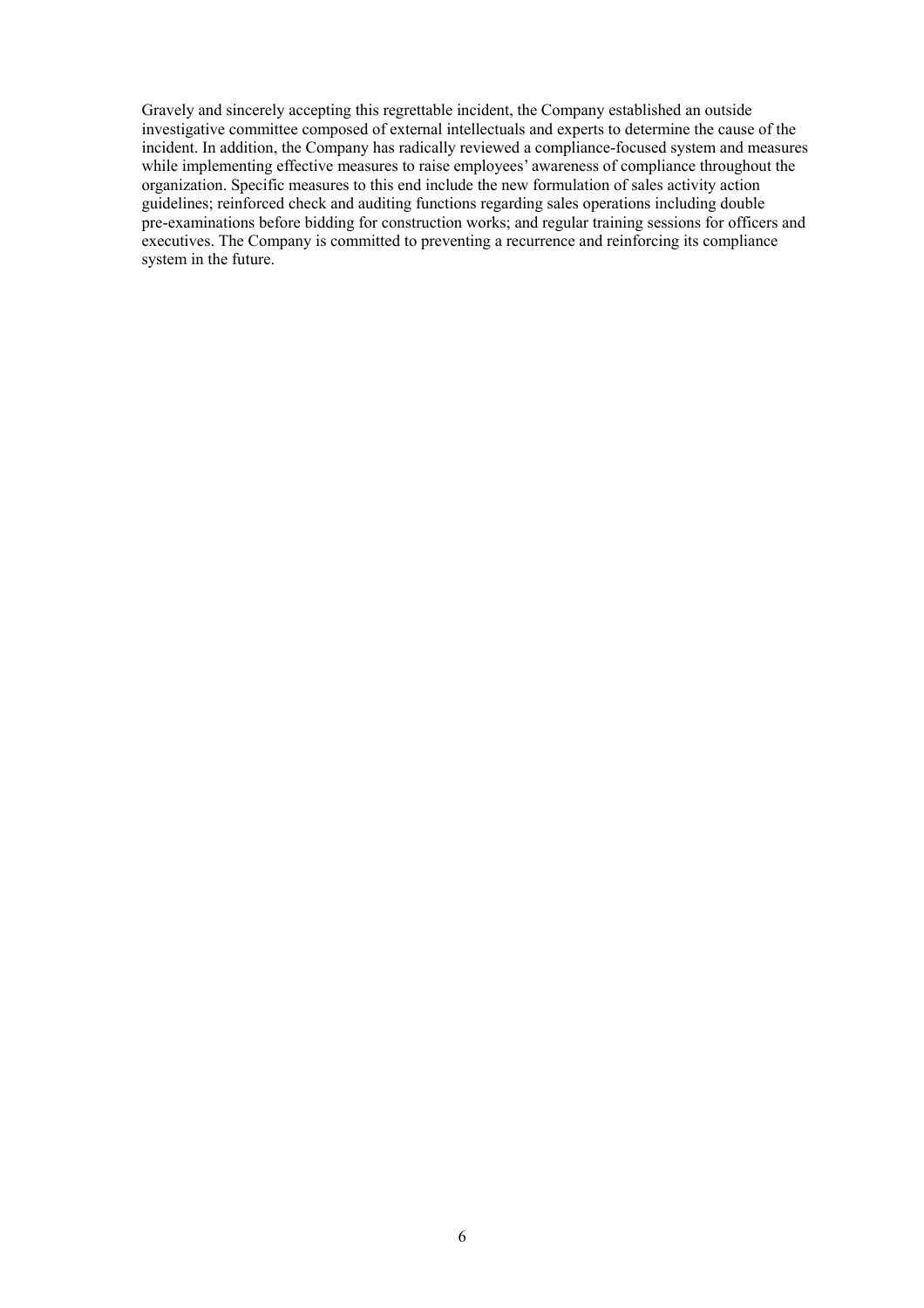# **(8) Significant Subsidiaries**

| Company name                                      | Capital                      | Percentage of voting<br>rights held by the<br>Company | Principal business                                                                                                             |
|---------------------------------------------------|------------------------------|-------------------------------------------------------|--------------------------------------------------------------------------------------------------------------------------------|
| San Esu Industry Co., Ltd.                        | ¥100 million                 | 87.75%                                                | Pipework, sheet metal work<br>and can manufacturing work,<br>as well as manufacture and<br>sales of machinery and<br>equipment |
| Nippon Noise Control Ltd.                         | ¥30 million                  | 100.00%                                               | Design, manufacture, sales<br>and installation of silencer<br>and vibration-proof<br>equipment                                 |
| Tokyo Taikisha Service Ltd.                       | ¥20 million                  | 100.00%                                               | Design and installation of<br>HVAC systems                                                                                     |
| <b>TKS Industrial Company</b>                     | <b>USD 10</b><br>thousand    | 100.00%                                               | Design and installation of<br>paint finishing and HVAC<br>systems                                                              |
| Encore Automation $LLC^{1,3}$                     |                              | 51.00%                                                | Design and installation of<br>paint systems and plants for<br>automobile industry and<br>aviation industry                     |
| Taikisha Canada Inc. <sup>1</sup>                 | <b>CAD 442</b><br>thousand   | 100.00%                                               | Design and installation of<br>paint finishing and HVAC<br>systems                                                              |
| Taikisha de Mexico,<br>S.A. de $C.V.1$            | <b>MXN 400</b><br>thousand   | 100.00%                                               | Design and installation of<br>paint finishing and HVAC<br>systems                                                              |
| Taikisha Mexicana Service<br>S.A. de $C.V.1$      | <b>MXN 100</b><br>thousand   | 100.00%                                               | Design and installation of<br>paint finishing and HVAC<br>systems, as well as temporary<br>staffing services                   |
| Taikisha do Brasil Ltda. <sup>1</sup>             | <b>BRL 8,107</b><br>thousand | 100.00%                                               | Design and installation of<br>paint finishing and HVAC<br>systems                                                              |
| Taikisha (Singapore)<br>Pte. Ltd.                 | SGD 20 million               | 100.00%                                               | Design and installation of<br>HVAC and paint finishing<br>systems                                                              |
| Taikisha (Thailand)<br>Co., Ltd.                  | THB 40 million               | 85.25%                                                | Design and installation of<br>HVAC and paint finishing<br>systems                                                              |
| Taikisha Trading (Thailand)<br>Co., Ltd.          | THB 5 million                | 97.40%                                                | Exports and imports of HVAC<br>and paint finishing systems and<br>other products for plants                                    |
| Thaiken Maintenance<br>& Service Co., Ltd. $1$    | THB 5 million                | 95.00%                                                | Maintenance services and<br>small-scale works, etc.                                                                            |
| Token Interior & Design<br>Co., Ltd. <sup>1</sup> | THB 20 million               | 83.40%                                                | Manufacture and sales of<br>interior goods and materials                                                                       |
| TKA Co., Ltd. <sup>1</sup>                        | THB 5 million                | 96.00%                                                | Manufacture and sales of<br>precision machinery parts                                                                          |
| Taikisha Engineering<br>(M) Sdn. Bhd.             | <b>MYR 600</b><br>thousand   | 100.00%                                               | Design and installation of<br>HVAC and paint finishing<br>systems                                                              |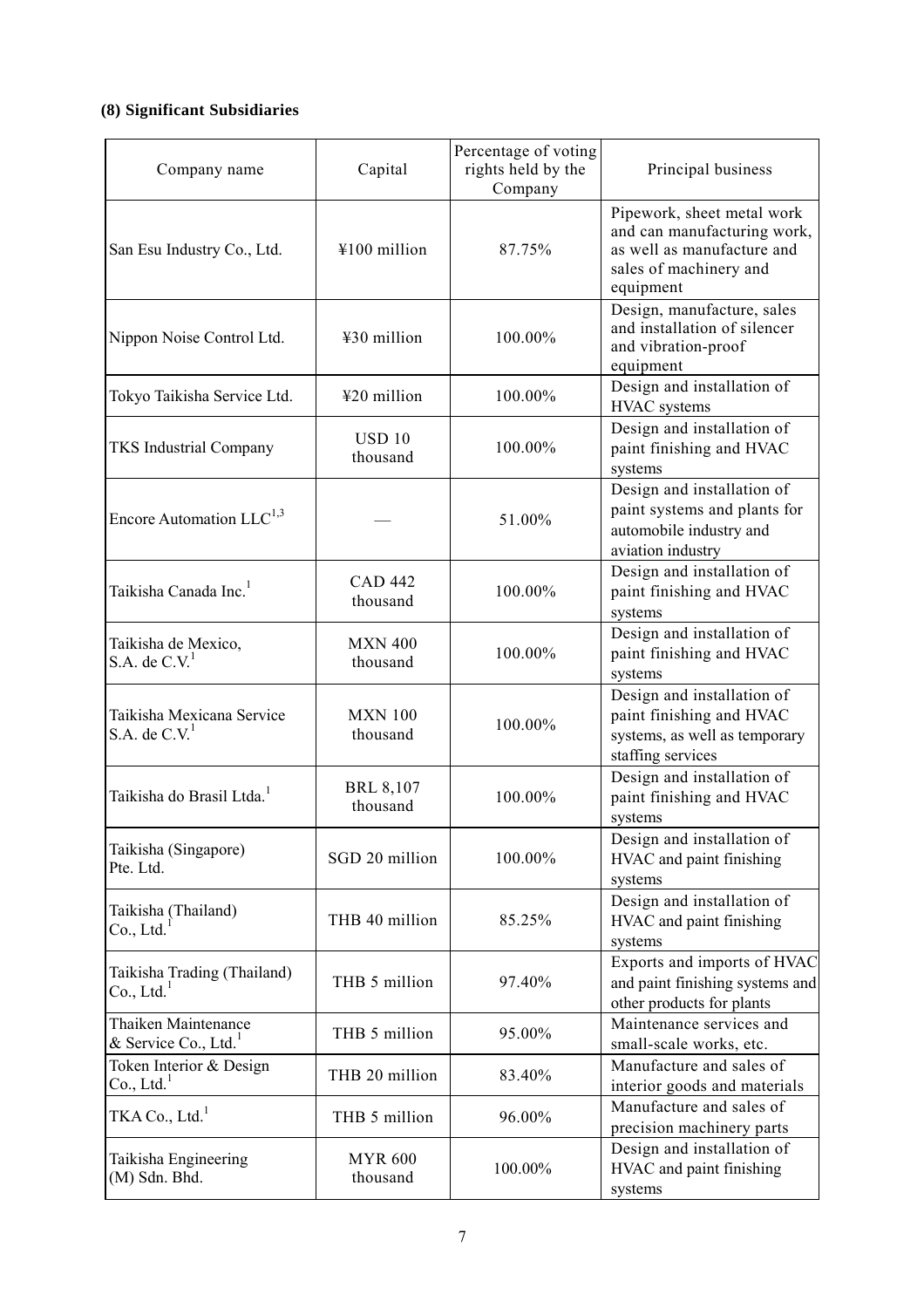| P.T. Taikisha Indonesia<br>Engineering                       | <b>IDR 982</b><br>million   | 99.98%  | Design and installation of<br>HVAC and paint finishing<br>systems                                                                                                                           |
|--------------------------------------------------------------|-----------------------------|---------|---------------------------------------------------------------------------------------------------------------------------------------------------------------------------------------------|
| P.T. Taikisha<br>Manufacturing Indonesia                     | IDR 87,531<br>million       | 99.25%  | Painting of automobile parts                                                                                                                                                                |
| Taikisha Philippines Inc. <sup>2</sup>                       | PHP 22 million              | 40.00%  | Design and installation of<br>HVAC and paint finishing<br>systems                                                                                                                           |
| Taikisha Vietnam<br>Engineering Inc.                         | <b>VND 3,895</b><br>million | 100.00% | Design and installation of<br>HVAC and paint finishing<br>systems                                                                                                                           |
| Taikisha (Cambodia) Co., Ltd.                                | <b>USD 300</b><br>thousand  | 100.00% | Design and installation of<br>HVAC and paint finishing<br>systems                                                                                                                           |
| Taikisha Myanmar Co., Ltd. <sup>1</sup>                      | <b>USD 500</b><br>thousand  | 100.00% | Design, installation and<br>maintenance of HVAC and<br>paint finishing systems                                                                                                              |
| Wuzhou Taikisha Engineering<br>Co., Ltd.                     | CNY 51 million              | 70.00%  | Design and installation of<br>HVAC and paint finishing<br>systems                                                                                                                           |
| Beijing Wuzhou Taikisha<br>Equipment Co., Ltd.               | <b>CNY 800</b><br>thousand  | 100.00% | Manufacture, installation,<br>adjustment and repair of paint<br>finishing, HVAC and<br>pollution control systems, as<br>well as sales of machinery,<br>equipment and electronic<br>products |
| Tianjin Taikisha Paint<br>Finishing System Ltd. <sup>1</sup> | CNY 73 million              | 90.00%  | Research, development,<br>manufacture, sales and<br>maintenance of paint systems                                                                                                            |
| Taikisha Hong Kong Limited                                   | HKD 2 million               | 100.00% | Design and installation of<br>HVAC and paint finishing<br>systems                                                                                                                           |
| Taikisha (Taiwan) Ltd.                                       | TWD 230 million             | 100.00% | Design and installation of<br>HVAC and paint finishing<br>systems                                                                                                                           |
| Taikisha Korea Ltd. <sup>1</sup>                             | KRW 700 million             | 65.00%  | Design and installation of<br>paint finishing and HVAC<br>systems                                                                                                                           |
| Taikisha Engineering India<br>Private Ltd.                   | INR 6 million               | 55.00%  | Design and installation of<br>paint finishing and HVAC<br>systems                                                                                                                           |
| "Taikisha (R)" LLC                                           | RUB 16 million              | 100.00% | Design and installation of<br>paint finishing and HVAC<br>systems                                                                                                                           |
| Geico S.p.A.                                                 | EUR 3 million               | 51.00%  | Design and installation of<br>paint systems and plants for<br>automobile industry                                                                                                           |
| Geico Taikisha Europe Ltd. <sup>1</sup>                      | EUR 4 million               | 100.00% | Design and installation of<br>paint finishing and HVAC<br>systems                                                                                                                           |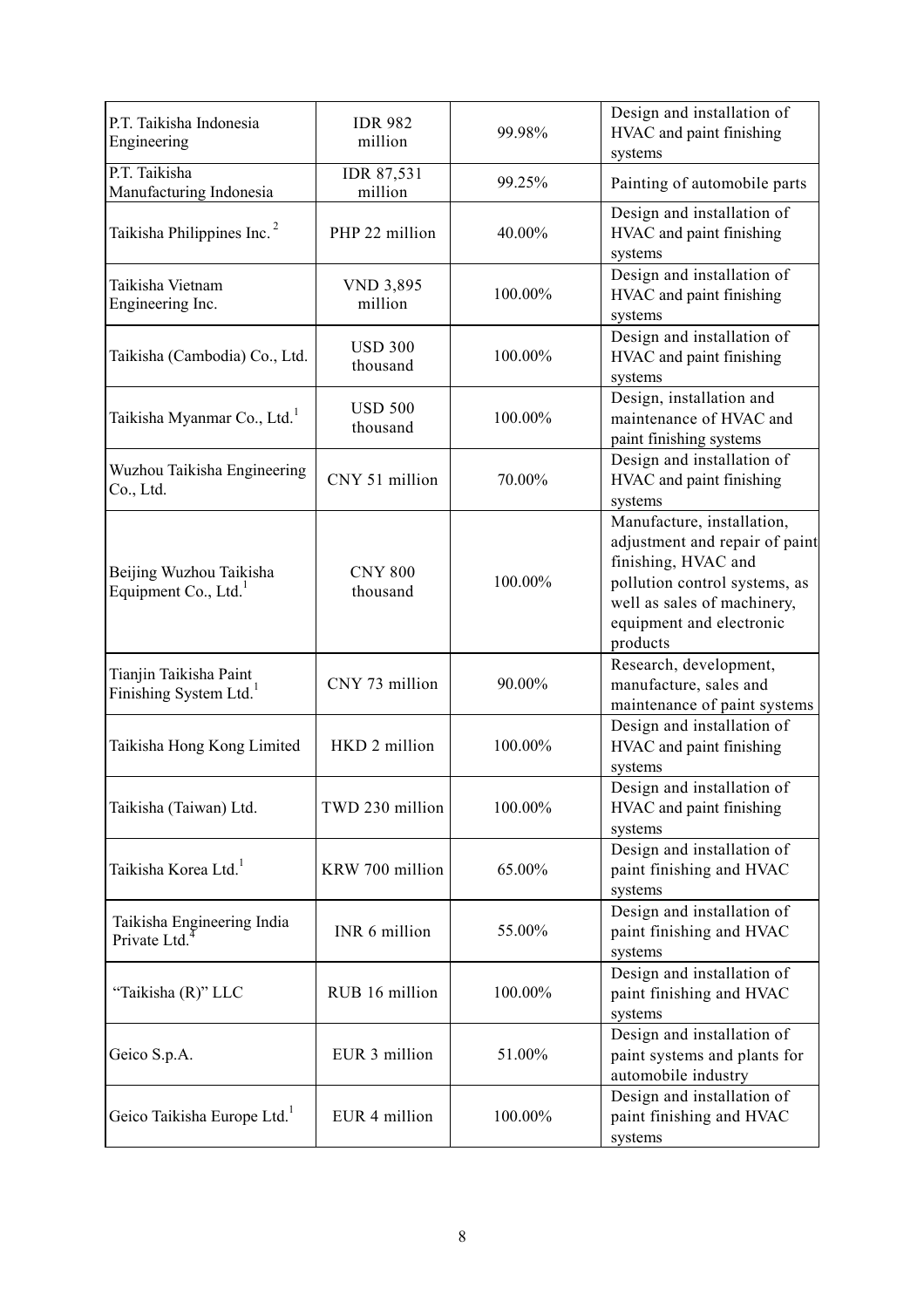| J-CO Mexico, S. de R.L. de<br>$C.V.^{1,5}$                 | <b>MXN 272</b><br>thousand   | 100.00% | Design and installation of<br>paint systems and plants for<br>automobile industry |
|------------------------------------------------------------|------------------------------|---------|-----------------------------------------------------------------------------------|
| Geico Brasil Ltda. <sup>1</sup>                            | <b>BRL 5,500</b><br>thousand | 100.00% | Design and installation of<br>paint systems and plants for<br>automobile industry |
| Geico Paint Shop India Private<br>Limited <sup>1</sup>     | INR 3 million                | 100.00% | Design and installation of<br>paint systems and plants for<br>automobile industry |
| Geico Painting System<br>(Suzhou) Co., Ltd. <sup>1,6</sup> | CNY 25 million               | 100.00% | Design and installation of<br>paint systems and plants for<br>automobile industry |
| "Geico Russia" LLC <sup>1</sup>                            | RUB 6 million                | 100.00% | Design and installation of<br>paint systems and plants for<br>automobile industry |

Notes:

1. For the companies marked with "1," the percentage of voting rights held by the Company includes the equity investment by the Company's subsidiaries.

- 2. Although the Company's equity in the company marked with "2" is 50% or less, this company is included in the category of "consolidated subsidiaries" as the Company substantially controls it.
- 3. The company marked with "3" is included in the category of "consolidated subsidiaries" as TKS Industrial Company, a consolidated subsidiary of the Company, acquired an equity stake in ENC Automation LLC during the fiscal year under review. ENC Automation LLC changed its company name to Encore Automation LLC after an equity transfer agreement was entered into. As this company is a "limited liability company" under U.S. laws, the "Capital" is not stated in the table because the concept precisely falling under such "capital" does not exist.
- 4. The company marked with "4" changed its company name from Taikisha Engineering India Ltd. to Taikisha Engineering India Private Ltd. during the fiscal year under review.
- 5. The company marked with "5" is included in the category of "consolidated subsidiaries" as it was newly established during the fiscal year under review.
- 6. The company marked with "6" changed its company name from Geico Painting Equipment Manufacture (Suzhou) Co., Ltd., to Geico Painting System (Suzhou) Co., Ltd., during the fiscal year under review.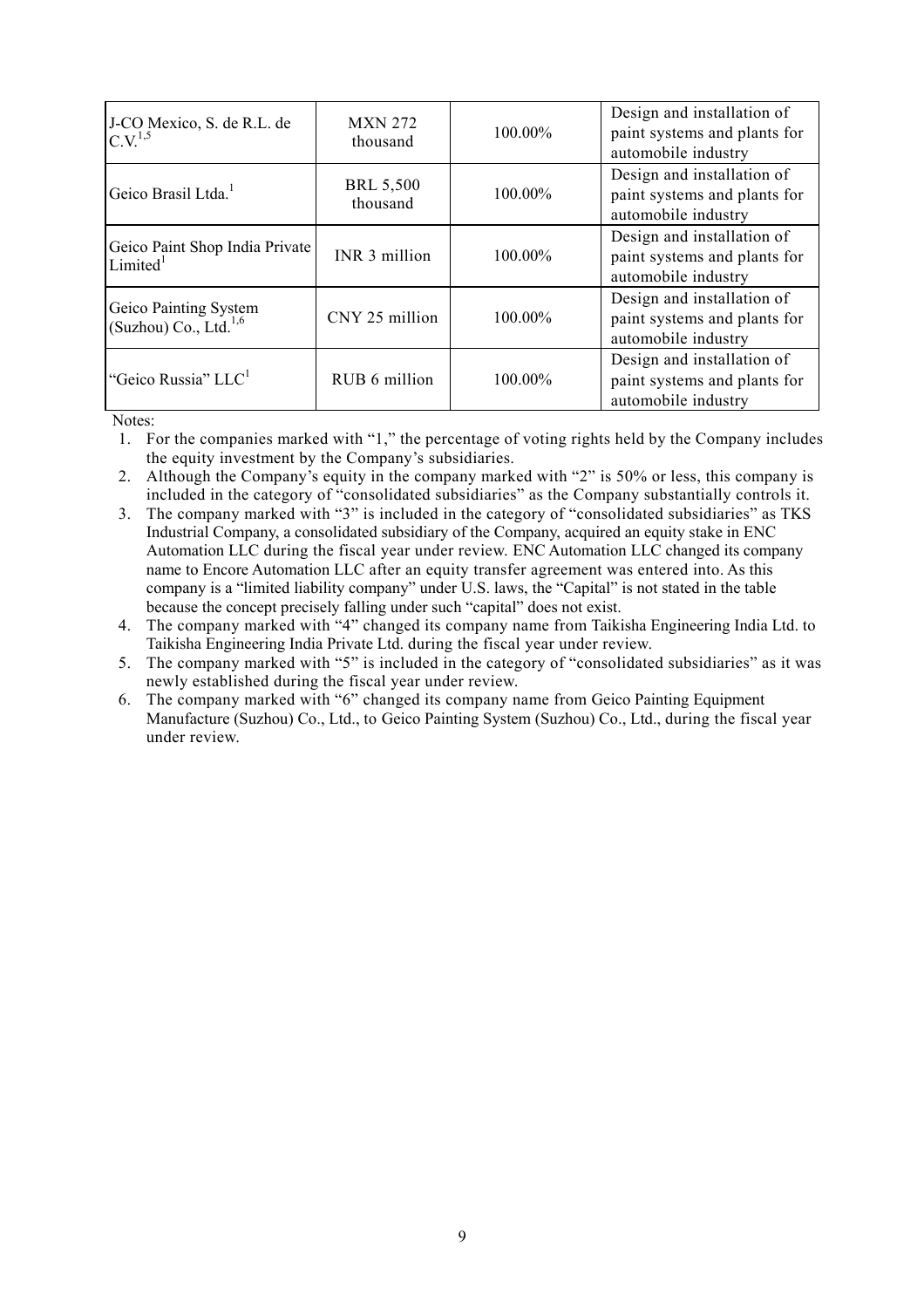# **(9) Principal Business**

The Group is mainly engaged in the design, supervision and installation of HVAC systems and paint finishing systems in Japan and overseas, as well as in the manufacture and sales of related equipment and materials. Major markets and client fields for each business segment are as follows:

| Green Technology System<br>Division | General-purpose HVAC systems for offices, hotels, stores,<br>schools, research institutes, theaters, halls, residences,<br>hospitals, computer centers and so forth<br>Industrial HVAC systems, including clean rooms, for<br>factories and plants of semiconductors, electronic<br>parts/components, precision machinery, pharmaceuticals,<br>foods and so forth |
|-------------------------------------|-------------------------------------------------------------------------------------------------------------------------------------------------------------------------------------------------------------------------------------------------------------------------------------------------------------------------------------------------------------------|
| Paint Finishing System<br>Division  | Paint finishing systems in factories not only for automobile<br>parts/components such as chassis and bumpers slated for<br>automobile industry but also for construction vehicles,<br>rolling stock, aircraft and the like                                                                                                                                        |

# **(10) Principal Business Locations**

**1) The Company** 

| Head Office         | 8-17-1, Nishi-Shinjuku, Shinjuku-ku, Tokyo                |
|---------------------|-----------------------------------------------------------|
|                     | Sapporo Office, Tohoku Branch Office (Sendai-shi), Kanto  |
|                     | Office (Saitama-shi), Tokyo Branch Office (Nakano-ku,     |
|                     | Tokyo), Chubu Branch Office (Nagoya-shi), Osaka Branch    |
| <b>Branch</b>       | Office, Chugoku Office (Hiroshima-shi), Kyushu Branch     |
|                     | Office (Fukuoka-shi), International Operations Center     |
|                     | (Shinjuku-ku, Tokyo), East Japan Office (Shinjuku-ku,     |
|                     | Tokyo), West Japan Office (Nagoya-shi), Automation Office |
|                     | (Zama-shi, Kanagawa)                                      |
|                     | Ibaraki (Tsukuba-shi), Hokuriku (Kanazawa-shi), Nagano,   |
| Sales Office        | Kyoto, Kobe, Shikoku (Takamatsu-shi), Kagoshima,          |
|                     | Okinawa (Naha-shi)                                        |
|                     | Zama Technical Center (Zama-shi, Kanagawa), Research and  |
|                     | Development Center (Aikawa-cho, Aiko-gun, Kanagawa),      |
| Research Laboratory | Paint Finishing System Division Research and Development  |
|                     | Department (Hirakata-shi, Osaka)                          |

# **2) Subsidiaries**

| Japan    | San Esu Industry Co., Ltd.              | Hirakata-shi, Osaka |
|----------|-----------------------------------------|---------------------|
|          | Nippon Noise Control Ltd.               | Taito-ku, Tokyo     |
|          | Tokyo Taikisha Service Ltd.             | Chiyoda-ku, Tokyo   |
| Overseas | <b>TKS</b> Industrial Company           | U.S.A.              |
|          | <b>Encore Automation LLC</b>            | U.S.A.              |
|          | Taikisha Canada Inc.                    | Canada              |
|          | Taikisha de Mexico, S.A. de C.V.        | Mexico              |
|          | Taikisha Mexicana Service S.A. de C.V.  | Mexico              |
|          | Taikisha do Brasil Ltda.                | Brazil              |
|          | Taikisha (Singapore) Pte. Ltd.          | Singapore           |
|          | Taikisha (Thailand) Co., Ltd.           | Thailand            |
|          | Taikisha Trading (Thailand) Co., Ltd.   | Thailand            |
|          | Thaiken Maintenance & Service Co., Ltd. | Thailand            |
|          | Token Interior & Design Co., Ltd.       | Thailand            |
|          | TKA Co., Ltd.                           | Thailand            |
|          | Taikisha Engineering (M) Sdn. Bhd.      | Malaysia            |
|          | P.T. Taikisha Indonesia Engineering     | Indonesia           |
|          | P.T. Taikisha Manufacturing Indonesia   | Indonesia           |
|          | Taikisha Philippines Inc.               | The Philippines     |
|          | Taikisha Vietnam Engineering Inc.       | Vietnam             |
|          | Taikisha (Cambodia) Co., Ltd.           | Cambodia            |
|          |                                         |                     |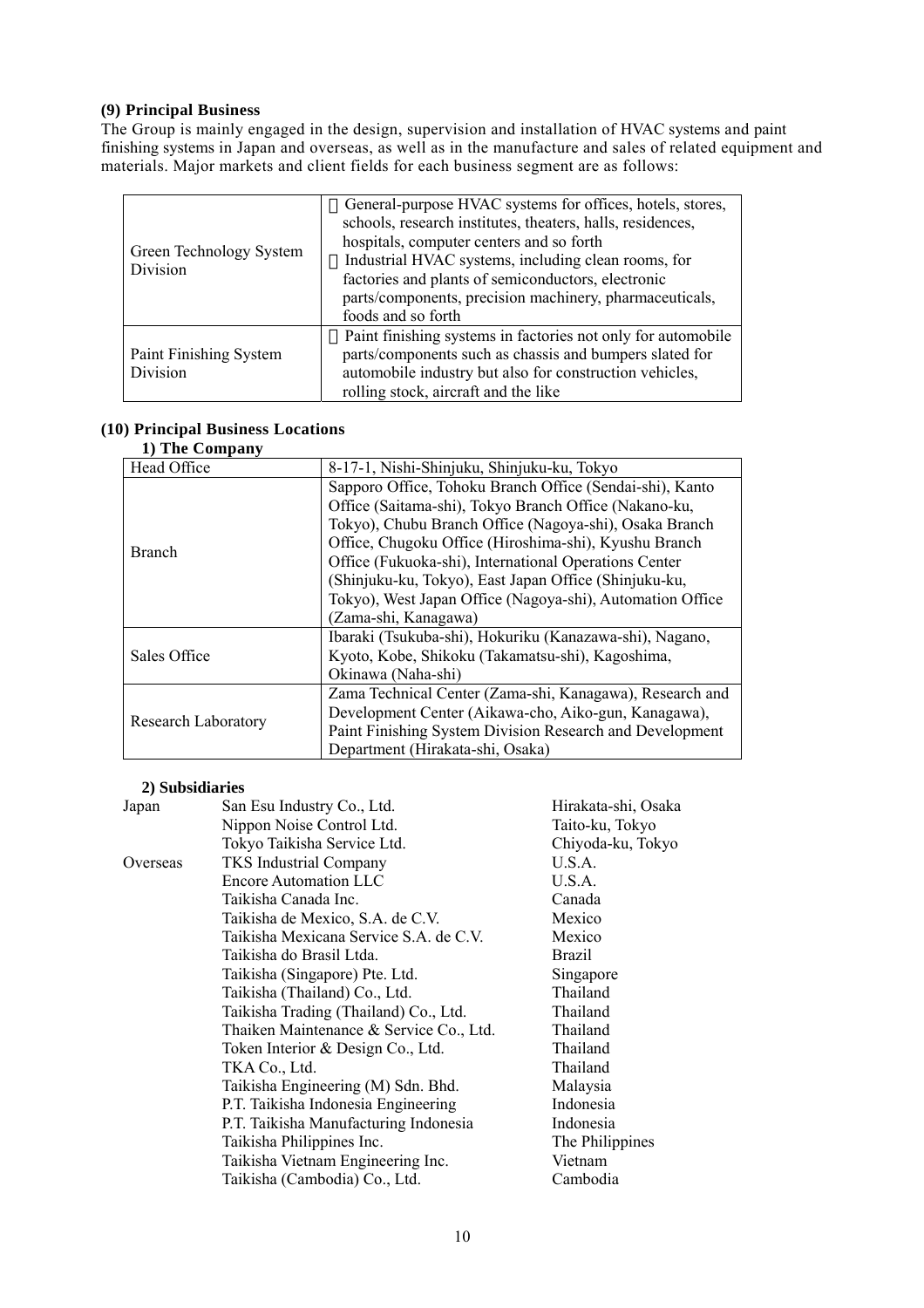| Taikisha Myanmar Co., Ltd.                   | Myanmar       |
|----------------------------------------------|---------------|
| WuZhou Taikisha Engineering Co., Ltd.        | China         |
| Beijing Wuzhou Taikisha Equipment Co., Ltd.  | China         |
| Tianjin Taikisha Paint Finishing System Ltd. | China         |
| Taikisha Hong Kong Limited                   | China         |
| Taikisha (Taiwan) Ltd.                       | Taiwan        |
| Taikisha Korea Ltd.                          | South Korea   |
| Taikisha Engineering India Private Ltd.      | India         |
| "Taikisha (R)" LLC                           | Russia        |
| Geico S.p.A.                                 | Italy         |
| Geico Taikisha Europe Ltd.                   | U.K.          |
| J-CO Mexico, S. de R.L. de C.V.              | Mexico        |
| Geico Brasil Ltda.                           | <b>Brazil</b> |
| Geico Paint Shop India Private Limited       | India         |
| Geico Painting System (Suzhou)               | China         |
| Co., Ltd.                                    |               |
| "Geico Russia" LLC                           | Russia        |

# **(11) Employees**

#### **1) Taikisha Group**

| Type of business               | Number of employees | Increase/Decrease from<br>previous fiscal year-end |
|--------------------------------|---------------------|----------------------------------------------------|
| Equipment installation<br>work | 4.795               | (166)                                              |

# **2) The Company**

| Number of<br>employees at fiscal<br>year-end | Increase/Decrease<br>from previous<br>fiscal year-end | Average age | Average years of<br>service |
|----------------------------------------------|-------------------------------------------------------|-------------|-----------------------------|
| 1.475                                        | $\mathbf{2}$                                          | 43.6        | 184                         |

# **(12) Major Lenders**

| Lenders                                   | Balance of borrowings    |
|-------------------------------------------|--------------------------|
| Mizuho Bank, Ltd                          | $42,651$ million         |
| Intesa Sanpaolo                           | $\text{\#2,344}$ million |
| Banca Popolare di Milano                  | $41,511$ million         |
| The Bank of Tokyo-Mitsubishi UFJ,<br>Ltd. | $41,443$ million         |
| <b>BNP</b> Paribas Italy                  | $41,055$ million         |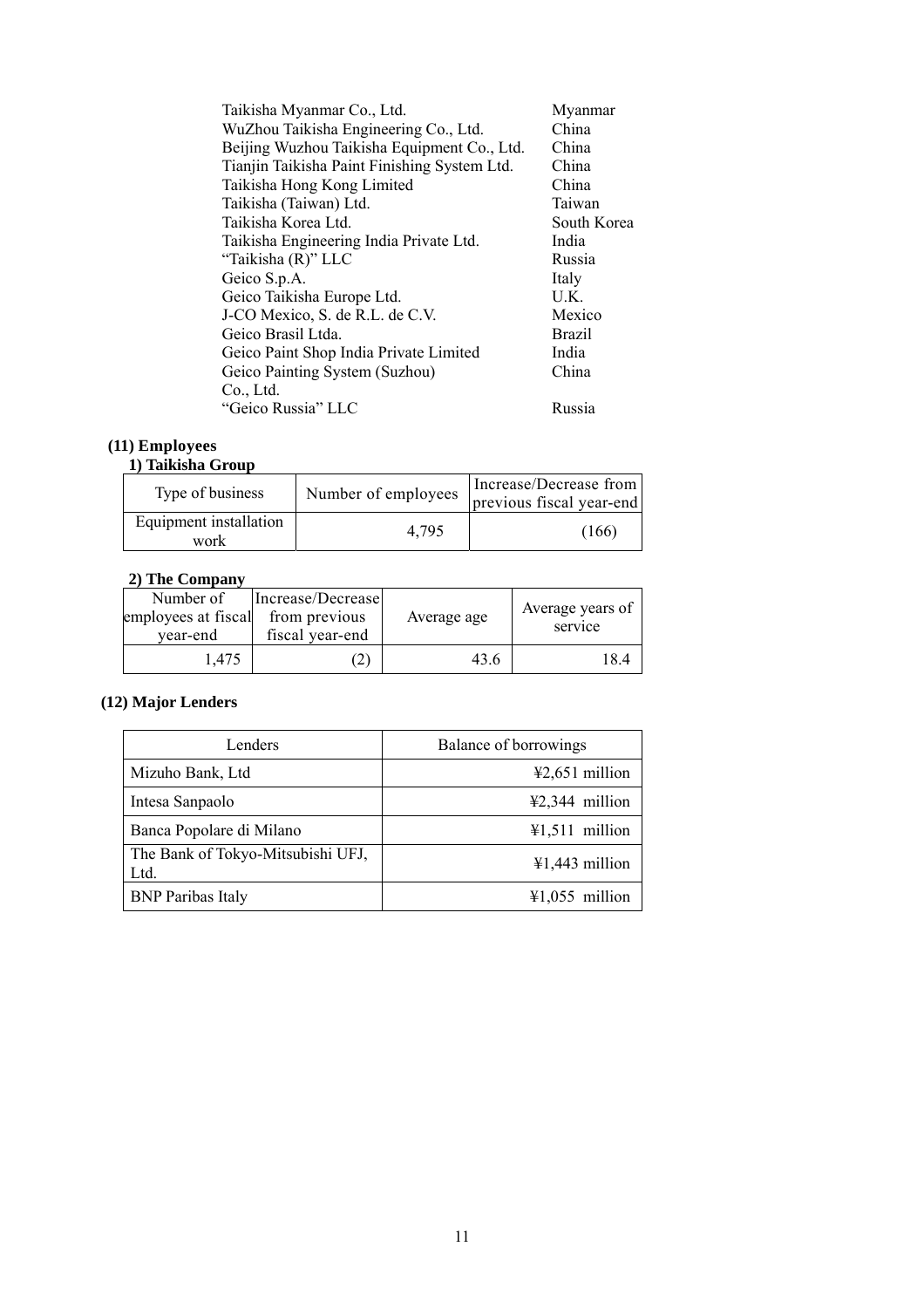# **2. Status of Shares**

**(1) Total Number of Authorized Shares** 100,000,000 shares

**(2) Total Number of Issued Shares** 35,243,603 shares

#### **(3) Number of Shareholders** 3,152 persons

**(4) Major Shareholders (top 10)** 

(excluding 1,538,406 treasury shares)

(a year-on-year decrease of 646 persons)

| Name of shareholders                                              | Number of shares held<br>(in thousands) | Percentage of shares held<br>to the total number of<br>issued shares $(\% )$ |
|-------------------------------------------------------------------|-----------------------------------------|------------------------------------------------------------------------------|
| Ichigo Trust                                                      | 2,620                                   | 7.4                                                                          |
| The Master Trust Bank of Japan, Ltd. (Trust<br>Account)           | 2,329                                   | 6.6                                                                          |
| Kenzaisha Ltd.                                                    | 1,700                                   | 4.8                                                                          |
| Japan Trustee Services Bank, Ltd. (Trust<br>Account 9)            | 1,190                                   | 3.4                                                                          |
| Japan Trustee Services Bank, Ltd. (Trust<br>Account)              | 1,166                                   | 3.3                                                                          |
| Ruriko Uenishi                                                    | 1,089                                   | 3.1                                                                          |
| Taikisha Business Partners' Stock<br><b>Ownership Association</b> | 1,021                                   | 2.9                                                                          |
| Dai ni Kenzaisha Ltd.                                             | 1,000                                   | 2.8                                                                          |
| BNYML-NON TREATY ACCOUNT                                          | 967                                     | 2.7                                                                          |
| Nippon Life Insurance Company                                     | 962                                     | 2.7                                                                          |

Notes:

1. The Company holds 1,538,406 treasury shares but excludes these shares from the list of major shareholders above. The above treasury shares do not include the 174,300 shares of the Company held by Trust & Custody Services Bank, Ltd. (Trust E Account), because of the introduction of the ESOP (Employee Stock Ownership Plan).

2. The "Percentage of shares held to the total number of issued shares" is calculated by subtracting treasury shares from all issued shares.

#### **(5) Other Share-Related Significant Matters**

The Company introduced an ESOP (Employee Stock Ownership Plan) (the "Plan"), an incentive program for awarding shares of the Company to its employees so as to incentivize employees to improve stock prices and financial results by enhancing the linkage of stock prices and financial results and sharing economic effects with shareholders.

The Plan has a scheme according to which shares of the Company are awarded to its eligible employees who have satisfied certain requirements in accordance with the share awarding regulations set forth in advance by the Company. The Company grants predetermined points to employees and later awards the Company's shares, corresponding to the awarded points, when the employees are entitled to such points under certain conditions. Said Company's shares are acquired with money initially contributed to a trust, including future portions, and separately managed as a trust estate.

Pursuant to the introduction of the Plan, as of February 28, 2013, the Company disposed of 180,000 treasury shares by third-party allotment to Trust & Custody Services Bank, Ltd. (Trust E Account). The number of the Company's shares held by the Trust E Account was 174,300 as of March 31, 2015.

# **3. Share Subscription Rights (***Shinkabu Yoyakuken***) of the Company, etc.**

Not applicable.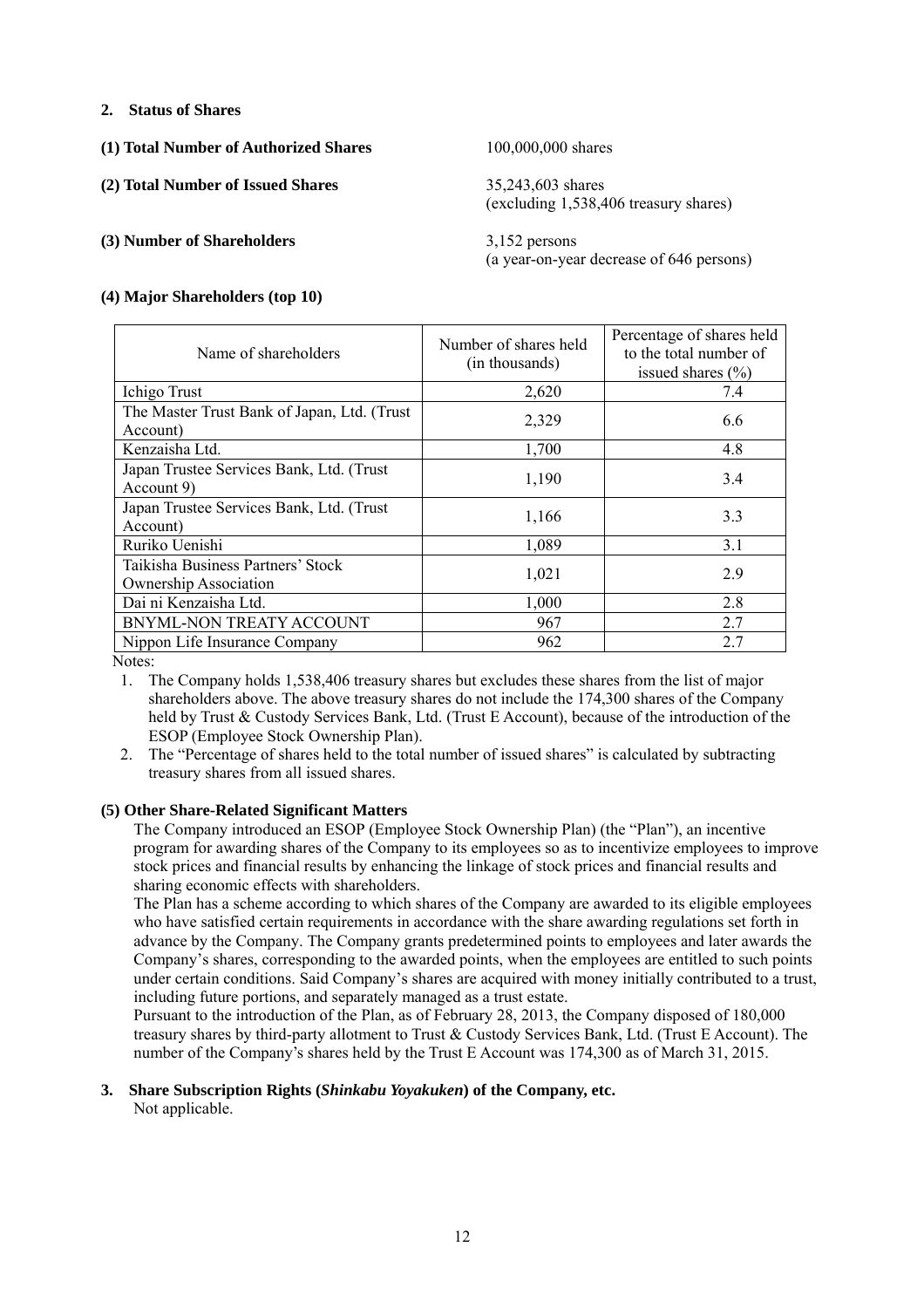# **4. Company Officers**

| Position                                         | Name                | Assignments in the Company and important                                                                    |  |
|--------------------------------------------------|---------------------|-------------------------------------------------------------------------------------------------------------|--|
|                                                  |                     | positions concurrently held at other companies                                                              |  |
| Representative Director                          | Eitaro Uenishi      | Chairman Corporate Officer                                                                                  |  |
| <b>Representative Director</b>                   | Satoru Kamiyama     | President Corporate Officer                                                                                 |  |
| Director                                         | Kiyoshi Hashimoto   | Executive Corporate Officer and Chief<br><b>Executive, Corporate Planning Headquarters</b>                  |  |
| Director                                         | Toshiaki Shiba      | <b>Executive Corporate Officer and Chief General</b><br>Manager, Green Technology System Division           |  |
| Director                                         | Koji Kato           | Managing Corporate Officer, Chief Executive,<br>Administrative Management Headquarters and<br>charge of CSR |  |
| Director                                         | Tetsuya Ogawa       | Managing Corporate Officer and Chief General<br>Manager, Paint Finishing System Division                    |  |
| Director                                         | Shuichi Murakami    |                                                                                                             |  |
| Full-time Audit &<br>Supervisory Board<br>Member | Mitsuru Sano        |                                                                                                             |  |
| Full-time Audit &<br>Supervisory Board<br>Member | Masaaki Saito       |                                                                                                             |  |
| Audit & Supervisory<br><b>Board Member</b>       | Yoshikatsu Nakajima |                                                                                                             |  |
| Audit & Supervisory<br><b>Board Member</b>       | Junichi Noro        | President and Representative Director of NLI<br>Research Institute                                          |  |

Notes:

1. Takashi Sakurai retired from the position of Director due to expiry of the term of office and Katsuzo Konishi resigned the position of Audit & Supervisory Board Member at the conclusion of the 69th Annual Shareholders' Meeting held on June 27, 2014.

- 2. Director Shuichi Murakami is an Outside Director.
- 3. Audit & Supervisory Board Members Yoshikatsu Nakajima and Junichi Noro are Outside Audit & Supervisory Board Members.
- 4. Audit & Supervisory Board Member Mitsuru Sano has long experience having been engaged in accounting practices of the Company as General Manager in Finance and Accounting Dept., and therefore has abundant knowledge regarding financial and accounting affairs.
- 5. The Company has notified Tokyo Stock Exchange, Inc., of the designation of Director Shuichi Murakami and Audit & Supervisory Board Members Yoshikatsu Nakajima and Junichi Noro as Independent Director/Auditors as stipulated by the TSE regulations.
- 6. The following assignments in the Company were transferred as of April 1, 2015.

| Name              | After the transfer                   | Before the transfer             |  |
|-------------------|--------------------------------------|---------------------------------|--|
|                   | Director, Executive Vice President   | Director, Executive Corporate   |  |
| Kiyoshi Hashimoto | Corporate Officer, Chief             | Officer, Chief Executive,       |  |
|                   | <b>Executive, Corporate Planning</b> | Corporate Planning Headquarters |  |
|                   | Headquarters                         |                                 |  |
|                   | Director, Executive Vice             | Director, Executive Corporate   |  |
| Toshiaki Shiba    | President Corporate Officer, Chief   | Officer, Chief General Manager, |  |
|                   | General Manager, Green               | Green Technology System         |  |
|                   | Technology System Division           | Division                        |  |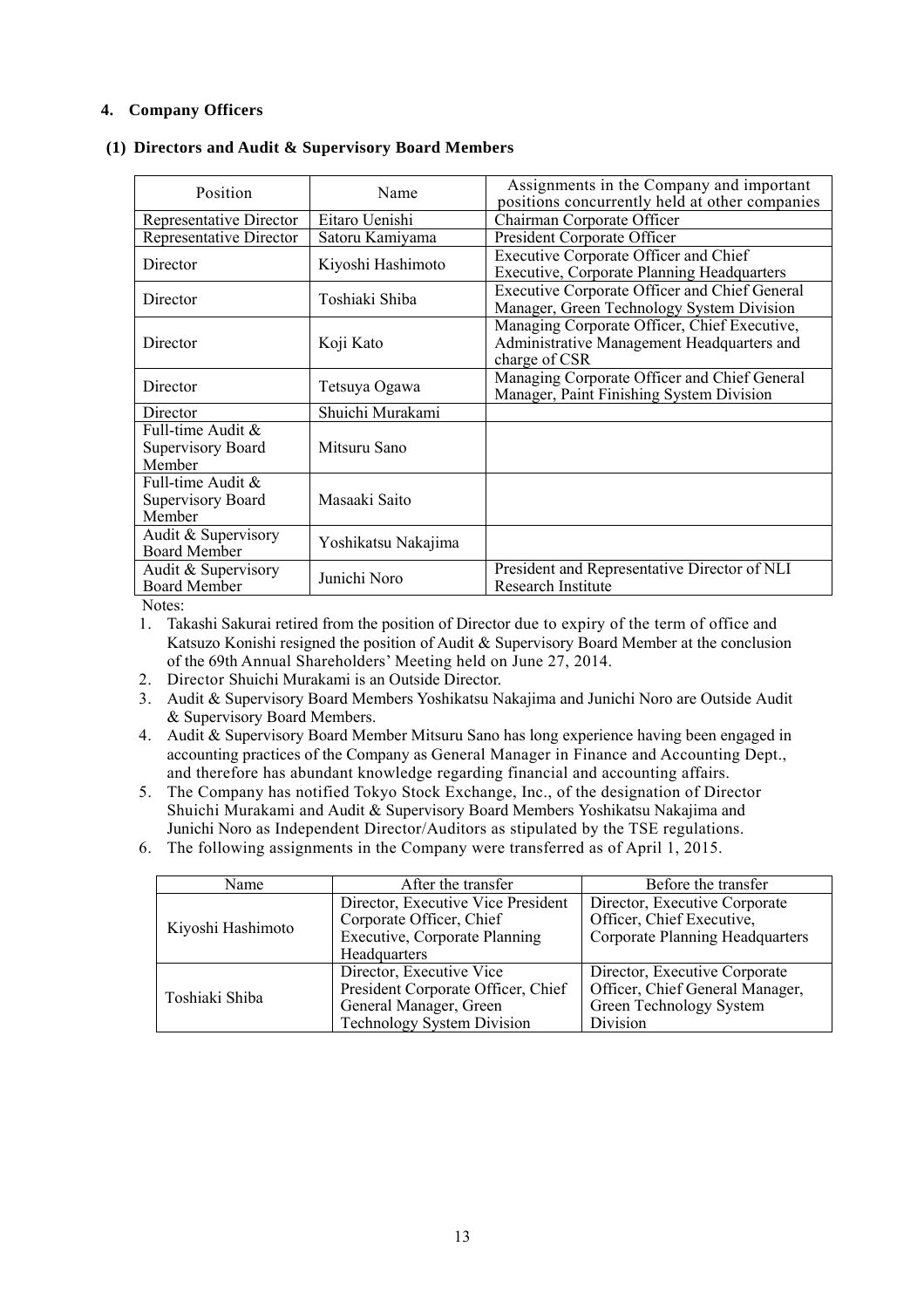# **(2) Compensation to Directors and Audit & Supervisory Board Members**

| Category                                      | Number of<br>persons | Amount of<br>compensation, etc. | Remarks                                                                                     |
|-----------------------------------------------|----------------------|---------------------------------|---------------------------------------------------------------------------------------------|
| Directors                                     | 8                    | ¥313 million                    | 1 Outside Director<br>¥8 million<br>included therein                                        |
| Audit $\&$<br>Supervisory<br>Board<br>Members |                      | ¥65 million                     | 3 Outside Audit $\&$<br><b>Supervisory Board Members</b><br>¥20 million<br>included therein |
| Total                                         | 13                   | ¥378 million                    |                                                                                             |

Notes:

1. The above "Number of persons" includes one Director who retired from office and one Audit & Supervisory Board Member who resigned at the conclusion of the 69th Annual Shareholders' Meeting held on June 27, 2014.

- 2. The "Amount of compensation, etc.," for Directors included ¥85 million to be paid relating to the fiscal year under review.
- 3. At the 67th Annual Shareholders' Meeting held on June 28, 2012, a resolution was adopted to set an upper limit on compensation to Directors to be within ¥480 million per year (of which that for Outside Directors to be within ¥10 million per year) without including the portions of their salaries for Directors who concurrently serve as employees.
- 4. At the 59th Annual Shareholders' Meeting held on June 29, 2004, a resolution was adopted to set an upper limit on compensation to Audit & Supervisory Board Members to be within ¥85 million per year.

# **(3) Outside Officers**

#### **1) Relationship between the companies where important positions are concurrently held by our outside officers and the Company**

Audit & Supervisory Board Member Junichi Noro concurrently serves as President and Representative Director of the NLI Research Institute. There are no special interests between NLI and the Company.

# **2) Major activities during the year**

a) Attendance at the meetings of the Board of Directors and the Audit & Supervisory Board, and opinions provided thereat

|                                                  | opinions provided increat |                                                                                                                                                                                                                                                                                                            |
|--------------------------------------------------|---------------------------|------------------------------------------------------------------------------------------------------------------------------------------------------------------------------------------------------------------------------------------------------------------------------------------------------------|
| Position                                         | Name                      | Main activities at the meetings                                                                                                                                                                                                                                                                            |
| Director                                         | Shuichi<br>Murakami       | Attended all 15 meetings of the Board of Directors held<br>during the fiscal year ended March 31, 2015, and provided<br>appropriate advice and recommendations based on his<br>knowledge and experience nurtured during his services<br>rendered at a leading non-life insurance company.                  |
| Audit $\&$<br>Supervisory<br><b>Board Member</b> | Yoshikatsu<br>Nakajima    | Attended all 15 meetings of the Board of Directors and all 10<br>meetings of the Audit & Supervisory Board held during the<br>fiscal year ended March 31, 2015, and provided opinions to<br>ensure the legality of decision making by the Board of<br>Directors from a professional viewpoint as a lawyer. |
| Audit $\&$<br>Supervisory<br><b>Board Member</b> | Junichi Noro              | Attended all 15 meetings of the Board of Directors and all 10<br>meetings of the Audit & Supervisory Board held during the<br>fiscal year ended March 31, 2015, and provided opinions to<br>ensure the legality of decision making by the Board of<br>Directors.                                           |

b) Actions taken to prevent unfair or improper execution of duties and responses following an improper incident

The Company was sentenced to a fine and its former employee was sentenced to a suspended prison term in October 2014 by the Tokyo District Court for violations of the Anti-Monopoly Act with regard to the bidding for the equipment installation project of the Hokuriku Shinkansen Line. Pursuant to the final decision of said sentences, the Company received a business suspension by the Ministry of Land, Infrastructure, Transport and Tourism in December 2014.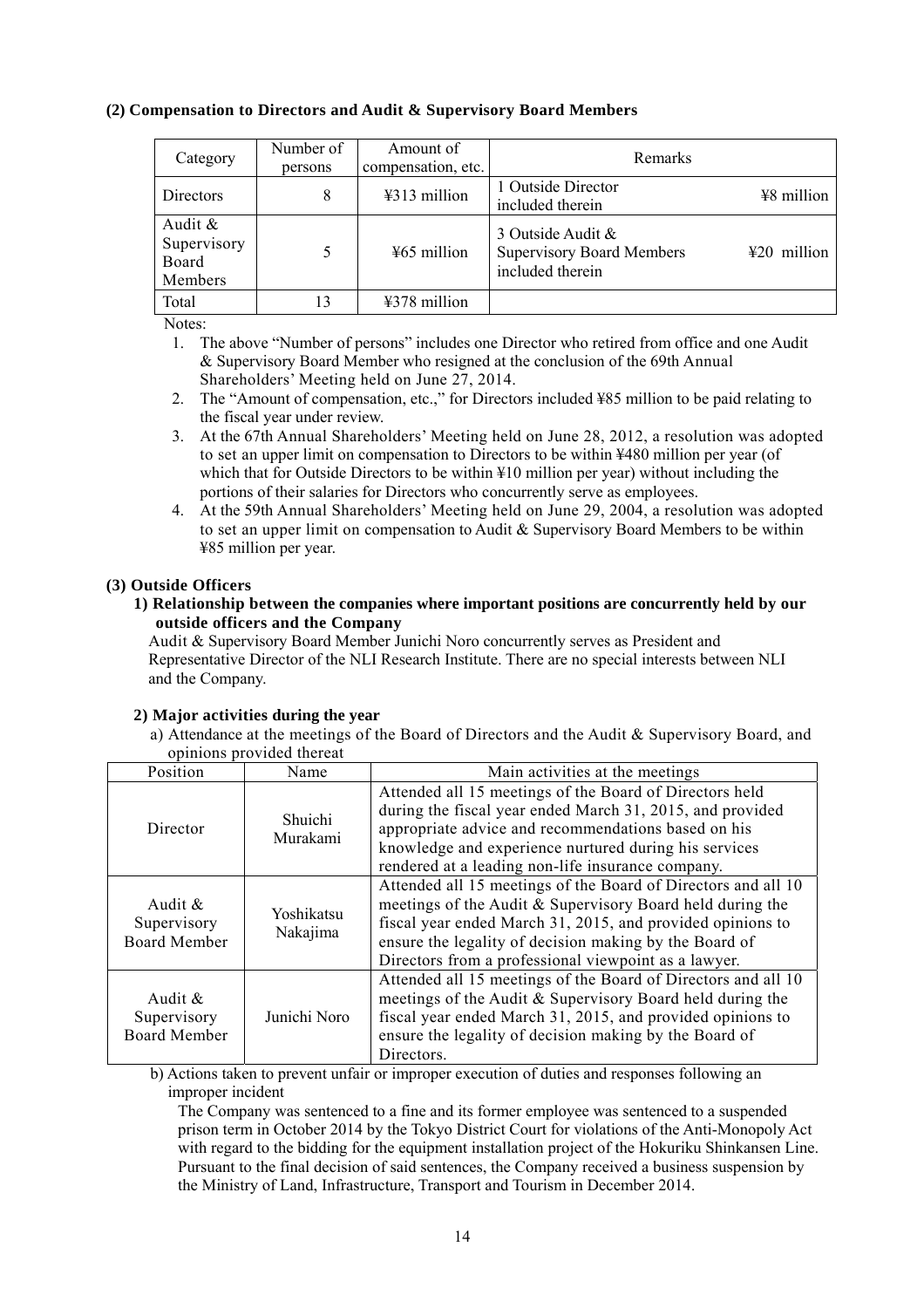Although the Outside Director and Outside Audit & Supervisory Board Members did not perceive such violations until they were revealed by legal authorities, they had given recommendations from the standpoint of compliance and promoting awareness. After the incident was revealed, they have been providing recommendations on the prevention of a recurrence and how to ensure the effectiveness of preventive measures in the pursuit of thorough compliance. They also have checked and verified the status of the recurrence preventive measures that have been implemented.

#### **3) Outline of limited liability agreement**

The Company has concluded a limited liability agreement with each Outside Director/Audit & Supervisory Board Member to limit his/her liability for damages under Article 423, Paragraph 1 of the Companies Act, in accordance to the provision of Article 427, Paragraph 1 of the Act.

The liability for damages both for Directors and Audit & Supervisory Board Members pursuant to the agreement is up to the minimum liability amount provided for in law.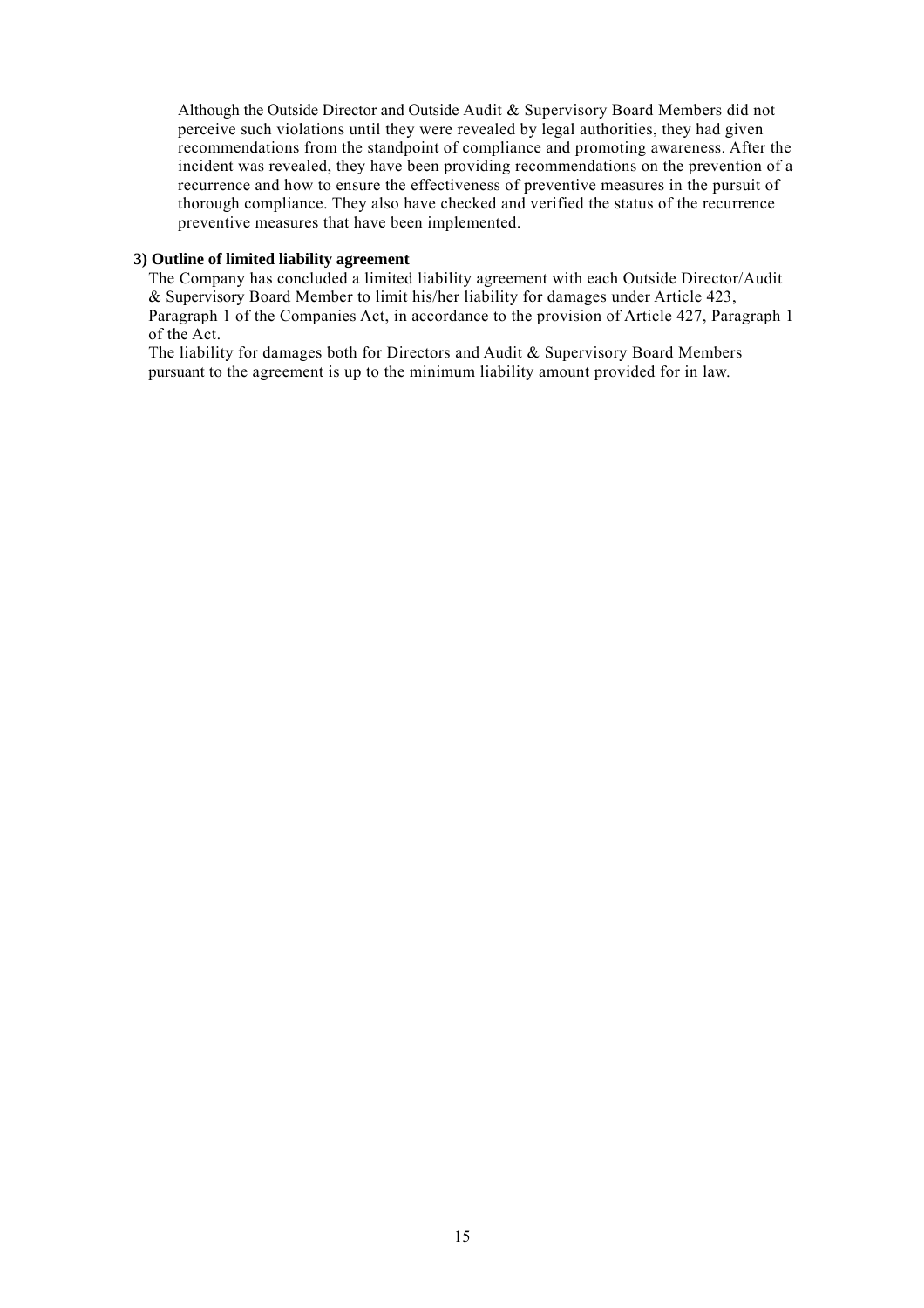# **5. Accounting Auditors**

# **(1) Designation of the Accounting Auditors**

A&A Partners

#### **(2) Accounting Auditors' Compensation, etc., Pertaining to the Fiscal Year Ended March 31, 2015**

|              | Amount of compensation, etc.                                                                               | $\text{\#83}$ million |
|--------------|------------------------------------------------------------------------------------------------------------|-----------------------|
| A&A Partners | Cash and other profits payable by the<br>Company and its subsidiaries to the<br><b>Accounting Auditors</b> | ¥83 million           |

Notes:

- 1. Under the audit agreement between the Company and the Accounting Auditors, compensation for audits pursuant to the Companies Act and audits pursuant to the Financial Instruments and Exchange Act are not strictly separated and otherwise cannot be substantially distinguished from each other. Consequently, the above amount reflects total compensation.
- 2. The Company's overseas subsidiaries are audited by Certified Public Accountants or audit corporations (including those with comparable qualifications abroad) other than the Company's Accounting Auditors.

#### **(3) Non-Audit Services**

The non-audit services for which the Company pays compensation to the Accounting Auditors include examination of financial figures for the inspection on management matters.

#### **(4) Policy regarding Determination of Dismissal or Non-Reappointment of Accounting Auditors**

In addition to the case of non-reappointment due to the Company's convenience, in the event that the Accounting Auditors are deemed to have violated or interfered with any of the relevant laws and/or regulations including the Companies Act or the Certified Public Accountant Law, or have committed an outrage against public decency, and the Audit & Supervisory Board determines that their dismissal or non-reappointment is appropriate through its examination based on said allegation, the Audit  $\&$ Supervisory Board shall, in accordance with the Audit & Supervisory Board Rules, decide the content of the proposal regarding the dismissal or non-reappointment of said Accounting Auditors whereas the Board of Directors shall submit said proposal to a shareholders' meeting.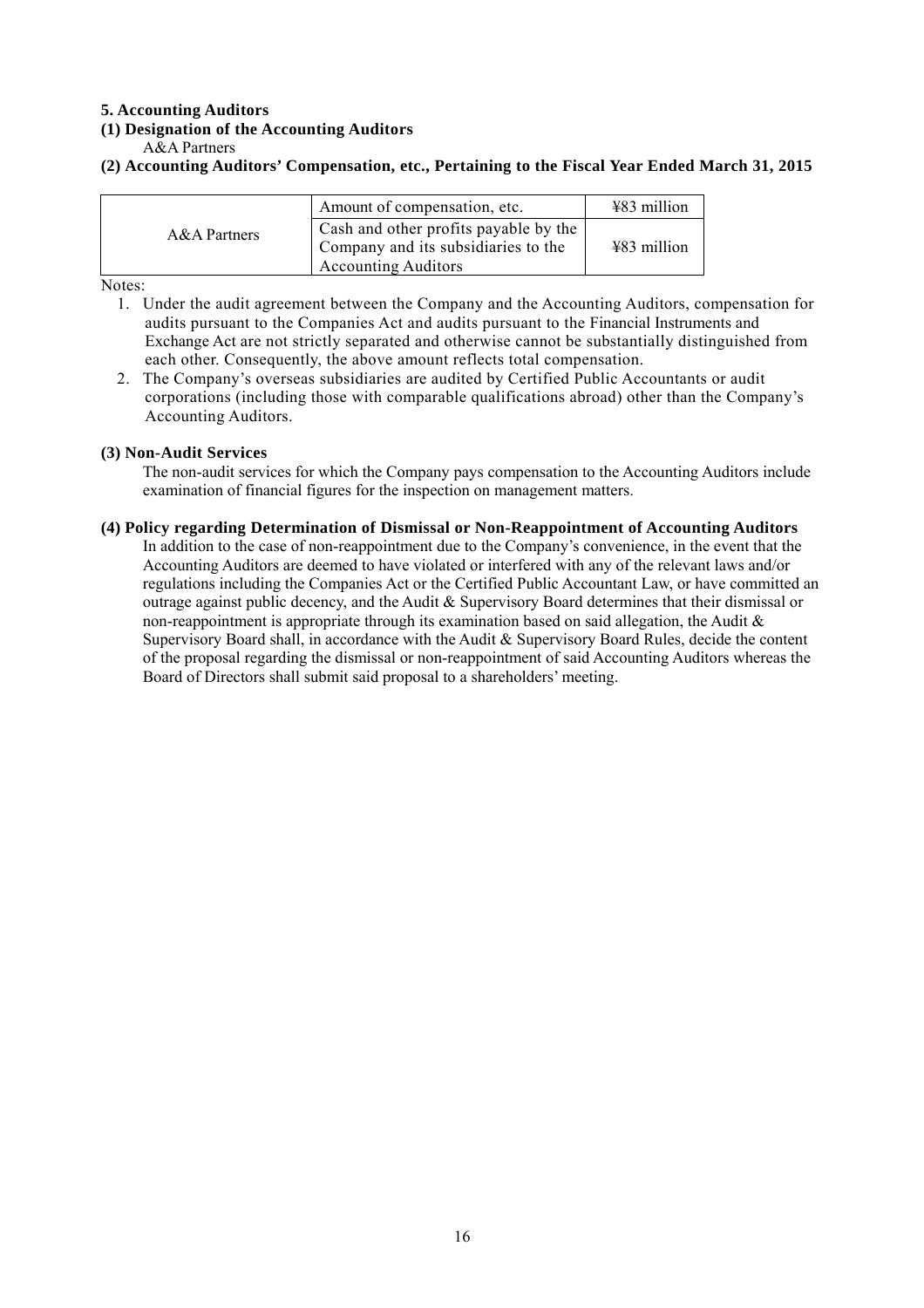# **6. Company's Systems and Policies**

 **[1] System to Ensure that Directors' Execution of Duties Complies with Laws and Ordinances and the Articles of Incorporation, and Any Other Systems to Ensure Proper Execution of Business**  At the Board of Directors meeting held on April 24, 2015, the Company resolved to partially amend the basic policy for the internal control system by taking into account the partial revisions to the Companies Act and the Ordinance for Enforcement of the Companies Act, which were implemented on May 1, 2015. The policy after amended is as follows:

## [Objectives]

This resolution shall stipulate the outline regarding the establishment and operation of the Company's internal control system, pursuant to the Companies Act and the Ordinance for Enforcement of the Companies Act, in order to recognize the fact that the biggest current managerial risk is violation of the laws and ordinances, and to familiarize and thoroughly carry out execution of observance of the laws and ordinances. The internal control system, in accordance with this resolution, shall be thoroughly established and operated, and shall be improved by constant review with the purpose of ensuring an efficient and proper company structure.

## **1. The System to Ensure that Directors and Employees of the Company Conformance to Laws and Articles of Incorporation**

(1) According to the Company's philosophy and policy, the Company shall consider its management vision—to conduct transactions through free and fair competition by abiding by the laws and their spirit, and to contribute to our customers, partners, shareholders, employees, community, society and global environment through transparency and high ethical standards—and Taikisha's Code of Conduct as performance guidelines for directors and employees, and shall remind all persons involved about these standards.

(2) The Corporate Compliance Committee headed by the Representative Director as chairperson and consisting of directors, the General Manager of the Corporate Compliance Department and the General Manager of the Internal Audit Office shall meet in principle monthly in order to examine and respond to issues regarding compliance in the overall business operations of the Company from a management standpoint and to validate the status of compliance with laws and ordinances as well as the Articles of Incorporation. In addition, audit & supervisory board members shall attend the Corporate Compliance Committee with an independent stance to assure the effectiveness of management monitoring.

(3) The Company shall, in Taikisha's Code of Conduct, implement a basic policy for Anti-Social Forces of refusing any involvement of Anti-Social Forces in our business, rejecting any requirement from Anti-Social Forces and prohibiting all directors and employees of the Company to have any relationship with Anti-Social Forces. In addition, the Company shall constantly conduct educational and dissemination activities related to compliance in order to familiarize all directors and employees of the Company, shall make every effort to prevent any violation of the policy, and shall gather information related to Anti-Social Forces from the outside of the Company regularly. If the Company receives undue demands from Anti-Social Forces, the Company is committed to confront Anti-Social Forces systematically in cooperation with outside experts.

(4) The Corporate Compliance Department, which is under the direct control of the Representative Director, shall constantly conduct educational and dissemination activities related to compliance in order to familiarize all directors and employees of the Company with the management vision and Taikisha's Code of Conduct, and shall make every effort to prevent any violations of the law in cooperation with other compliance-related departments of business divisions, and shall report all relevant activities to the Corporate Compliance Committee.

(5) For instances where a director or employee finds a violation of laws or Articles of Incorporation, an internal reporting system informing to the Corporate Compliance Department shall be developed and an external reporting system informing to independent outside attorneys shall be established. The Corporate Compliance Department shall remind all persons involved, both inside and outside the Company, of the reporting system so that those contacts are effectively utilized, and shall monitor and supervise the situation in accordance with the internal reporting rules so that a person who made a report pursuant to the preceding paragraph is not treated in a disadvantageous manner because he or she made such report.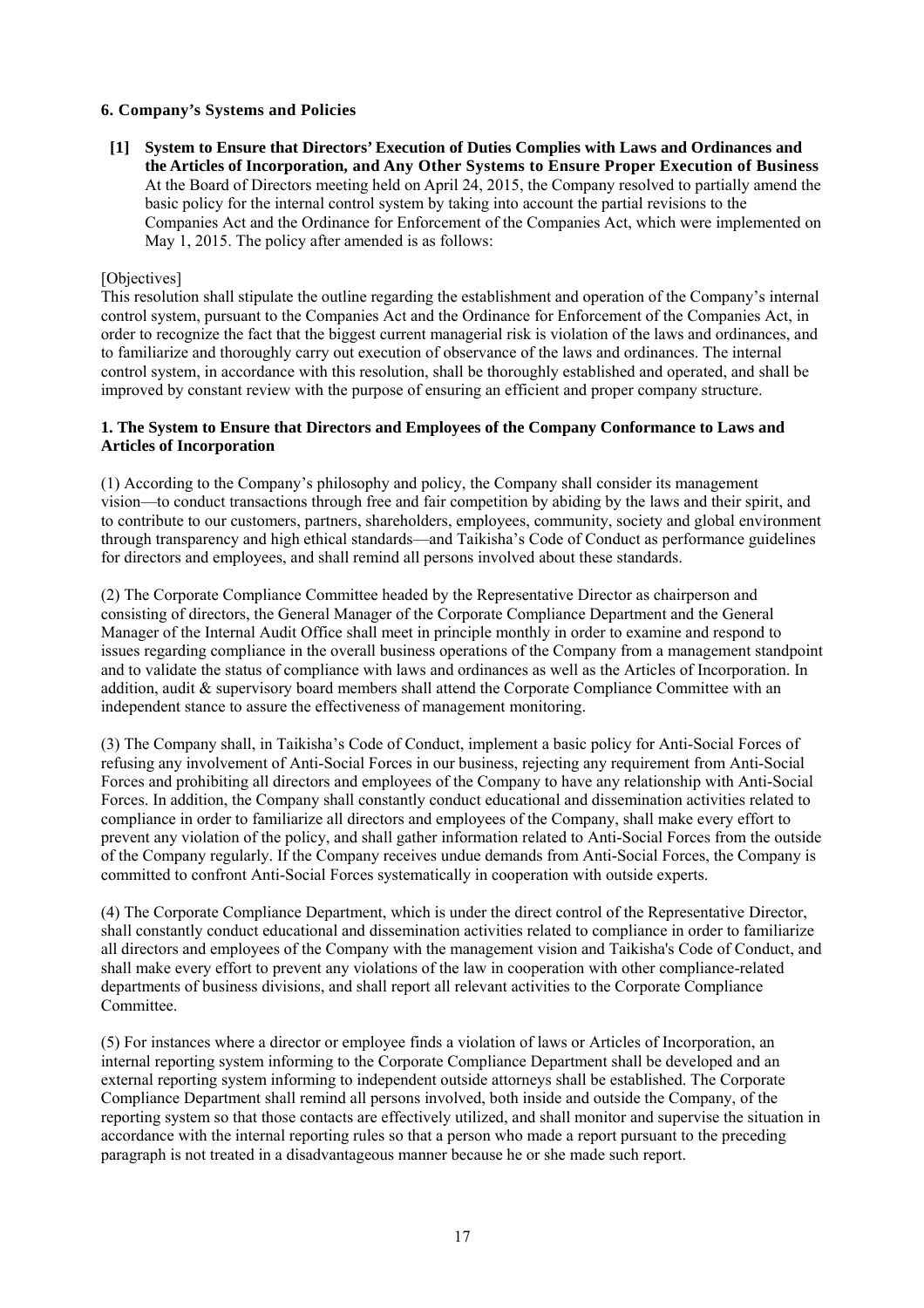(6) In the event of a compliance violation, the offenders concerned shall be severely disciplined according to internal rules and regulations.

# **2. The System regarding the Storage and Management of Information Related to the Execution of Duties by Directors of the Company**

Information and materials related to the directors' execution of duties shall be handled pursuant to internal rules and regulations, especially the Information Security Rules and Document Management Rules, and shall be appropriately stored, managed and disposed of. If necessary, management status shall be examined and internal rules and regulations shall be reviewed.

## **3. Rules regarding Risk Management of Loss of the Company and Other Systems**

(1) The Company shall, in accordance with the Risk Management Rules, establish the Risk Management Committee to identify risks of Taikisha Group in an integrated fashion and to implement effective and efficient risk management. The Committee shall establish basic policies, responsibility systems, operations and other necessary measures for risk management of Taikisha Group, and shall keep all persons involved informed about the establishment and implementation.

(2) Regarding risks associated with operations, such as quality control, safety control and compliance, assigned to each department, each department shall identify and prioritize the risks, draft specific measures against the risks and report to the Risk Management Committee. Each department shall implement internal rules and regulations, and shall keep all persons involved informed about the details of the implementation.

(3) On the assumption of situations in which measures should be taken to respond to exposed potential major risks (hereinafter referred to as crisis), the Company shall establish the Crisis Management Committee for the purpose of crisis response and daily crisis management. In the event that crisis breaks out, the Crisis Management Committee shall organize the crisis management team or establish the crisis task force to respond to the crisis under the supervision of the Crisis Management Committee. On the assumption of the outbreak of the crisis, the Company shall establish a business continuity plan to restore the damage caused by the crisis.

(4) The Internal Audit Office, which is under the direct control of the Representative Director, shall conduct internal audits in accordance with the Internal Audit Rules. The effectiveness of internal audits shall be ensured by the appointment of the General Manager of the Internal Audit Office chosen from employees at the level of Corporate Officer or higher, and by the placement of other necessary personnel. Furthermore, the Internal Audit Office shall examine audit methods and items to be audited, and shall amend the audit procedures as needed.

#### **4. The System to Ensure the Efficient Execution of Duties by Directors of the Company**

(1) By adopting a corporate officer system, responsibilities and authorities of corporate management and duty execution shall be clarified, aiming for revitalization of the Board of Directors, promotion of rapid decision-making, and advancement of management reforms.

(2) Based on the Board of Directors Rules, Rules for Managerial Approval, and other internal rules, the matters applicable for submission to the Board shall be submitted to the Board of Directors. In this regard, the appropriate materials concerning the agendas shall be distributed to all directors in advance and the Board of Directors shall pass a resolution after a full discussion based on such materials.

(3) With the Company's philosophy as a foundation, each departmental headquarters and business divisions, after a policy review meeting, shall establish an appropriate annual business plan and annual target, and shall work in order to achieve those targets.

(4) The Management Meeting, mainly consisting of directors at the level of Managing Corporate Officer or higher, shall be established to conduct deliberations regarding Taikisha Group's important management issues to be addressed pursuant to the Rules for Management Approval, and shall make prompt decisions on these issues. In addition, the Management Meeting shall examine the progress toward annual target by monthly reviewing operating reports.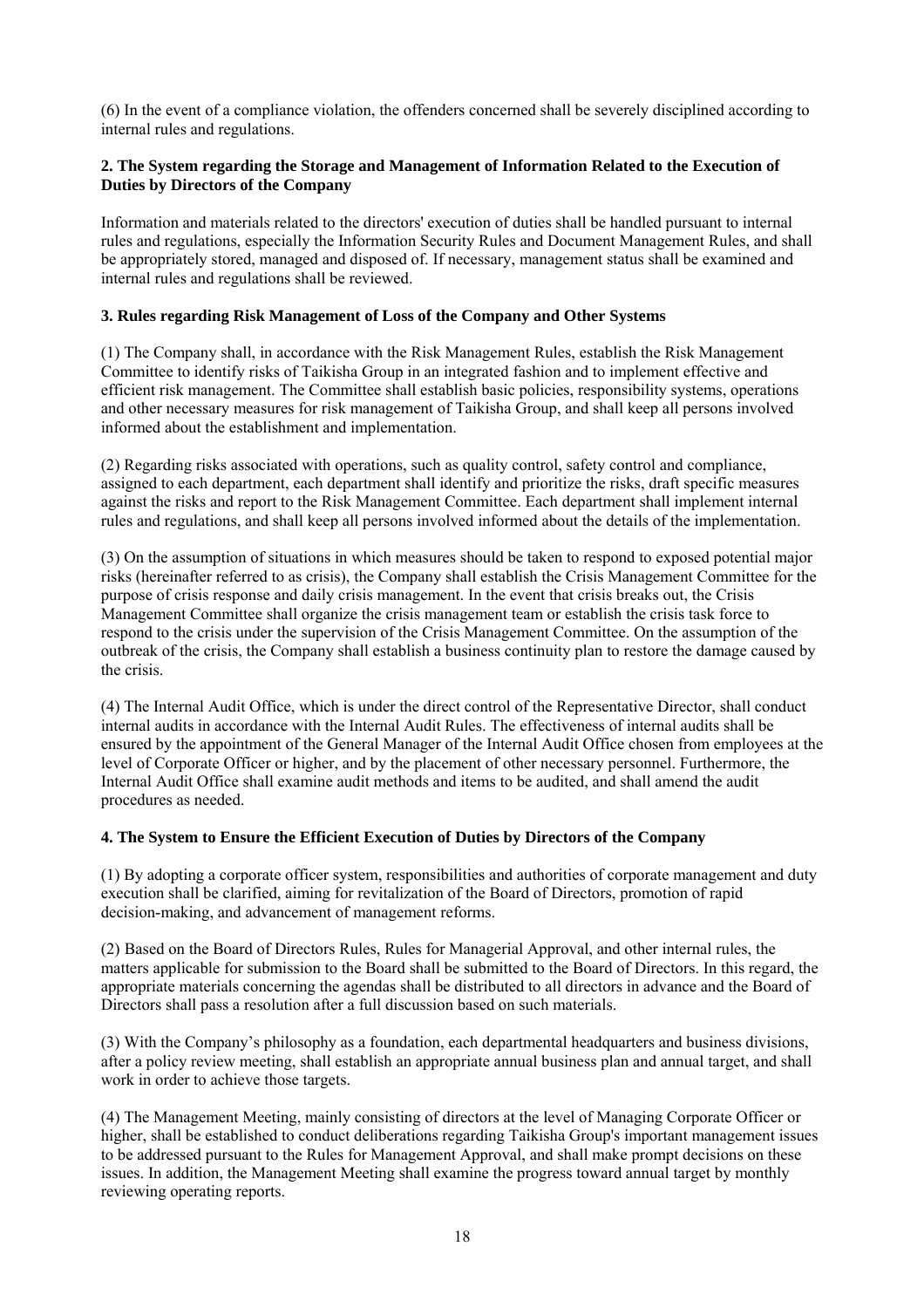# **5. The System to Ensure the Appropriateness of Operations conducted by the Corporate Group Consisting of the Company and its Subsidiaries (including Affiliated Companies, the same hereinafter)**

(1) Directors and employees of the subsidiaries of the Company who execute the business shall report the matters pertaining to the execution of duties to a responsible department and the responsible department shall manage subsidiaries based on the Affiliate Management Rules to enhance management efficiency of Taikisha Group.

(2) The Company shall conduct regular audits mainly by the Internal Audit Office to audit whether any risk exists in subsidiaries in accordance with the Internal Audit Rules and other related internal rules. In addition, the Company shall immediately report a risk of loss in subsidiaries, detected in subsidiaries as a result of audit, to directors, audit & supervisory board members and other departments in charge.

(3) Regarding a system to ensure the adequacy of materials concerning the finances and accounting of Taikisha Group, and to ensure the adequacy of other related information pursuant to the Financial Instruments and Exchange Law, the Company shall, under the instructions of the Representative Director and President, establish the Basic Rules for Internal Control in compliance with the "Standards for Management Assessment and Audit concerning Internal Control Over Financial Reporting" and "Practice Standards for Management Assessment and Audit concerning Internal Control Over Financial Reporting" issued by the Financial Services Agency. In addition, the Company shall, in accordance with the Basic Rules, conduct improvement and management status assessments of internal control procedures carried out by Taikisha Group.

(4) To ensure that directors and employees of the subsidiaries execute their duties in compliance with laws and ordinances as well as their articles of association, the Internal Audit Office shall play a central role in regular audits and the Corporate Compliance Department shall conduct regular investigations in accordance with the Internal Audit Rules and other related internal rules. In addition, the Corporate Compliance Department shall remind all persons involved of the system so that the internal reporting systems of the Company are effectively utilized.

## **6. Matters regarding Employees in Cases where Audit & Supervisory Board Members Request to Hire the Employees to Assist in their Audits, and Matters regarding the Independence of the Employees from Directors, and Matters regarding the Ensuring of Effective Instructions to such Employees**

The Company shall establish the Audit & Supervisory Board Members Office under the audit & supervisory board members and appoint employees who shall assist with the audit & supervisory board members' duties. Consent from audit & supervisory board members shall be required for appointment, dismissal and transfer of the employees from positions and personnel evaluation and the Company shall ensure that the employees are independent of directors and instructions to the employees are effective.

# **7. The System for Reporting Information Received from Directors and Employees of the Company and Directors, Statutory Auditors and Employees of Subsidiaries to the Audit & Supervisory Board Members and Other Systems relating to Reporting to the Audit & Supervisory Board Members**

- (1) Directors and employees shall be obligated to report the following matters to audit & supervisory board members, and shall also provide the necessary reports and information upon request from each audit & supervisory board member pursuant to the Audit & Supervisory Board Rules and the Rules for Audit by Audit & Supervisory Board Members;
- Matters resolved and reported by the Management Meeting
- Matters discussed at the Corporate Compliance Committee, Risk Management Committee and Crisis Management Committee
- Matters which may cause serious harm to the Company and its subsidiaries
- Violation of laws and ordinances or the Articles of Incorporation by directors and employees or facts that may lead to such violations
- Results of internal audits by the Internal Audit Office
- Request forms for internal managerial decisions and proceedings of meetings requested by audit & supervisory board members
- (2) The manager of the responsible department of the Company who received a report from a director, statutory auditor or employee of the subsidiaries shall make a report to the audit & supervisory board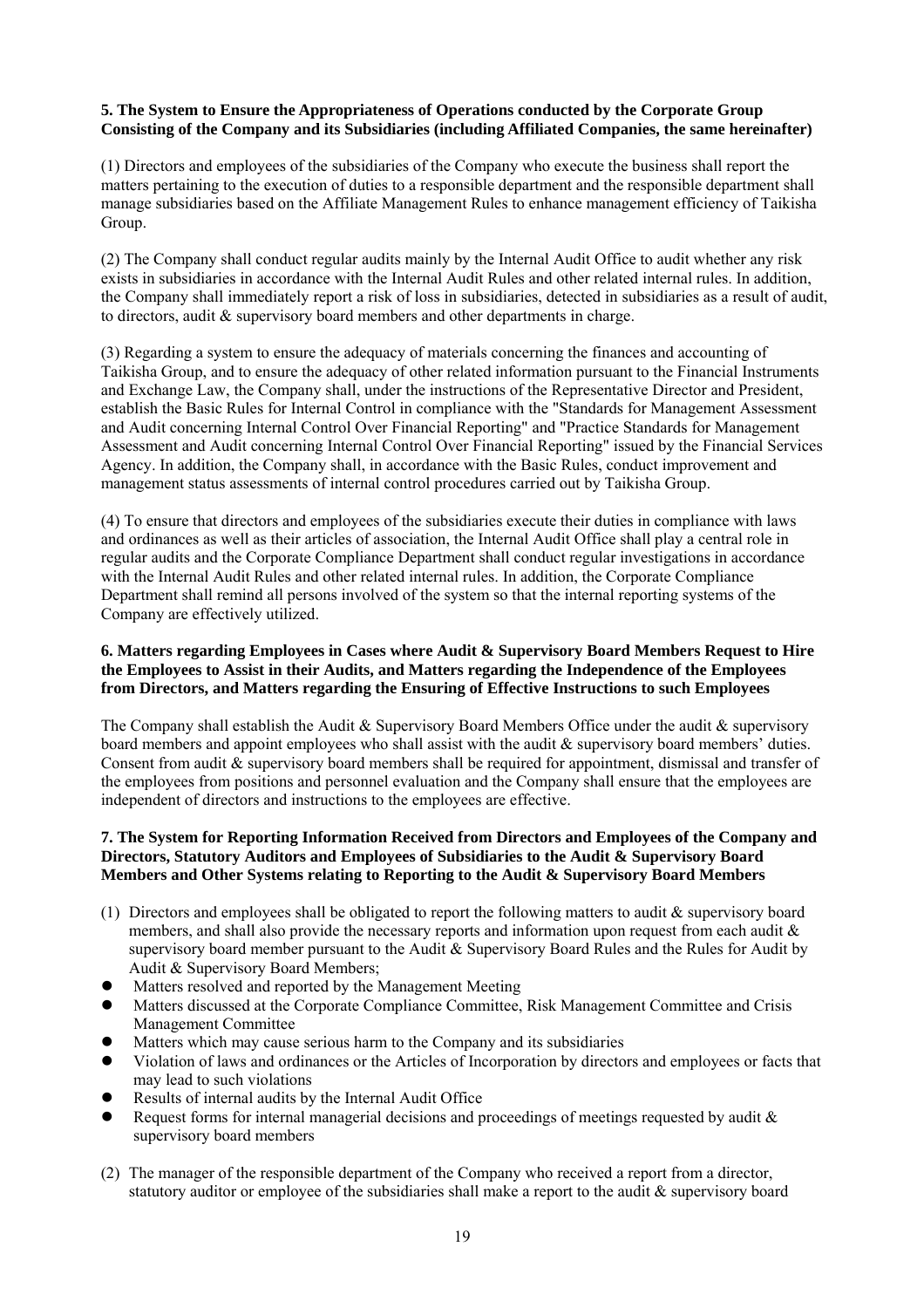members of the Company at a meeting at which the audit & supervisory board members are present or periodically as necessary in accordance with the Affiliate Management Rules.

# **8. The System for Ensuring a Person who made a Report pursuant to the preceding Paragraph is not treated in a Disadvantageous Manner because He or She made Such Report**

At the request of the Audit & Supervisory Board, the Company shall ensure that a person who made a report pursuant to the preceding paragraph is not treated in a disadvantageous manner because he or she made such report. In addition, the Corporate Compliance Department shall monitor and supervise the situation so that the person who made such report is not treated in a disadvantageous manner.

## **9. Matters regarding the Policy for Procedures for Advance Payment or Reimbursement of Expenses incurred with Respect to the Execution of Duties of Audit & Supervisory Board Members and Handling of Other Expenses or Obligations incurred with Respect to the Execution of Such Duties**

Audit & supervisory board members may request that any expenses incurred with respect to the execution of duties be paid in advance or reimbursed in accordance with the provisions of the rules of the Audit  $\&$ Supervisory Board.

#### **10. System to Ensure the Effective Implementation of Audits by Audit & Supervisory Board Members**

(1) The Representative Director, the Chief Executive of the Administrative Management Headquarters and the General Manager of the Internal Audit Office shall arrange meetings and consultations in order to thoroughly discuss and examine the improvement of the environments for audits conducted by audit & supervisory board members, and shall ensure the effectiveness of such audits.

(2) Audit & supervisory board members may make requests for improvement of the audit system and other related matters in order to ensure the effectiveness of audits conducted by them.

#### **[2] Basic Policies regarding the Control of Joint Stock Corporations (***Kabushiki Kaisha***)**

#### **1. Basic policy regarding persons who control the Company's decisions on financial matters and business policies**

The Company believes that the trading of the Company shares should be left to the market, and believes that the shareholders should make the final decision as to whether to sell the Company's shares by accepting the request by the Large-Scale Purchaser who conducts the Large-Scale Purchase of the Company's share certificates or other securities. Furthermore, the involvement in the management by the Large-Scale Purchaser will not necessarily damage the corporate value, and if it leads to the expansion of the Company's corporate value, the Company will not deny such involvement.

Recently, in our country, however, among those Large-Scale Purchases of share certificates or other securities conducted unilaterally without going through sufficient negotiations with the Board of Directors of the target company, or agreements of the Board of Directors, there are quite a few examples where a disclosure of information, such as the purpose and the policy after the purchase, is not sufficiently made. The Company believes that an increase of those instances is likely to make it difficult to secure the sufficient information and time that are necessary to make a decision as to whether the shareholders will accept the request to purchase by the Large-Scale Purchaser.

In addition, in order to achieve the goal of securing and enhancing corporate value, and consequently, the common interests of shareholders that maintain the continuity, it is necessary to fully understand the position and the role of each business corporation within the Company group, and strive for a stable management by eyeing the future prospects from a more medium to long-term perspective.

The Company believes that, in order to secure and enhance the Company's corporate value, and consequently, the common interests of shareholders, it is essential for the shareholders to secure sufficient information and time necessary for deciding whether to accept that Large-Scale Purchase in light of the special qualities of the Company and the Company group, and for the Company to secure the opportunity to negotiate with the Large-Scale Purchaser, where a Large-Scale Purchase of the Company's share certificates or other securities is made by a Large-Scale Purchaser.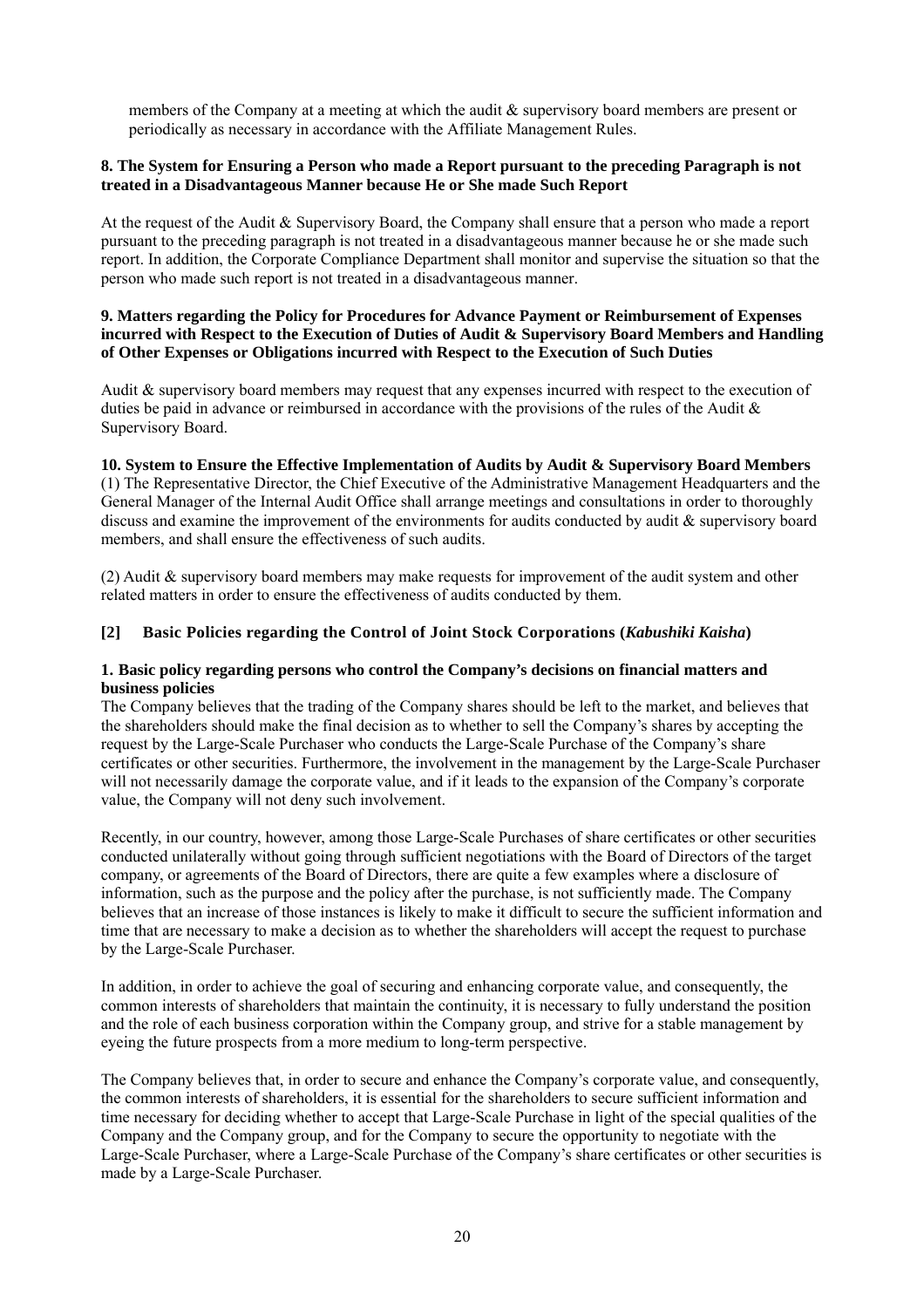## **2. Initiatives to help realize the Basic Policy**

The Company has focused on the following as its corporate philosophy: "Establishing a company that can perpetually grow and contribute to the society" and "Creating an attractive company". In order to realize this corporate philosophy, the Company strives for the prosperity of stakeholders through an increase of the value-added, a creation of the productive environment and the development of the industrial society through technologies, personal fulfillment of employees through work, building of an organizational climate that has mutual trust, cooperation and rationality, and other matters. In other words, the following is management vision that expresses what the Company aims at: "We observe the spirit of the law, perform business transactions through free and fair competition, and contribute to customers, clients, shareholders, employees, communities, society, and the global environment through our transparent and highly ethical management values".

Under the aforementioned philosophy and vision of the Company and based on the Mid-Term Business Plan for three years from the fiscal year ended March 2014 through the fiscal year ending March 2016, the Company aims at achieving sustainable development and reinforcing the management base of the Company's business that is focused on the green technology system business and the paint finishing system business, and at the same time strives to secure and enhance the corporate value, and consequently, the common interests of shareholders.

The Company is acutely aware that the biggest management risk that will damage the corporate value is a breach of laws and regulations, and therefore it has given top priority to enhance the corporate value through the implementation of compliance, and further expand corporate governance to widely receive recognition from society. Through activities of organizations such as the Board of Directors, the Audit & Supervisory Board, the Management Meeting, the Corporate Compliance Committee and the Internal Audit Office, and also through establishment of an internal control system, the Company strives to comply with relevant laws and regulations such as the Construction Business Act and the Financial Instruments and Exchange Act.

#### **3. Initiatives to prevent the Company's decisions on financial matters and business policies from being controlled by a person deemed as inappropriate pursuant to the Basic Policy**

The Company resolved to introduce the "Countermeasures against Large-Scale Purchases of the Company's Share Certificates or Other Securities (Takeover Defense Measures)" (the "Plan") at the meeting of the Board of Directors of the Company held on January 31, 2008, to counter against purchases of the Company's share certificates or other securities, in which the ratio of voting rights of specified shareholders, etc. of the Company's share certificates or other securities is 20% or more, or purchases of the Company's share certificates or other securities that result in the ratio of voting rights of the specified shareholders, etc. is 20% or more ("Large-Scale Purchase"; and a person conducting a Large-Scale Purchase shall be referred to as the "Large-Scale Purchaser" hereinafter) with the aim of securing and enhancing the Company's corporate value, and consequently, the common interests of shareholders. Thereafter, the continuation of the Plan was approved by the shareholders at the 63rd Annual Shareholders' Meeting of the Company held on June 27, 2008, and subsequently at the 65th Annual Shareholders' Meeting of the Company held on June 29, 2010, and at the 68th Annual Shareholders' Meeting of the Company held on June 27, 2013.

The Plan stipulates the procedures for the Board of Directors of the Company to require a Large-Scale Purchaser to provide information on a large-scale purchase in advance to evaluate and examine the Large-Scale Purchase, negotiate with the Large-Scale Purchaser regarding terms and other matters of the purchase, and to propose an alternative plan to shareholders and other matters to shareholders, in order to secure sufficient information and time necessary for shareholders to appropriately decide whether to accept the Large-Scale Purchase upon a Large-Scale Purchase of the Company's share certificates or other securities, and also, while respecting the recommendations of the Independent Committee as necessary, to exercise any countermeasures against a Large-Scale Purchaser that are deemed reasonable at the point in time against a Large-Scale Purchase ("Large-Scale Purchase Rules").

Where the Large-Scale Purchaser fails to observe the Large-Scale Purchase Rules, or even where the Large-Scale Purchaser observes the Large-Scale Purchase Rules, however, if, the Large-Scale Purchase is deemed obvious to be an act that will inflict upon the Company any damage that is difficult to recover from, countermeasures will be exercised upon respecting as much as possible the recommendations of the Independent Committee.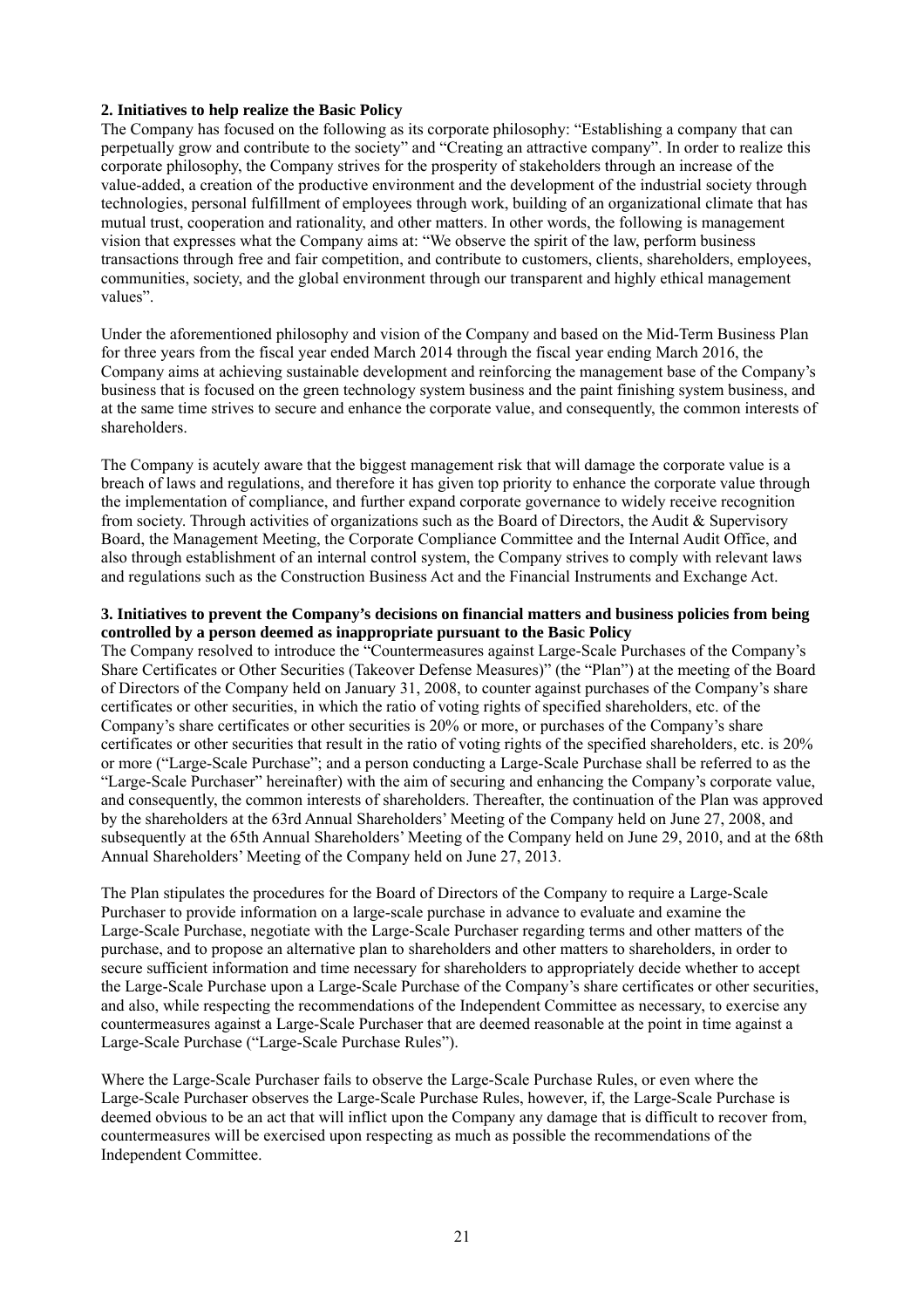As specific countermeasures, appropriate countermeasures will be selected, depending on the situation at different times, out of those accepted as being within the authority of the Board of Directors of the Company in relation to a gratis allotment of share subscription rights, other laws and regulations, and the Company's Articles of Incorporation.

Please refer to the Company's website below for the details of the Plan. http://www.taikisha.co.jp/corporate/news/20130515\_1.pdf

# **4. Above initiatives comply with the Basic Policy and do not impair the common interests of the Company's shareholders or aim to protect the positions of any of the company officers**

(1) Initiatives stated in 2.

The initiatives in "2. Initiatives to help realize the Basic Policy" above have been stipulated with the aim of continuously and sustainably securing and enhancing the Company's corporate value, and consequently, the common interests of shareholders, and therefore contribute to the realization of the Basic Policy. Consequently, such initiatives comply with the Basic Policy and do not impair the common interests of the Company's shareholders or aim to protect the positions of any of the company officers.

# (2). Initiatives stated in 3.

The Company believes, for the following reasons, that the initiatives in "3. Initiatives to prevent the Company's decisions on financial matters and business policies from being controlled by a person deemed as inappropriate pursuant to the Basic Policy" above comply with the Basic Policy, and they do not impair the common interests of the Company's shareholders or aim to protect the positions of any of the company officers.

 (a) Fully Satisfying the Three Principles Set Out in the Guidelines Regarding the Takeover Defense Measures

The Plan fully satisfies the three principles ((i) Protection and Enhancement of Corporate Value and Shareholders' Common Interests, (ii) Prior Disclosure and Shareholders' Intent and (iii) Necessity and Reasonableness) set out in the "Guidelines Regarding Takeover Defense for the Purposes of Ensuring and Enhancing Corporate Value and Shareholders' Common Interests" released by the Ministry of Economy, Trade and Industry and the Ministry of Justice as of May 27, 2005.

 (b) Reflecting the spirit of the Takeover Defense Measures released by the Corporate Value Study Group

The contents of the Plan reflect the spirit of "Takeover Defense Measures in Light of Recent Environmental Changes" released on June 30, 2008 by the Corporate Value Study Group established by the Ministry of Economy, Trade and Industry.

(c) Emphasis on the Shareholders' Intent and Information Disclosure

The Plan shall remain effective until the conclusion of the annual shareholders' meeting pertaining to the last of the fiscal years ending within three years from the conclusion of the 68th Annual Shareholders' Meeting (71st Annual Shareholders' Meeting to be held in June 2016).

However, even before the expiration of the effective period of the Plan, if the shareholders' meeting resolves to abolish the Plan, then the Plan will be abolished as of the time of such resolution, and for this point, the continuation and abolition of the Plan will be conducted in a manner that respects the shareholders' intent.

Furthermore, in order to enable the shareholders to appropriately make decisions such as decisions on the abolition or other matters of the Plan, the decision as to whether to sell share certificates of the Company by accepting the Large-Scale Purchase, and other matters, the Board of Directors of the Company will disclose to shareholders the Large-Scale Purchase Relevant Information and other information provided by the Large-Scale Purchaser at the time and in a method the Board of Directors of the Company deems appropriate.

 (d) Scheme to Eliminate Arbitrary Decisions by the Board of Directors of the Company In introducing and continuing the Plan, the Company established the Independent Committee to eliminate arbitrary decisions by the Board of Directors of the Company.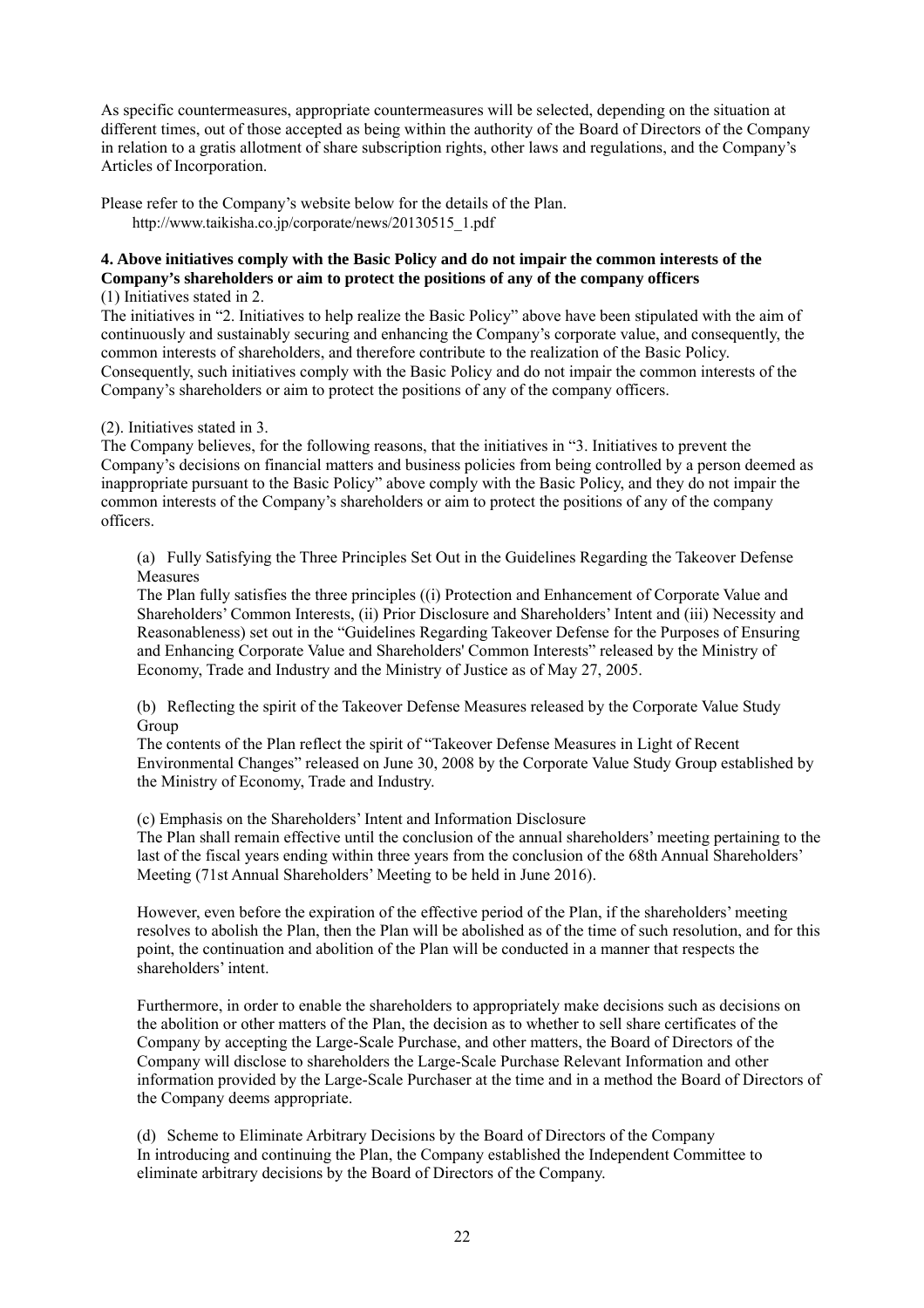If a Large-Scale Purchase is made against the Company, the Independent Committee will make a recommendation to the Board of Directors of the Company upon discussing and examining whether to exercise countermeasures against the Large-Scale Purchase, and other matters, and the Board of Directors of the Company will make a resolution by respecting as much as possible the recommendation of the Independent Committee, and a scheme to eliminate the exercise of countermeasures based on arbitrary decisions by the Board of Directors of the Company is thereby secured.

Furthermore, the Plan will be exercised only when the Large-Scale Purchaser fails to observe formal Large-Scale Purchase Rules set out in the Plan, or when the Large-Scale Purchase satisfies objective requirements stipulated reasonably and in detail where the Large-Scale Purchaser considerably damages the Company's corporate value, and also on this point, a scheme to eliminate the exercise of arbitrary countermeasures by the Board of Directors of the Company is in place.

#### (e) No Dead-Handed or Slow-Handed Defense Measures

 The Plan may be abolished by the Board of Directors of the Company, and therefore the Plan is not a dead-handed takeover defense measure (a takeover defense measure in which even if a majority of the constituent members of the Board of Directors are replaced, the exercise of the measures cannot be prevented). In addition, because the Company does not adopt a fixed-term system based on time differences with respect to the term of directors, the Plan is not a slow-handed takeover defense measure (a takeover defense measure that requires time to prevent the exercise because constituent members of the Board of Directors may not be replaced at one time).

Amounts and numbers of shares in this Business Report are rounded down to the nearest unit, while ratios and other figures are rounded off to the nearest unit.

~~~~~~~~~~~~~~~~~~~~~~~~~~~~~~~~~~~~~~~~~~~~~~~~~~~~~~~~~~~~~~~~~~~~~~~~~~~~~~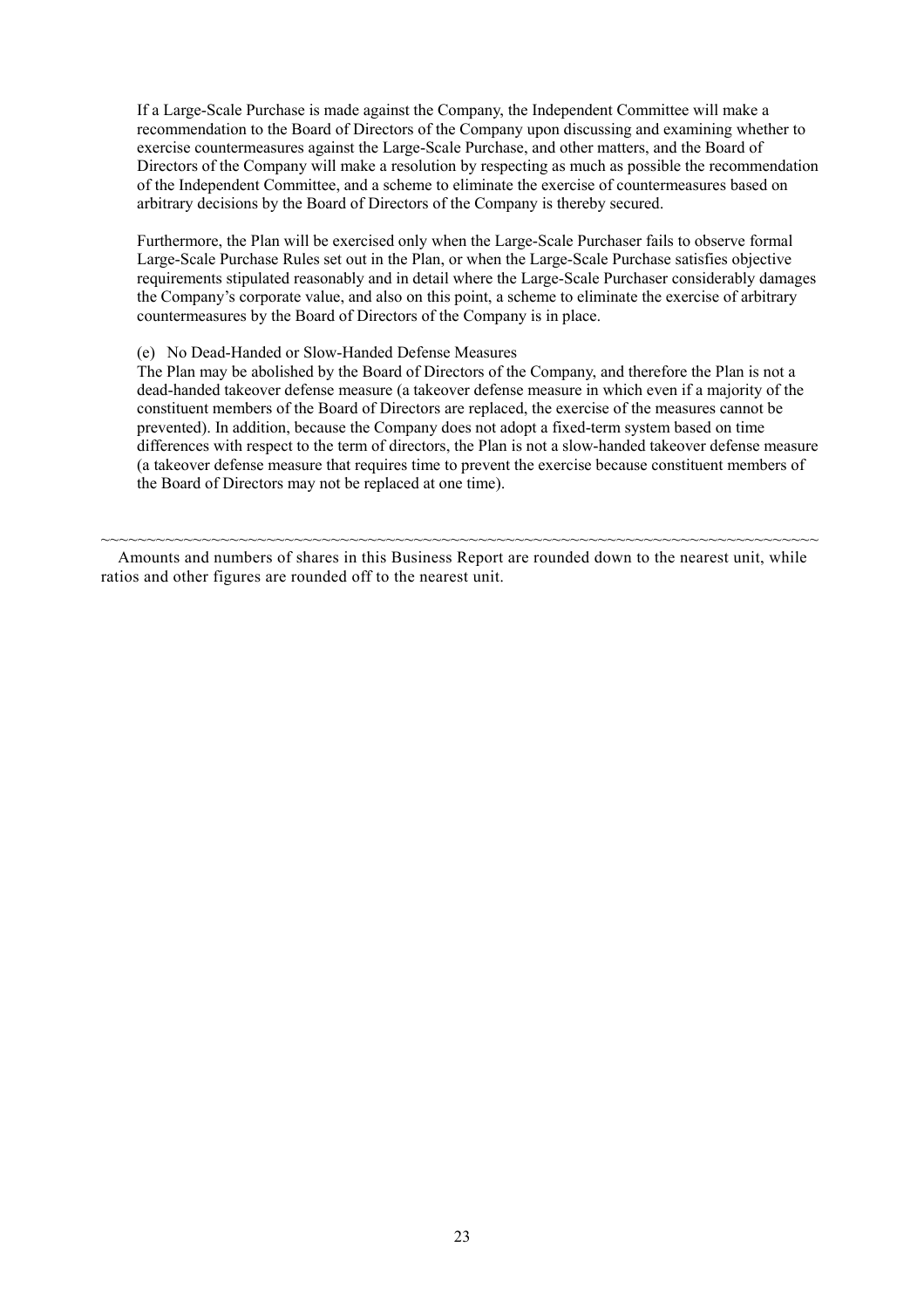# **Consolidated Balance Sheet**

(As of March 31, 2015)

(Millions of yen)

| Account title                                                                               | Amount  | Account title<br>Amount                                                        |           |
|---------------------------------------------------------------------------------------------|---------|--------------------------------------------------------------------------------|-----------|
| (Assets)                                                                                    |         | (Liabilities)                                                                  |           |
| 141,022<br><b>Current assets</b>                                                            |         | <b>Current liabilities</b>                                                     | 78,060    |
| Cash and deposits                                                                           | 43,819  | Notes payable, accounts payable for<br>construction contracts and other        | 45,693    |
| Notes receivable, accounts<br>receivable from completed<br>construction contracts and other | 78,607  | Short-term loans payable                                                       | 9,892     |
| Securities                                                                                  | 4,500   | Income taxes payable                                                           | 1,416     |
| Costs on uncompleted construction<br>contracts                                              | 3,109   | Deferred tax liabilities                                                       | 1         |
| Raw materials and supplies                                                                  | 332     | Advances received on uncompleted<br>construction contracts                     | 11,438    |
| Deferred tax assets                                                                         | 1,625   | Provision for warranties for<br>completed construction                         | 710       |
| Other                                                                                       | 9,573   | Provision for loss on construction<br>contracts                                | 298       |
| Allowance for doubtful accounts                                                             | (546)   | Provision for directors' bonuses<br>Provision for loss on Anti-Monopoly<br>Act | 88<br>207 |
| <b>Noncurrent assets</b>                                                                    | 47,261  | Other                                                                          | 8,312     |
| Property, plant and equipment                                                               | 8,043   | <b>Noncurrent liabilities</b>                                                  | 10,553    |
| Buildings and structures                                                                    | 7,352   | Long-term loans payable                                                        | 536       |
| Machinery, vehicles, tools,<br>furniture and fixtures                                       | 7,838   | Deferred tax liabilities                                                       | 7,755     |
| Land                                                                                        | 2,109   | Provision for directors' retirement<br>benefits                                |           |
| Other                                                                                       | 551     | Reserve for loss on dissolution of<br>employees' pension fund                  | 251       |
| Accumulated depreciation                                                                    | (9,808) | Net defined benefit liability                                                  |           |
|                                                                                             |         | Other                                                                          | 369       |
| <b>Intangible assets</b>                                                                    | 4,647   | <b>Total liabilities</b>                                                       | 88,614    |
| Goodwill                                                                                    | 3,481   | (Net assets)                                                                   |           |
| Other                                                                                       | 1,165   | <b>Shareholders' equity</b>                                                    | 79,731    |
| <b>Investments and other assets</b>                                                         | 34,571  | Capital stock                                                                  | 6,455     |
| Investment securities                                                                       | 26,385  | Capital surplus                                                                | 7,344     |
| Deferred tax assets                                                                         | 464     | Retained earnings                                                              | 68,851    |
| Net defined benefit asset                                                                   | 4,810   | Treasury shares<br>(2,919)                                                     |           |
| Other                                                                                       | 3,047   | <b>Accumulated other comprehensive</b><br>15,100<br>income                     |           |
| Allowance for doubtful accounts                                                             | (136)   | Valuation difference on<br>available-for-sale securities                       | 10,577    |
|                                                                                             |         | Deferred gains or losses on hedges                                             | (5)       |
|                                                                                             |         | Foreign currency translation<br>adjustment                                     | 3,742     |
|                                                                                             |         | Remeasurement of defined benefit<br>plans                                      | 786       |
|                                                                                             |         | <b>Minority interests</b>                                                      | 4,837     |
|                                                                                             |         | <b>Total net assets</b>                                                        | 99,669    |
| <b>Total assets</b>                                                                         | 188,283 | <b>Total liabilities and net assets</b>                                        | 188,283   |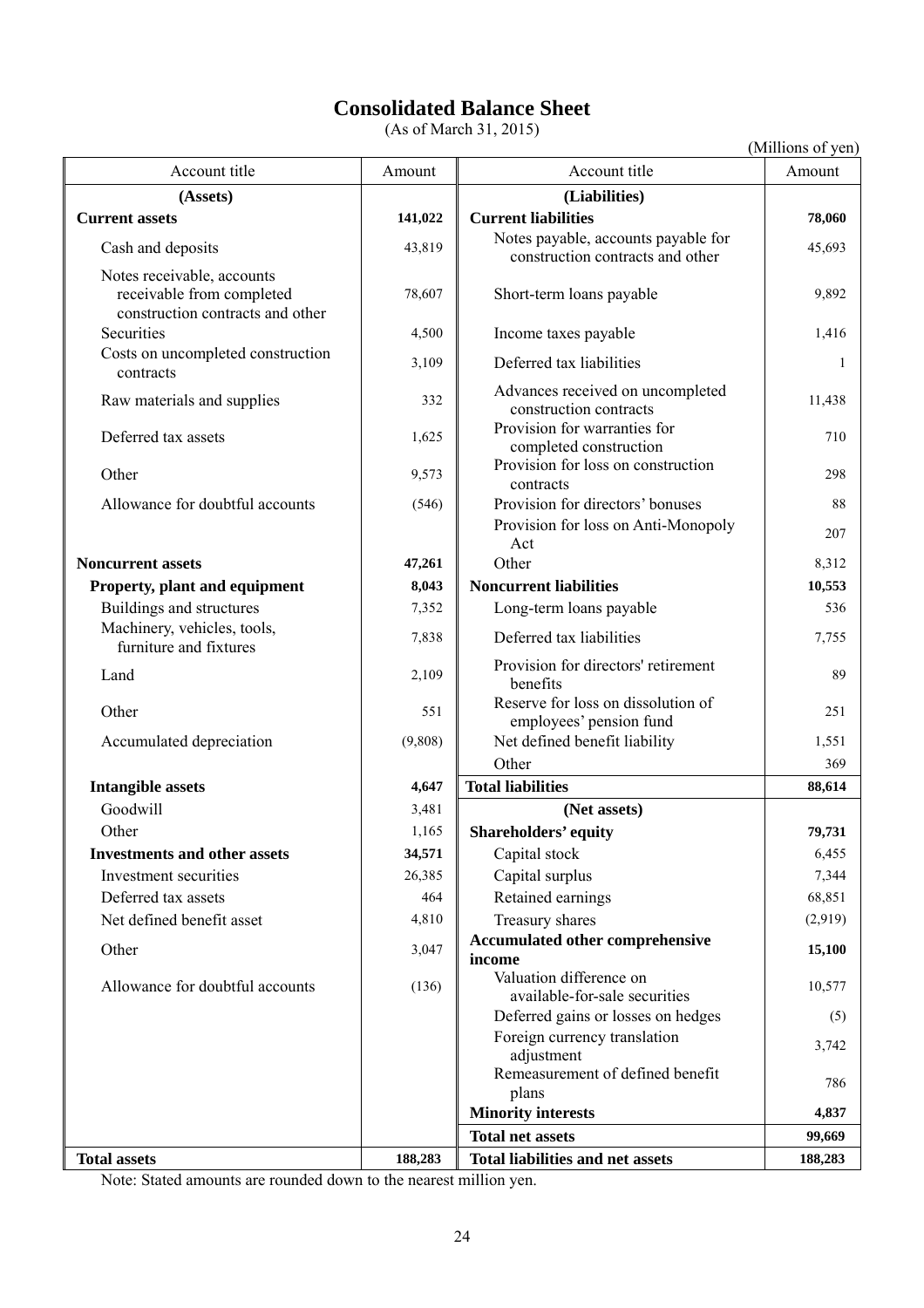# **Consolidated Income Statement**

(From April 1, 2014, to March 31, 2015)

| (Millions of yen) |  |
|-------------------|--|
|-------------------|--|

| Account title                                                             | Amount       |         |
|---------------------------------------------------------------------------|--------------|---------|
|                                                                           |              |         |
| Net sales of completed construction contracts                             |              | 183,648 |
| Cost of sales of completed construction contracts                         |              | 156,430 |
| Gross profit on completed construction<br>contracts                       |              | 27,218  |
| Selling, general and administrative expenses                              |              | 18,549  |
| <b>Operating income</b>                                                   |              | 8,669   |
| Non-operating income                                                      |              |         |
| Interest and dividends income                                             | 853          |         |
| Other                                                                     | 680          | 1,533   |
| Non-operating expenses                                                    |              |         |
| Interest expenses                                                         | 222          |         |
| Other                                                                     | 400          | 622     |
| <b>Ordinary income</b>                                                    |              | 9,579   |
| Extraordinary income                                                      |              |         |
| Gains on disposal of noncurrent assets                                    | 1,162        |         |
| Gain on sales of investment securities                                    | $\theta$     |         |
| Reversal of reserve for loss on dissolution of<br>employees' pension fund | 400          |         |
| Surrender value of insurance                                              | $\theta$     | 1,563   |
| Extraordinary loss                                                        |              |         |
| Loss on disposal of noncurrent assets                                     | 842          |         |
| Impairment loss                                                           | 96           |         |
| Loss on sales of investment securities                                    | $\Omega$     |         |
| Loss on valuation of investment securities                                | $\mathbf{0}$ |         |
| Provision for loss on Anti-Monopoly Act                                   | 38           |         |
| Loss on insurance cancellation                                            | 0            | 978     |
| Income before income taxes and minority<br>interests                      |              | 10,164  |
| Income taxes-current                                                      | 2,796        |         |
| Income taxes-deferred                                                     | 580          | 3,376   |
| Income before minority interests                                          |              | 6,787   |
| Minority interests in income                                              |              | 703     |
| Net income                                                                |              | 6,084   |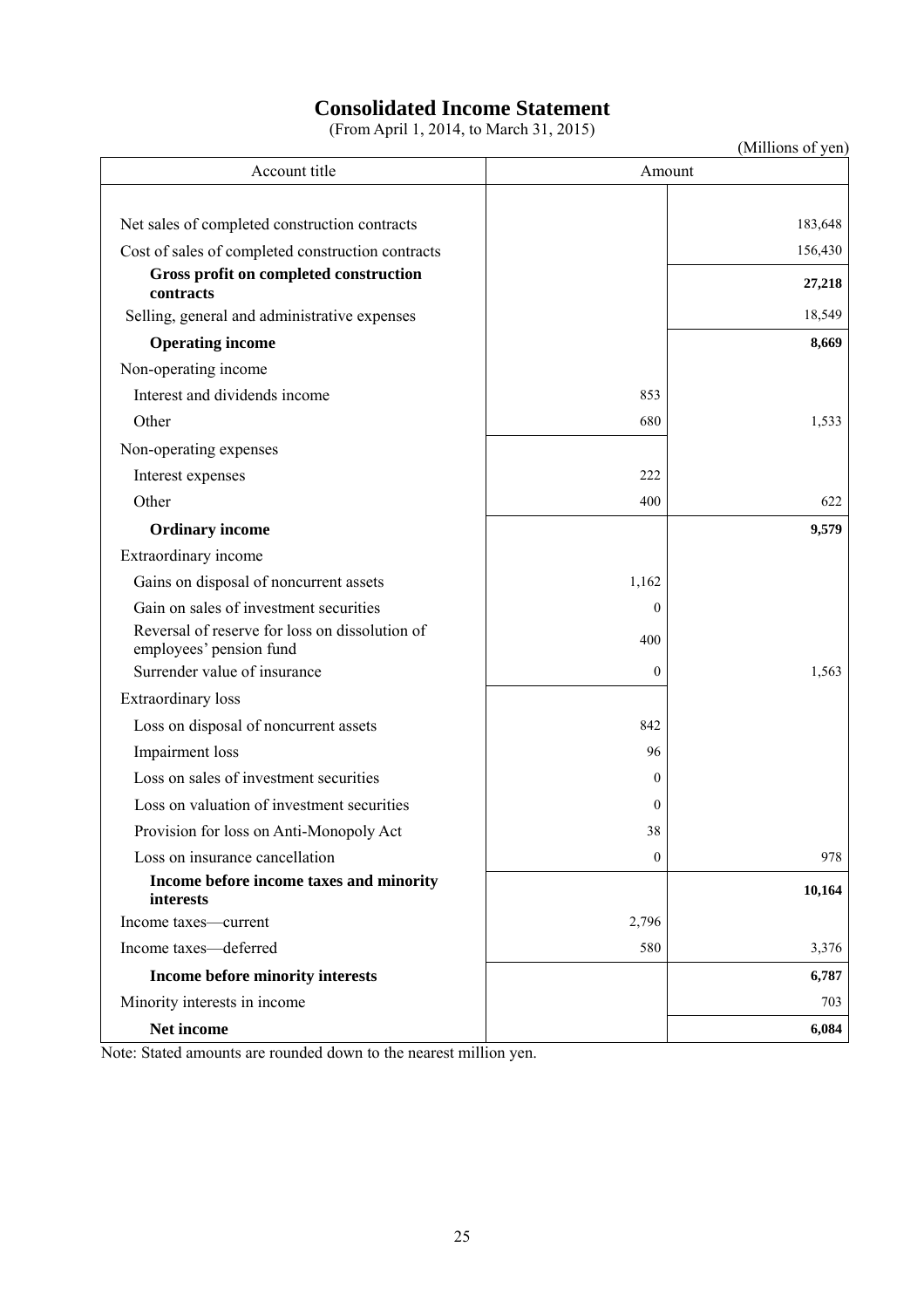# **Consolidated Statement of Comprehensive Income**

(From April 1, 2014, to March 31, 2015)

(Millions of yen)

| Account title                               | Amount   |
|---------------------------------------------|----------|
| Income before minority interests            | 6,787    |
| Other comprehensive income                  |          |
| Valuation difference on available-for-sale  | 3,811    |
| securities                                  |          |
| Deferred gains or losses on hedges          | $\Omega$ |
| Foreign currency translation adjustment     | 2,597    |
| Remeasurements of defined benefit plans     | 1,043    |
| Share of other comprehensive income of      | 79       |
| entities accounted for using equity method  |          |
| Total other comprehensive income            | 7,532    |
| <b>Comprehensive income</b>                 | 14,320   |
| Comprehensive income attributable to        |          |
| Comprehensive income attributable to owners |          |
| of the parent                               | 13,528   |
| Comprehensive income attributable to        | 791      |
| minority interests                          |          |

Notes:

1. Stated amounts are rounded down to the nearest million yen.

2. The amounts in this statement are not subject to the audit by the Accounting Auditors.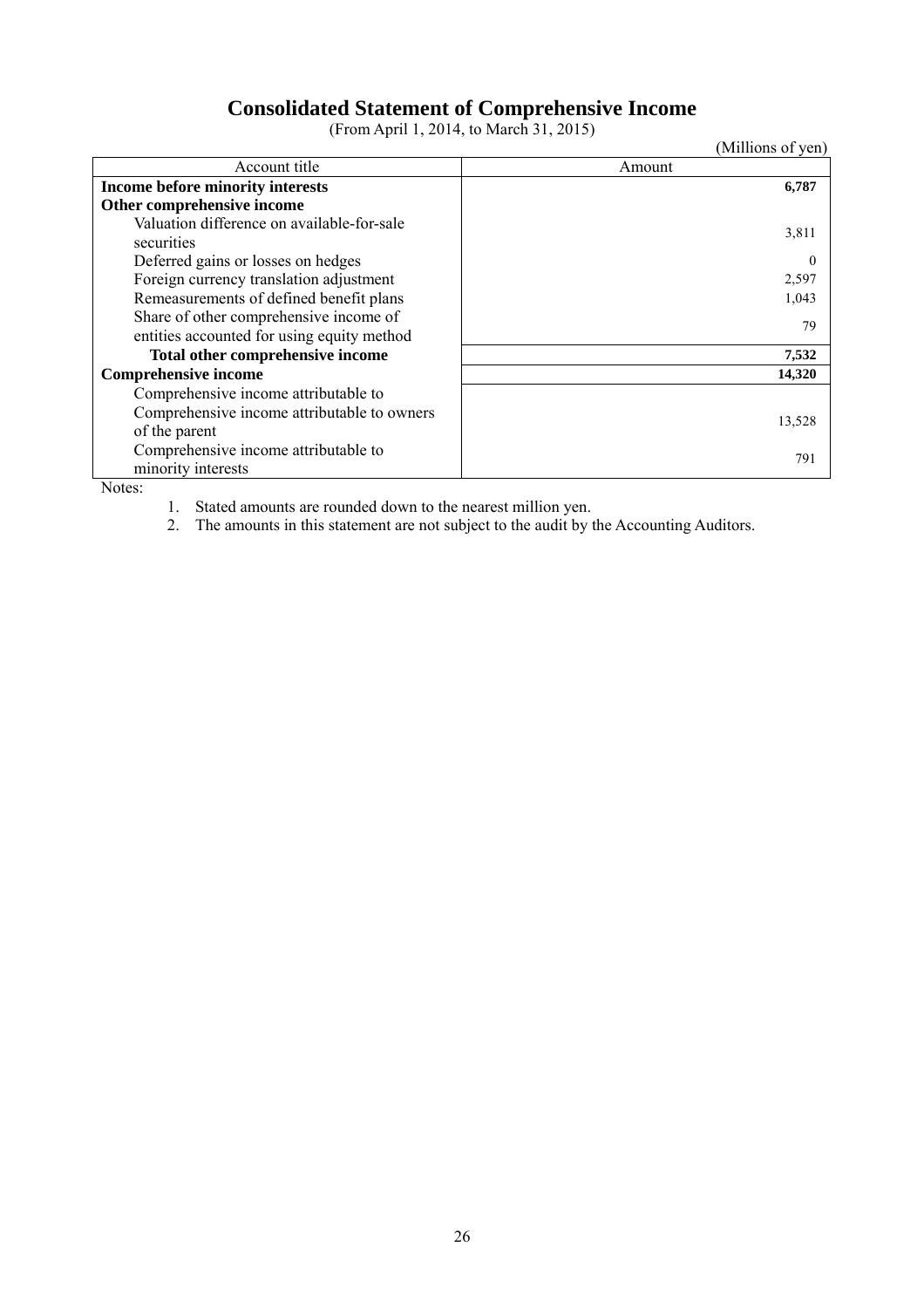# **Consolidated Statement of Changes in Net Assets**

(From April 1, 2014, to March 31, 2015)

(Millions of yen)

|                                                         | Shareholders' equity |                 |                   |                 |                                  |  |
|---------------------------------------------------------|----------------------|-----------------|-------------------|-----------------|----------------------------------|--|
|                                                         | Capital stock        | Capital surplus | Retained earnings | Treasury shares | Total<br>shareholders'<br>equity |  |
| Balance at the beginning of current<br>period           | 6,455                | 7,344           | 61,908            | (2,915)         | 72,792                           |  |
| Cumulative effects of changes in<br>accounting policies |                      |                 | 2,444             |                 | 2,444                            |  |
| <b>Restated balance</b>                                 | 6,455                | 7,344           | 64,352            | (2,915)         | 75,236                           |  |
| Changes of items during the period                      |                      |                 |                   |                 |                                  |  |
| Dividends of surplus                                    |                      |                 | (1, 586)          |                 | (1, 586)                         |  |
| Net income                                              |                      |                 | 6,084             |                 | 6,084                            |  |
| Purchase of treasury shares                             |                      |                 |                   | (3)             | (3)                              |  |
| Disposal of treasury shares                             |                      | $\theta$        |                   | $\theta$        | $\theta$                         |  |
| Net changes of items other than<br>shareholders' equity |                      |                 |                   |                 |                                  |  |
| Total changes of items during the<br>period             |                      | $\overline{0}$  | 4,498             | (3)             | 4,495                            |  |
| Balance at the end of current period                    | 6,455                | 7,344           | 68,851            | (2,919)         | 79,731                           |  |

|                                                         | Accumulated other comprehensive income                                           |                                             |                                                  |                                                      |                                                          |                       |                     |
|---------------------------------------------------------|----------------------------------------------------------------------------------|---------------------------------------------|--------------------------------------------------|------------------------------------------------------|----------------------------------------------------------|-----------------------|---------------------|
|                                                         | Valuation<br>difference<br><sub>on</sub><br>available-<br>for-sale<br>securities | Deferred<br>gains or<br>losses on<br>hedges | Foreign<br>currency<br>translation<br>adjustment | Remeasure<br>ments of<br>defined<br>benefit<br>plans | Total<br>accumulated<br>other<br>comprehensive<br>income | Minority<br>interests | Total<br>net assets |
| Balance at the beginning of current<br>period           | 6,765                                                                            | (6)                                         | 1,158                                            | (261)                                                | 7,656                                                    | 4,263                 | 84,712              |
| Cumulative effects of changes in<br>accounting policies |                                                                                  |                                             |                                                  |                                                      |                                                          | 3                     | 2,447               |
| <b>Restated balance</b>                                 | 6,765                                                                            | (6)                                         | 1,158                                            | (261)                                                | 7,656                                                    | 4,267                 | 87,159              |
| Changes of items during the period                      |                                                                                  |                                             |                                                  |                                                      |                                                          |                       |                     |
| Dividends of surplus                                    |                                                                                  |                                             |                                                  |                                                      |                                                          |                       | (1, 586)            |
| Net income                                              |                                                                                  |                                             |                                                  |                                                      |                                                          |                       | 6,084               |
| Purchase of treasury shares                             |                                                                                  |                                             |                                                  |                                                      |                                                          |                       | (3)                 |
| Disposal of treasury shares                             |                                                                                  |                                             |                                                  |                                                      |                                                          |                       | $\overline{0}$      |
| Net changes of items other than<br>shareholders' equity | 3,811                                                                            | $\boldsymbol{0}$                            | 2,583                                            | 1,047                                                | 7,444                                                    | 570                   | 8,014               |
| Total changes of items during the<br>period             | 3,811                                                                            | $\boldsymbol{0}$                            | 2,583                                            | 1,047                                                | 7,444                                                    | 570                   | 12,509              |
| Balance at the end of current period                    | 10,577                                                                           | (5)                                         | 3,742                                            | 786                                                  | 15,100                                                   | 4,837                 | 99,669              |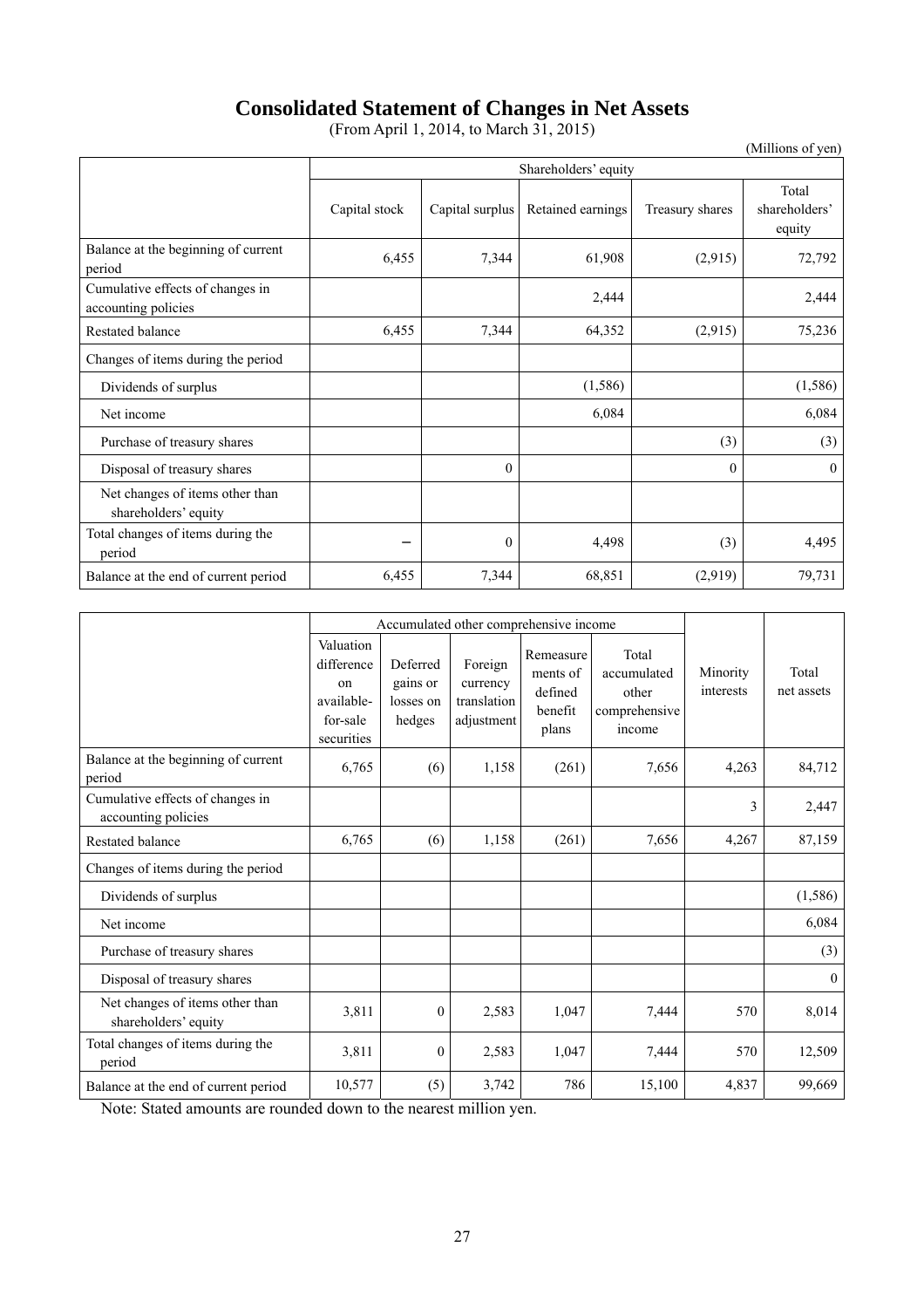# **Notes to Consolidated Financial Statements**

| [Notes to the Basis for Preparation of Consolidated Financial Statements]<br>1. Scope of consolidation                                                                                                                                                                                                                                                                                                                                                                                               |                                                                                                                                                                                                                                                                                                                                                                                                                                                                                                                                                                                                                                                                                                                                                                                                                                                                                                                                                                                                                                            |
|------------------------------------------------------------------------------------------------------------------------------------------------------------------------------------------------------------------------------------------------------------------------------------------------------------------------------------------------------------------------------------------------------------------------------------------------------------------------------------------------------|--------------------------------------------------------------------------------------------------------------------------------------------------------------------------------------------------------------------------------------------------------------------------------------------------------------------------------------------------------------------------------------------------------------------------------------------------------------------------------------------------------------------------------------------------------------------------------------------------------------------------------------------------------------------------------------------------------------------------------------------------------------------------------------------------------------------------------------------------------------------------------------------------------------------------------------------------------------------------------------------------------------------------------------------|
| Number of consolidated subsidiaries<br>Names of significant subsidiaries                                                                                                                                                                                                                                                                                                                                                                                                                             | 37<br>San Esu Industry Co., Ltd.<br><b>TKS</b> Industrial Company<br>Taikisha (Thailand) Co., Ltd.<br>WuZhou Taikisha Engineering Co., Ltd.<br>As TKS Industrial Company, a consolidated subsidiary of<br>the Company, acquired a membership interest in ENC<br>Automation LLC, ENC Automation LLC is included in the<br>scope of consolidated subsidiaries effective from the fiscal<br>year under review. ENC Automation LLC changed its<br>company name to Encore Automation LLC after a<br>membership interest purchase agreement was concluded.<br>The newly established J-CO Mexico, S. de R.L. de C.V., is<br>included in the scope of consolidation effective from the<br>fiscal year under review.<br>During the fiscal year under review, Taikisha Engineering<br>India Ltd. changed its company name to Taikisha<br>Engineering India Private Ltd.<br>Geico Painting Equipment Manufacture (Suzhou) Co., Ltd.,<br>changed its company name to Geico Painting System<br>(Suzhou) Co., Ltd., during the fiscal year under review. |
| 2. Application of the equity method<br>(1) Number and name of the associates subject to the equity method<br>Number of the equity-method associates<br>Name of the equity-method associates                                                                                                                                                                                                                                                                                                          | 2<br>Shanghai Dongbo-Taiki Conveyor System Manufacturing<br>Co., Ltd.<br>Tianjin Dongchun-Taiki Metal Finishing & Conveyor<br>System Manufacturing Co., Ltd.                                                                                                                                                                                                                                                                                                                                                                                                                                                                                                                                                                                                                                                                                                                                                                                                                                                                               |
| (2) Name of unconsolidated subsidiary not subject to the equity method<br>Name of the unconsolidated subsidiary<br>Reason for not applying the equity method                                                                                                                                                                                                                                                                                                                                         | Makiansia Engineering (M) Sdn. Bhd.<br>The unconsolidated subsidiary not subject to the equity<br>method is excluded from application of the equity method<br>because the impact on net income, retained earnings, etc., for<br>the fiscal year under review is negligible, and neither is it<br>material as a whole.                                                                                                                                                                                                                                                                                                                                                                                                                                                                                                                                                                                                                                                                                                                      |
| 3. Accounting standards<br>(1) Standards and methods for valuation of significant assets<br>Securities<br>Held-to-maturity debt securities<br>Amortized cost method (straight-line method)<br>Shares of associates<br>Stated at cost using the moving average method<br>Other securities<br>- Securities with fair value<br>calculated using the moving-average method.)<br>- Securities without fair value<br>Stated at cost using the moving-average method<br>Derivatives<br>Stated at fair value | Stated at fair value based on the market price, etc., on the balance sheet date<br>(Valuation difference is reported as a component of net assets. The cost of sales is                                                                                                                                                                                                                                                                                                                                                                                                                                                                                                                                                                                                                                                                                                                                                                                                                                                                    |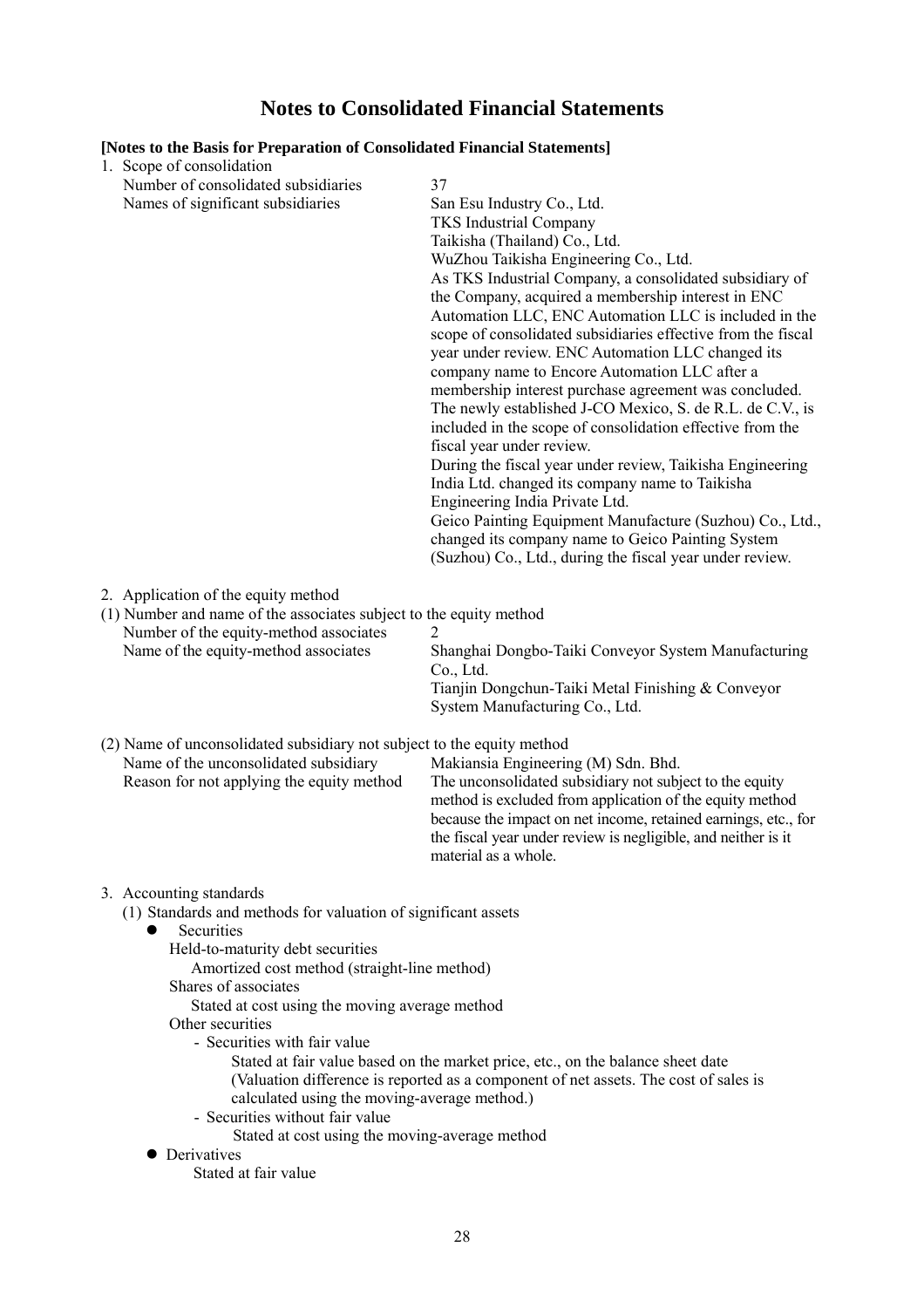- **•** Inventories
	- Costs on uncompleted construction contracts
		- Stated at cost using the specific identification method
	- Raw materials and supplies

Stated at cost using the moving-average method (The figures shown in the consolidated balance sheet have been calculated by writing down the book value based on decline in profitability.)

(2) Depreciation method for principal depreciable assets

- Property, plant and equipment (excluding leased assets) The declining-balance method is mainly applied. However, the straight-line method is applied for buildings (except for accompanying facilities), which have been acquired on or after April 1, 1998. The straight-line method is applied by several overseas consolidated subsidiaries. The useful lives and the residual value comply with the similar standards as stipulated in the Corporation Tax Act.
- Intangible assets (excluding leased assets) The straight-line method is applied. However, computer software for internal use is amortized by the straight-line method over the estimated internal useful life (five years).
- Leased assets (Finance leases that are not deemed to transfer the ownership of the leased assets to the lessee)

The straight-line method with no residual value is applied, regarding the lease term as the useful life.

(3) Standards of accounting for principal allowance and provisions

• Allowance for doubtful accounts

The allowance for doubtful accounts is provided at the estimated amount of irrecoverable debt to prepare for bad debt losses on receivables such as accounts receivable from completed construction contracts based on the historical write-off rate for ordinary receivables and on the estimated recoverability of each doubtful account for specific doubtful receivables.

• Provision for warranties for completed construction The provision for warranties for completed construction is provided to prepare for losses from repairs of completed construction contracts based on the historical write-off rate.

• Provision for loss on construction contracts The provision for loss on construction contracts is provided at the estimated amount to prepare for losses from orders received for construction contracts in stock, which involve a high probability of generating losses and where the loss amount can be reasonably estimated.

- Provision for directors' bonuses The provision for directors' bonuses is provided at the estimated amount of payment corresponding to the fiscal year under review to prepare for the possible disbursement of bonuses to Directors.
- Provision for loss on Anti-Monopoly Act The provision for loss on Anti-Monopoly Act is provided at the estimated amount to prepare for payments for the surcharge relative to the Anti-Monopoly Act or the contractual penalty based on the probability of occurrence of relevant losses by taking into account the facts and circumstances of each incident.
- Provision for directors' retirement benefits The provision for directors' retirement benefits of domestic consolidated subsidiaries is provided at the full required amount based on their relevant in-house regulations to prepare for the possible disbursement of retirement benefits to Directors.

 Reserve for loss on dissolution of employees' pension fund The reserve for loss on dissolution of employees' pension fund is provided at the estimated amount to prepare for losses from the dissolution of the employees' pension fund. (Additional information)

Nishinihonreitoukuutyou Employees' Pension Fund (general-type), with which the Company and its domestic consolidated subsidiaries are affiliated, resolved to dissolve the fund under special provisions at a meeting of its board of representatives held on September 18, 2013.

Consequently, "Reversal of reserve for loss on dissolution of employees' pension fund" of ¥400 million was posted under extraordinary income in the consolidated income statement and "Reserve for loss on dissolution of employees' pension fund" of ¥251 million was posted under noncurrent liabilities in the consolidated balance sheet for the fiscal year under review.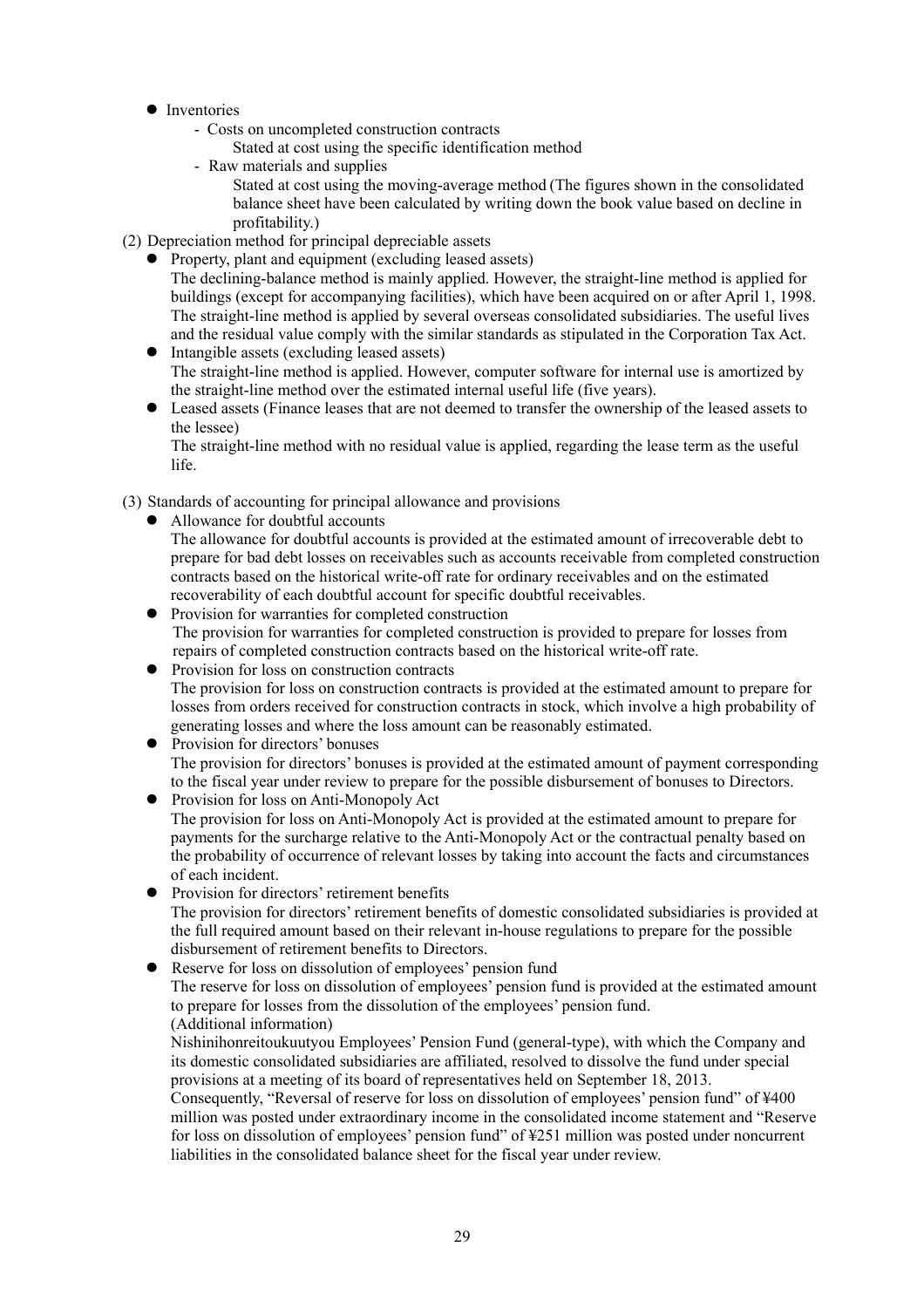(4) Other important matters as the basis of presenting the Consolidated Financial Statements

- Accounting standards for net sales of completed construction contracts and cost of sales of completed construction contracts
- (i) The percentage-of-completion method is applied for construction work for which the completion of a certain percentage of the entire work is clearly recognizable by the balance sheet date for the year under review (percentage of completion is estimated by the cost-to-cost method).
- (ii) The completed-contract method is applied for other construction contracts.
- Methods of important hedge accounting
- (i) Method of hedge accounting
	- Deferred hedge accounting is applied.

With regard to forward exchange contracts that meet the requirements for deferral hedge accounting ("*furiate-shori*"), deferral hedge accounting is applied.

With regard to interest-rate swaps and interest-rate caps that meet the requirements for exceptional accounting ("*tokurei-shori*"), exceptional accounting is applied.

(ii) Hedging instruments and hedged items

| Hedging instruments | Forward exchange contracts, spot exchange forward         |
|---------------------|-----------------------------------------------------------|
|                     | agreements (non-deliverable forward: NDF), and            |
|                     | interest-rate swaps and interest-rate caps                |
| Hedged items        | Foreign currency receivables, foreign currency payables,  |
|                     | future transactions in foreign currency and interest-rate |
|                     | trading for loans payable                                 |

(iii) Hedging policy

The Company's policy of hedging activities for forward exchange contracts is to reduce exchange-rate fluctuation risks when contracts are concluded and not to conduct speculative trading. The Company's policy of interest-rate swaps and interest-rate caps is to reduce interest-rate fluctuation risks for loans payable and not to conduct speculative trading.

(iv) Method of evaluation of effectiveness of hedging

As forward exchange contracts in the same currency are used for forward exchange transactions, the correlation to subsequent exchange rate fluctuations is completely ensured. Accordingly, evaluating the effectiveness of hedging activities is omitted.

For interest-rate swaps and interest-rate caps, the judgment on whether to apply exceptional accounting is used instead of an evaluation of the effectiveness of hedging.

- Accounting procedure for retirement benefits
- (i) Period allocation of projected retirement benefits

In calculating the retirement benefit obligations, the benefit formula basis is used to allocate the projected retirement benefits to the years of service up to the end of the fiscal year under review. (ii) Amortization method for actuarial gains/losses and prior service cost

Actuarial gains or losses are amortized for the pro-rata amount computed by the straight-line method over a certain period (10 years) within the average remaining service years of employees at the time of recognition, commencing from the following fiscal year of recognition.

The prior service cost is amortized by the straight-line method over a certain period (10 years) within the average remaining service years of employees at the time of recognition.

As the Company and several domestic consolidated subsidiaries are affiliated with a general-type employees' pension fund, the amounts that need to be contributed for the employees' pension fund are amortized as retirement benefit expenses.

#### (Change in accounting policies)

(Application of the Accounting Standard for Retirement Benefits)

The "Accounting Standard for Retirement Benefits" (ASBJ Statement No. 26, May 17, 2012; hereinafter the "Accounting Standard for Retirement Benefits") and the "Guidance on Accounting Standard for Retirement Benefits" (ASBJ Guidance No. 25, March 26, 2015; hereinafter the "Guidance") have been applied effective from the fiscal year ended March 31, 2015, with regard to the provisions set forth in Paragraph 35 of the Accounting Standard for Retirement Benefits and Paragraph 67 of the Guidance. Consequently, the Company reviewed the calculation method of projected retirement benefit obligations and service cost and has changed the method of allocating the projected retirement benefits to periods from the previous straight-line attribution to the benefit formula basis. The decision procedure for the discount rate also has been changed from the previous method, according to which the discount rate is determined based on the number of service years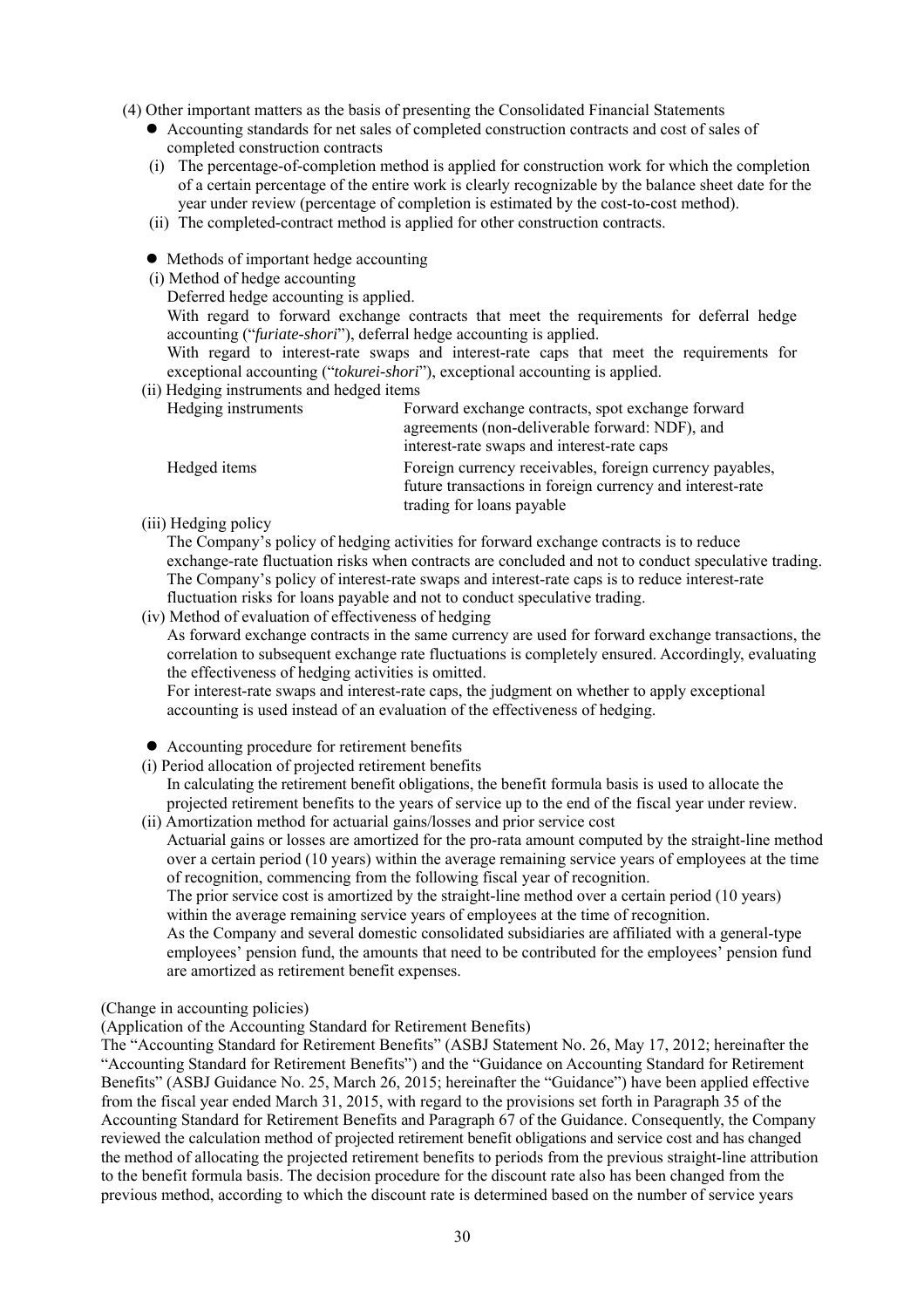similar to those within the employees' average remaining service period with regard to the number of periods for bonds being the basis to determine the discount rate, to a single weighted average discount rate, in which the projected payment period for retirement benefits and the amount for each projected payment period are reflected.

The application of the Accounting Standard for Retirement Benefits, etc., complies with the transitional accounting treatment, which is set forth in Paragraph 37 of the Accounting Standard for Retirement Benefits, and accordingly the effects of this change in accounting method are adjusted as retained earnings at the beginning of the fiscal year under review.

As a result, at the beginning of the fiscal year under review, the net defined benefit liability decreased ¥1,412 million, whereas the net defined benefit asset increased ¥2,392 million, retained earnings increased ¥2,444 million and minority interest increased ¥3 million. The impact of this change on operating income, ordinary income and income before income taxes and minority interests for the fiscal year under review was immaterial.

The impact on per-share information is stated below.

- Amortization method and period for goodwill Goodwill is equally amortized using the straight-line method over a period of twenty (20) years.
- Accounting for consumption taxes At the Company and its domestic consolidated subsidiaries, transactions subject to the consumption tax and the local consumption tax are recorded at amounts exclusive of the consumption tax.

(Change in accounting policies)

(Application of the Practical Solution on Transactions of Delivering the Company's Own Stock to Employees, etc., through Trusts)

The Practical Solution on Transactions of Delivering the Company's Own Stock to Employees, etc., through Trusts (ASBJ PITF No. 30, March 26, 2015) has been applied, effective from the fiscal year under review. There is no impact from the application of the PITF on the consolidated financial statements for the fiscal year ended March 31, 2015, because the previously applied method is continued for accounting pertaining to trust agreements that were concluded before the beginning of the fiscal year under review in which the PITF was applied.

# **[Notes to Consolidated Balance Sheet]**

1. Pledged assets

- (1) The following assets are pledged as collateral for security deposits at subsidiaries and associates Cash and deposits ¥32 million
- (2) The following assets are pledged as collateral for loans payable at investees. Investment securities ¥2 million
- (3) The following assets are pledged as collateral for loans payable at associates.

|                                                       |                             | (MILIIONS OI Ven)                  |
|-------------------------------------------------------|-----------------------------|------------------------------------|
| Asset pledged as collateral                           | Year-end balance on account | Secured obligations                |
|                                                       | <b>books</b>                | corresponding to the asset at left |
| Cash and deposits                                     |                             | 214                                |
| Machinery, vehicles, tools,<br>furniture and fixtures | 30                          |                                    |

 $\alpha$  curve of  $\alpha$ 

2. Guarantee obligations

The Taikisha Group guarantees loans payable, etc., made by its employees under agreements concluded with financial institutions. Employees ¥12 million

| 3. Endorsed notes |  | ¥32 million |
|-------------------|--|-------------|

4. Provision for loss on construction contracts

The costs on uncompleted construction contracts relating to construction contracts that are expected to generate losses are presented after offsetting the corresponding provision for loss on construction contracts of ¥35 million.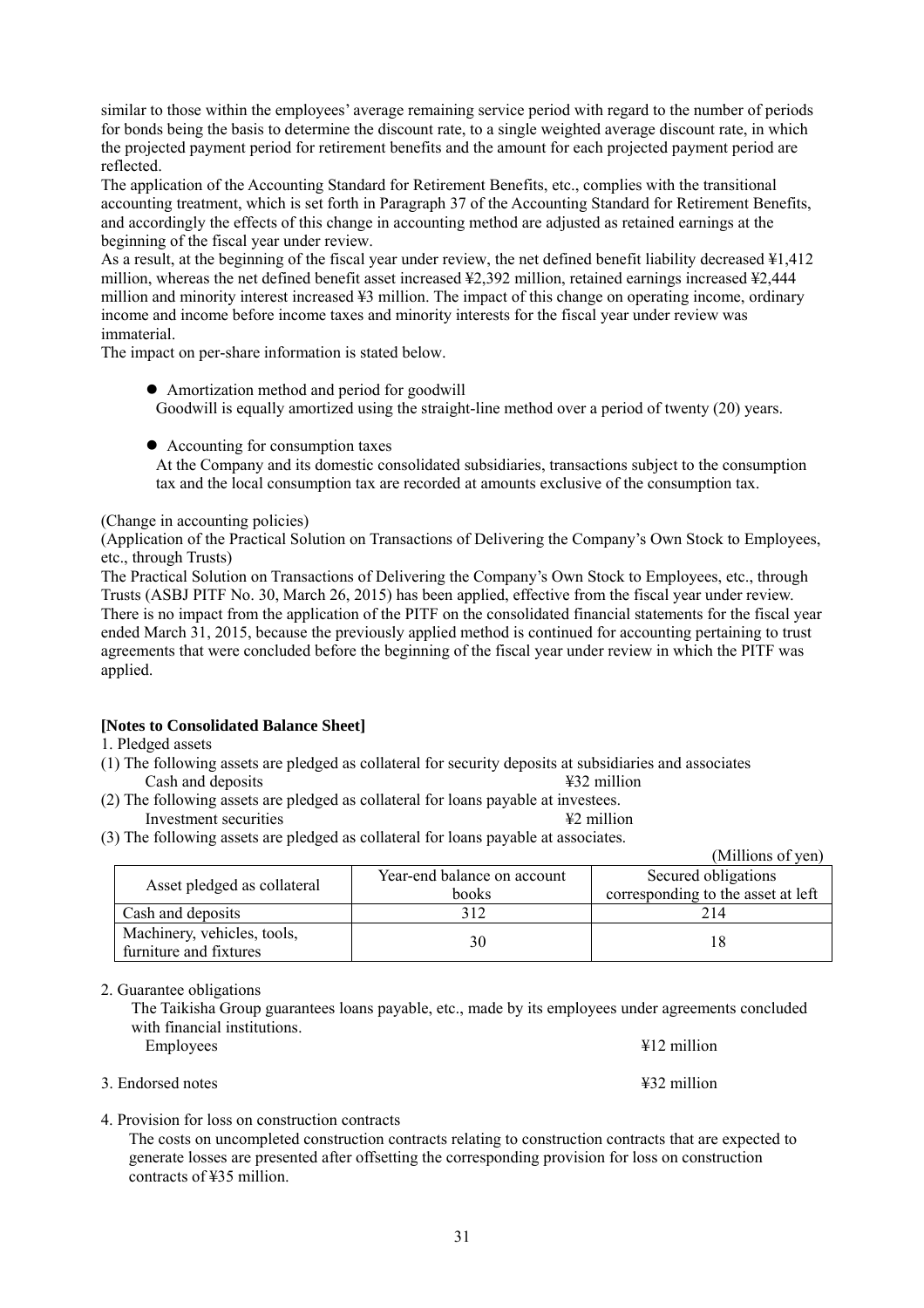# **[Note to Consolidated Income Statement]**

Provision for loss on construction contracts included in the cost of sales of completed construction contracts was ¥142 million.

# **[Notes to Consolidated Statement of Changes in Net Assets]**

1. Total number of issued shares as of the consolidated balance sheet date

Common shares 36,782,009 shares

- 2. Dividends
	- (1) Dividend amount

| Resolution                                                      | Type of shares   | Total dividends<br>(Millions of<br>yen) | Dividend per<br>share (Yen) | Record date           | Effective date       |
|-----------------------------------------------------------------|------------------|-----------------------------------------|-----------------------------|-----------------------|----------------------|
| Annual<br>Shareholders'<br>Meeting on June<br>27, 2014          | Common<br>shares | 881                                     | 25.00                       | March 31,<br>2014     | June 30, 2014        |
| <b>Board of Directors</b><br>Meeting on<br>November 10,<br>2014 | Common<br>shares | 704                                     | 20.00                       | September 30,<br>2014 | November 28,<br>2014 |

(2) Dividends whose record date is during the fiscal year under review, but whose effective date is after the end of the fiscal year under review

| Resolution                                                | Type of<br>shares | Source of<br>dividends | Total<br>dividends<br>(Millions of<br>yen) | Dividend<br>per share<br>(Yen) | Record date       | Effective<br>date |
|-----------------------------------------------------------|-------------------|------------------------|--------------------------------------------|--------------------------------|-------------------|-------------------|
| Annual<br>Shareholders'<br>Meeting on<br>June 26,<br>2015 | Common<br>shares  | Retained<br>earnings   | 1,127                                      | 32.00                          | March 31,<br>2015 | June 29,<br>2015  |

# **[Notes to Financial Instruments]**

1. Status of Financial Instruments

(1) Policies on financial instruments

The Taikisha Group invests its temporary surplus funds in financial assets that are highly secure and procures its short-term working capital in the form of borrowings from banks. The Group utilizes derivatives only to hedge their exposure to the risks as described below but does not enter into such transactions for speculative purposes.

(2) Description of financial instruments, related risks and risk management system

Notes receivable, accounts receivable from completed construction contracts and other, which are trade receivables, are exposed to the credit risk of the respective customers. As for the credit risk of customers, the Group's management system allows us to monitor the credit standing of major customers at any time on a timely basis based on the maturity and balance control by customer. Meanwhile, trade receivables denominated in foreign currencies, which originate from global business operations, are exposed to the risk of exchange rate fluctuations and are partly hedged by utilizing forward exchange contracts. Although being exposed to the risk of fluctuations in market price, stocks included in the category of investment securities are those of companies with which the Group has business relations and are continuously monitored through regular checks of the current market value and financial positions of the issuers.

Notes payable, accounts payable for construction contracts and other, which are trade payables, generally entail the due date for payments, which typically mature within one year. Some of them are those denominated in foreign currencies due to the imports of materials and raw materials, etc., and are exposed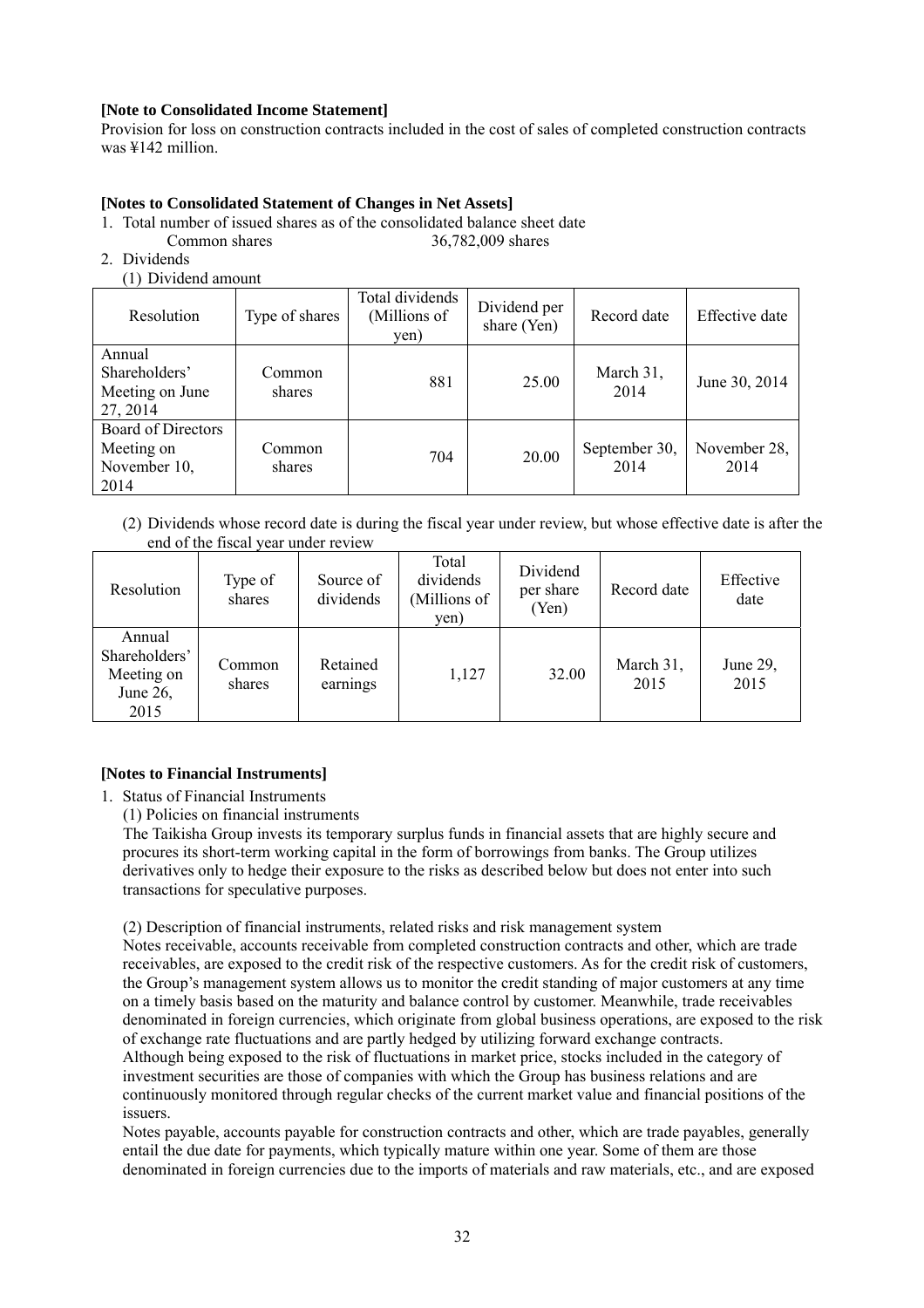to the risk of exchange rate fluctuations but are always within the limit of the balance of accounts receivable from completed construction contracts, which are similarly denominated in foreign currencies. Income taxes payable are imposed on the taxable income of the respective Group companies for the fiscal year under review, and they all mature within one year.

Both short-term and long-term loans payable are fund-raising means associated with business transactions. Short-term loans payable with variable interest rates are exposed to the risk of interest-rate fluctuations. However, long-term loans payables, which are procured at fixed interest rates, in principle, can avoid being exposed to interest-rate fluctuation risk.

Derivative transactions consist of forward exchange contracts and NDFs aimed at hedging the risk of fluctuations in exchange rates for exports and imports in the course of ordinary business operations, and of interest-rate swaps aimed at hedging the risk of interest-rate fluctuations for loans payable. Forward exchange contracts and NDFs are executed and managed in accordance with the relevant notice regarding foreign exchange control issued by the Chief Executive of the Administrative Management Headquarters. This notice clearly stipulates regulations for the management policies on derivative transactions, the regulating division and department in charge of risk management, use purposes, scope of utilization, reporting system and the like. The use of interest-rate swaps is limited only to transactions that satisfy the requirements for exceptional accounting. Derivative transactions are executed only with financial institutions of a high rating caliber to reduce the credit risk.

Although trade payables and loans payable are exposed to liquidity risk, the Group strives to control the liquidity risk with measures such as the preparation of a monthly cash management plan by each Group company.

(3) Supplementary explanation on market value of financial instruments, etc.

The contractual amounts, etc., with regard to derivative transactions in "2. Market Value of Financial Instruments" below only indicate nominal contractual or notional principal amounts in derivative transactions, and they are not a direct measure of the Group's risk exposure in connection with the corresponding derivative transactions.

2. Fair Value of Financial Instruments

The following table indicates the book value in the consolidated balance sheet, the fair value and the differences thereof as of March 31, 2015. Financial instruments for which it is deemed extremely difficult to measure the fair value are not included in the table below. (Refer to Note 2.)  $\alpha$  and

|                                                |                      |            | (IVIIIIIOIIS OL VEIL) |
|------------------------------------------------|----------------------|------------|-----------------------|
|                                                | Book value in the    |            |                       |
|                                                | consolidated balance | Fair value | Difference            |
|                                                | sheet                |            |                       |
| (1) Cash and deposits                          | 43,819               | 43,819     |                       |
| (2) Notes receivable, accounts receivable      |                      |            |                       |
| from completed construction contracts          | 78,607               |            |                       |
| and other                                      |                      |            |                       |
| Allowance for doubtful accounts $*^1$          | (450)                |            |                       |
|                                                | 78,157               | 78,002     | (154)                 |
| (3) Securities and investment securities $*^2$ | 29,437               | 29,437     |                       |
| Total assets                                   | 151,414              | 151,260    | (154)                 |
| (4) Notes payable, accounts payable for        | 45,693               | 45,691     |                       |
| construction contracts and other               |                      |            | (2)                   |
| (5) Short-term loans payable                   | 9,892                | 9,892      |                       |
| (6) Income taxes payable                       | 1,416                | 1,416      |                       |
| (7) Long-term loans payable                    | 536                  | 495        | (40)                  |
| <b>Total liabilities</b>                       | 57,538               | 57,495     | (42)                  |
| (8) Derivative transactions                    |                      | (17)       | (17)                  |

 \*1. "Allowance for doubtful accounts" amounts separately included in "notes receivable, accounts receivable from completed construction contracts and other" are deducted.

 \*2. "Investment securities" for which it is deemed extremely difficult to measure the market value are not included in the table above.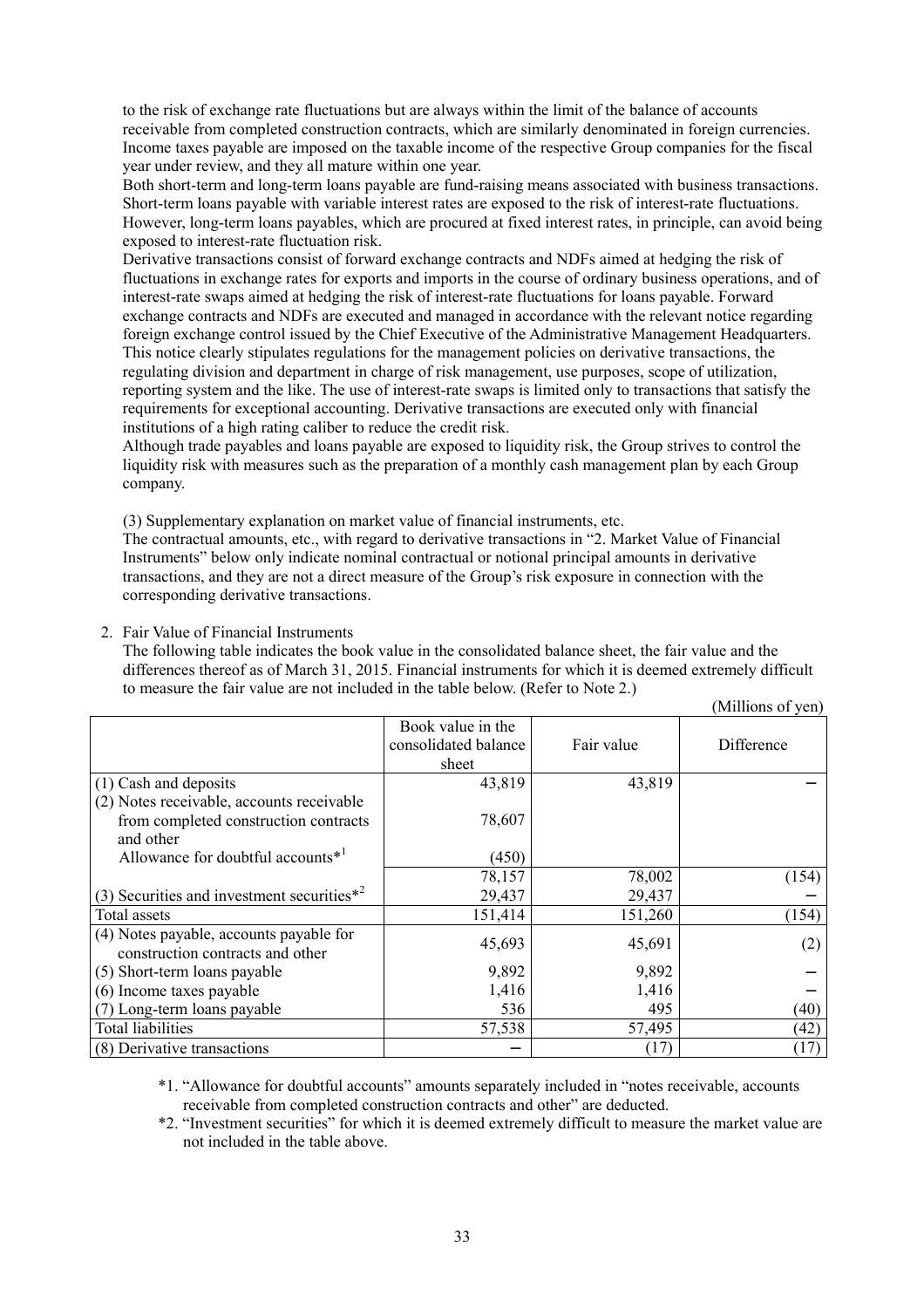Notes:

1. Calculation method of the fair value of financial instruments and securities and derivative transactions

Assets

(1) Cash and deposits:

As cash is settled within a short time, the fair value thereof is almost equal to the book value. Therefore, the calculation of the fair value of these assets is based on the book value concerned.

- (2) Notes receivable, accounts receivable from completed construction contracts and other: The calculation of the fair value of these assets is based on the present value to be achieved by discounting using discount rates, which take into account the remaining period prior to maturity and the credit risk, for receivables individually segmented by certain duration.
- (3) Securities and investment securities:

As for the calculation of the fair value of these assets, stocks are based on the prices traded at the stock exchange, whereas bonds are based on the prices proposed by the correspondent financial institution.

The securities and investment securities are held in the form of "held-to-maturity debt securities" and "other securities."

(i) The differences between the book value in the consolidated balance sheet and the fair value are as follows

 $(11)$   $(2)$ 

(Millions of yen)

|                       |                                                    |            | <b>NIIIIOIIS OL VEILI</b> |
|-----------------------|----------------------------------------------------|------------|---------------------------|
|                       | Book value in the<br>consolidated balance<br>sheet | Fair value | Difference                |
| Those of which fair   |                                                    |            |                           |
| value exceeds their   |                                                    |            |                           |
| book value            |                                                    |            |                           |
| Those of which fair   |                                                    |            |                           |
| value does not exceed | 500                                                | 500        |                           |
| their book value      |                                                    |            |                           |
| Total                 | 500                                                | 500        |                           |

Held-to-maturity debt securities with fair value (as of March 31, 2015)

Other securities with fair value (as of March 31, 2015)

|                        |                                                    |                  | (TVITHIOIIS OF YEIL) |
|------------------------|----------------------------------------------------|------------------|----------------------|
|                        | Book value in the<br>consolidated balance<br>sheet | Acquisition cost | Difference           |
| Those of which book    |                                                    |                  |                      |
| value exceeds their    |                                                    |                  |                      |
| acquisition cost       |                                                    |                  |                      |
| <b>Stocks</b>          | 24,008                                             | 8,417            | 15,590               |
| Those of which book    |                                                    |                  |                      |
| value does not exceed  |                                                    |                  |                      |
| their acquisition cost |                                                    |                  |                      |
| Money trusts           | 2,500                                              | 2,500            |                      |
| <b>Stocks</b>          | 928                                                | 1,048            | (120)                |
| <b>Bonds</b>           | 1,500                                              | 1,500            |                      |
| Subtotal               | 4,928                                              | 5,048            | (120)                |
| Total                  | 28,937                                             | 13,466           | 15,470               |

(ii) The sales amount for other securities for the fiscal year under review was ¥9 million. The total gain on sales was ¥0 million, whereas the total loss on sales was ¥0 million. (iii) The "Acquisition cost" in the table above is the book value after an impairment loss is deducted. In posting the impairment loss for the corresponding stocks, an impairment loss was reported for each stock whose market value had fallen more than 50% compared with the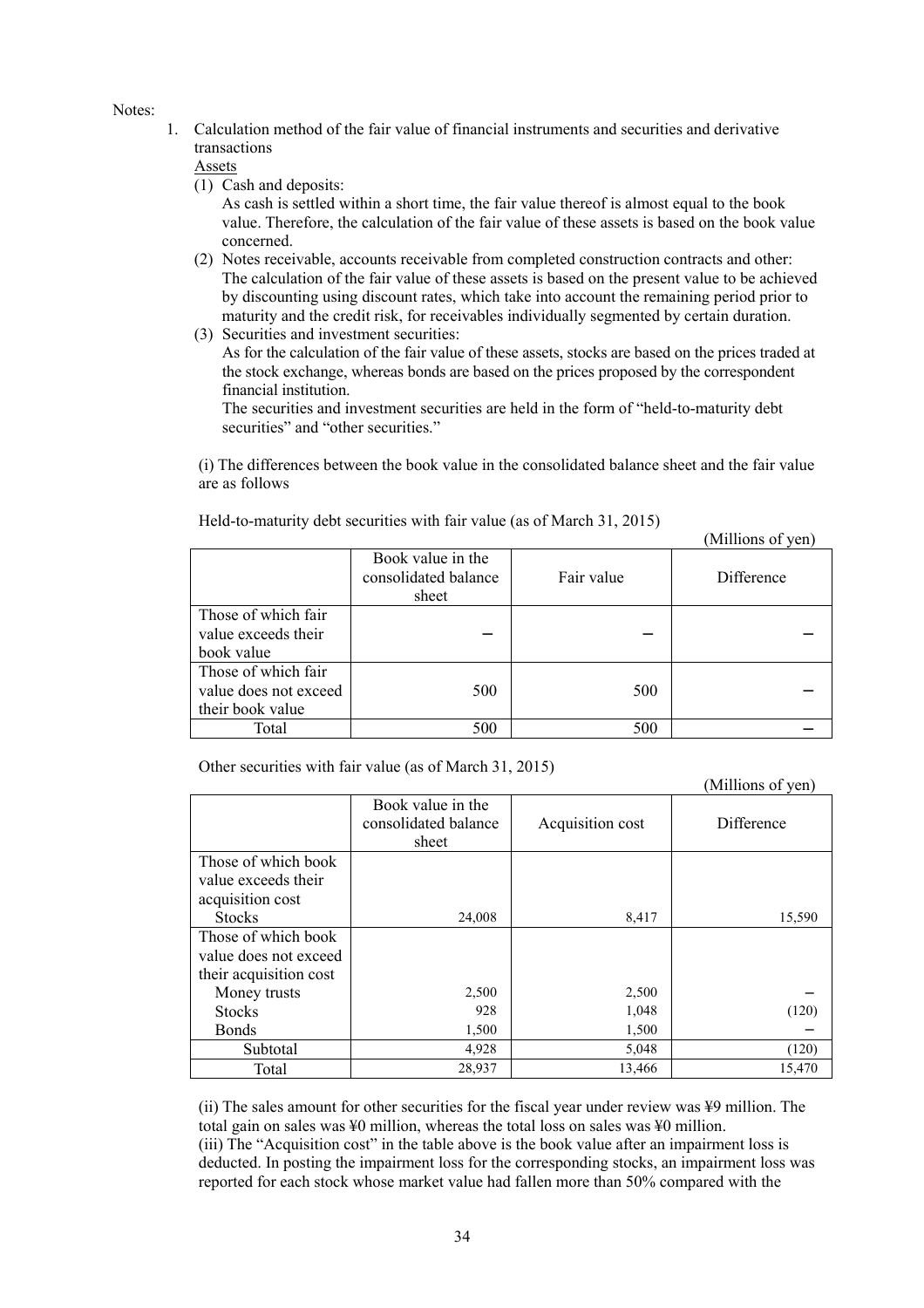acquisition value without reasonable evidence that the market value would rally to the book value within one year. For each stock whose market value had fallen more than 30% but less than 50%, an impairment loss was similarly reported for an amount deemed necessary in the light of past trends in the market price for one prior year and the probability of recovery in its market value.

Liabilities

(4) Notes payable, accounts payable for construction contracts and other, and (5) Short-term loans payable

The calculation of the fair value of these liabilities is based on the present value to be achieved by discounting using discount rates, which take into account the remaining period prior to maturity or repayment and the credit risk, for payables individually segmented by certain duration.

(6) Income taxes payable

As these liabilities are settled within a short time, the fair value thereof is almost equal to the book value. Therefore, the calculation of the fair value of these assets is based on the book value concerned.

(7) Long-term loans payable

The calculation of the fair value of these liabilities is based on the book value concerned for long-term loans payable with variable interest rates because these liabilities sufficiently reflect the market interest rate within a short time and the credit standing does not change much, thereby making the fair value similar to the book value. For long-term loans payable with fixed interest rates, the fair value is calculated based on the present value estimated by discounting the total principal and interest for said long-term loans payable individually segmented by certain duration, using discount rates that would be applicable for similar new borrowings.

(8) Derivative transactions

(i) Derivative transactions not subject to hedge accounting

For derivative transactions to which hedge accounting is not applied, contractual amounts or the notional principal amounts specified in the derivative contracts, market value and gain (loss) on valuation as of the consolidated balance sheet date by type of target transaction, as well as the calculation method of said fair value, are as follows:

|                         | ------- <i>,</i> ----- <i>-</i>     |                 |                                                     |              | (Millions of yen)         |
|-------------------------|-------------------------------------|-----------------|-----------------------------------------------------|--------------|---------------------------|
| Classification          | Type                                | Contract amount | Portion<br>due after<br>one year included<br>herein | Fair value   | Gain/loss on<br>valuation |
|                         | Forward foreign exchange contracts: |                 |                                                     |              |                           |
|                         | Buy:                                |                 |                                                     |              |                           |
| Non-market transactions | JPY                                 | 50              |                                                     | (4)          | (4)                       |
|                         | <b>USD</b>                          | 154             |                                                     | (1)          | (1)                       |
|                         | SGD                                 | 2               |                                                     | (0)          | (0)                       |
|                         | GBP                                 | 6               |                                                     | $\mathbf{0}$ | $\mathbf{0}$              |
|                         | <b>EUR</b>                          | 23              |                                                     | (0)          | (0)                       |
|                         | Sell:                               |                 |                                                     |              |                           |
|                         | <b>USD</b>                          | 84              |                                                     | (4)          | (4)                       |
|                         | ${\rm EUR}$                         | 11              |                                                     | 1            |                           |
|                         | Total                               |                 |                                                     | (9)          | (9)                       |

Currency-related

Note: Calculation method of the fair value: Based on the prices and other data submitted by the financial institutions with which business transactions exist.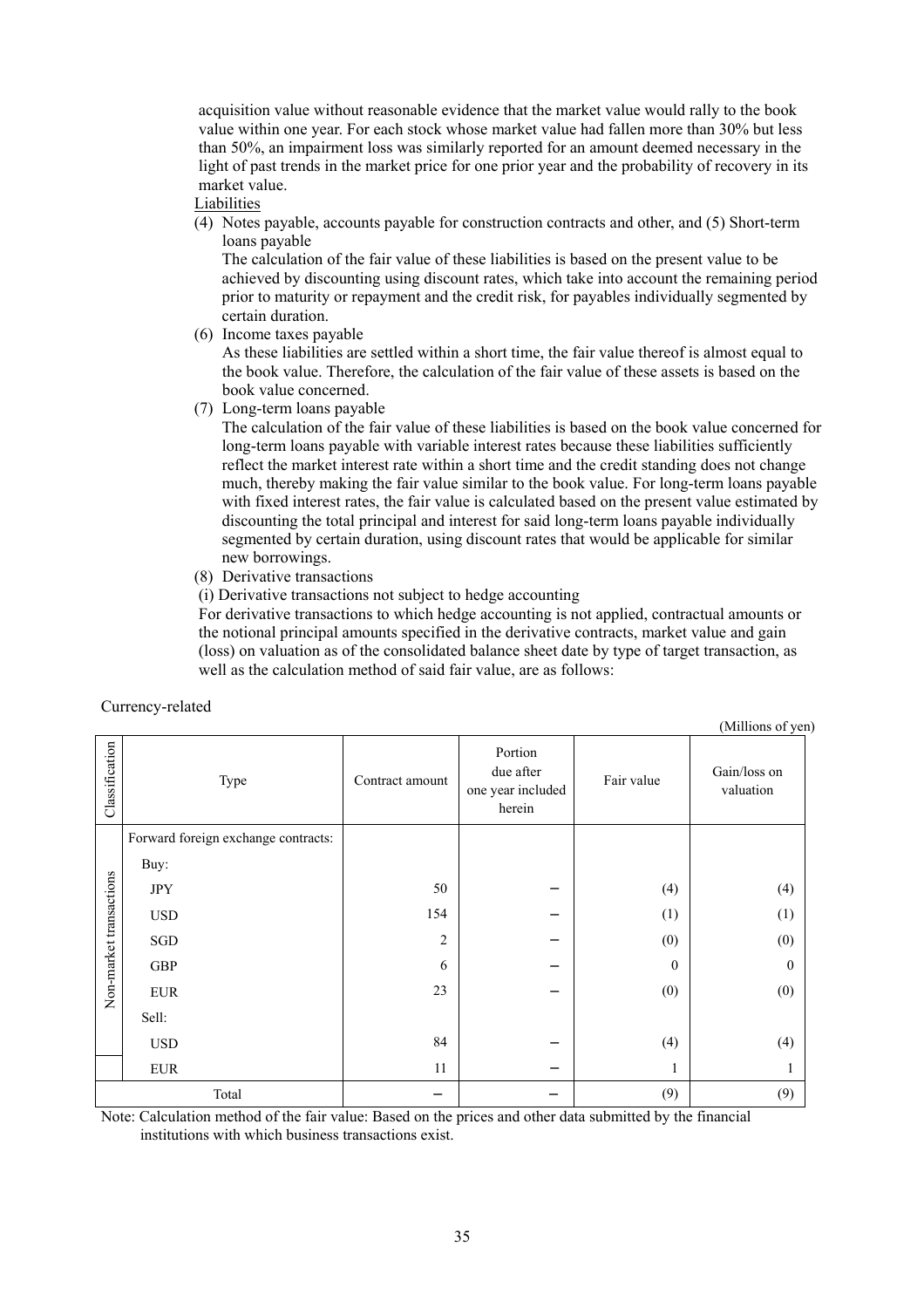(ii) Derivative transactions subject to hedge accounting

For derivative transactions to which hedge accounting is applied, contractual amounts or the notional principal amounts specified in the derivative contracts as of the consolidated balance sheet date by type of hedge accounting method are as follows:

# Currency-related

(Millions of yen)

| Hedge<br>accounting<br>method | Type of derivative<br>transaction | Main hedged item      | Contract amount | Portion<br>due after<br>one year included<br>herein | Fair value |
|-------------------------------|-----------------------------------|-----------------------|-----------------|-----------------------------------------------------|------------|
|                               | Forward foreign exchange          |                       |                 |                                                     |            |
|                               | contracts:                        |                       |                 |                                                     |            |
|                               | Buy:                              |                       |                 |                                                     |            |
|                               |                                   | Accounts payable      |                 |                                                     |            |
|                               | <b>USD</b>                        | for construction      | $\overline{4}$  |                                                     | $\theta$   |
|                               |                                   | contracts (forecasts) |                 |                                                     |            |
|                               |                                   | Accounts payable      |                 |                                                     |            |
|                               | <b>EUR</b>                        | for construction      | 87              |                                                     | 1          |
|                               |                                   | contracts (forecasts) |                 |                                                     |            |
|                               | <b>CNY</b>                        | Accounts payable      |                 |                                                     |            |
| Accounting                    |                                   | for construction      | $10\,$          |                                                     | 1          |
| based on the                  |                                   | contracts (forecasts) |                 |                                                     |            |
| principal                     | <b>KRW</b>                        | Accounts payable      |                 |                                                     |            |
| method                        |                                   | for construction      | 1,071           | 129                                                 | (5)        |
|                               |                                   | contracts (forecasts) |                 |                                                     |            |
|                               | Sell:                             |                       |                 |                                                     |            |
|                               |                                   | Accounts receivable   |                 |                                                     |            |
|                               |                                   | from completed        |                 |                                                     |            |
|                               | <b>USD</b>                        | construction          | 1,263           | 151                                                 | (2)        |
|                               |                                   | contracts (forecasts) |                 |                                                     |            |
|                               |                                   | Accounts receivable   |                 |                                                     |            |
|                               |                                   | from completed        | 170             |                                                     |            |
|                               | $\mbox{CNY}$                      | construction          |                 |                                                     | (4)        |
|                               |                                   | contracts (forecasts) |                 |                                                     |            |
|                               | Total                             |                       |                 |                                                     | (8)        |

Note: Calculation method of the market value: Based on the prices and other data submitted by the financial institutions with which business transactions exist.

Interest rate-related

|                               |                                      |                            |                 |                                                     | (Millions of yen) |
|-------------------------------|--------------------------------------|----------------------------|-----------------|-----------------------------------------------------|-------------------|
| Hedge<br>accounting<br>method | Type of derivative<br>transaction    | Main hedged item           | Contract amount | Portion<br>due after<br>one year included<br>herein | Fair value        |
| Exceptional<br>accounting     | Interest-rate swaps                  |                            |                 |                                                     |                   |
| for<br>interest-rate<br>swaps | Payment fixed, reception<br>variable | Long-term loans<br>payable | 102             | 43                                                  | (Note)            |

Notes:

1. As the interest-rate swaps subject to exceptional accounting are collectively processed with the long-term loans payable as a hedged item, their market value is included in the fair value of said long-term loans payable.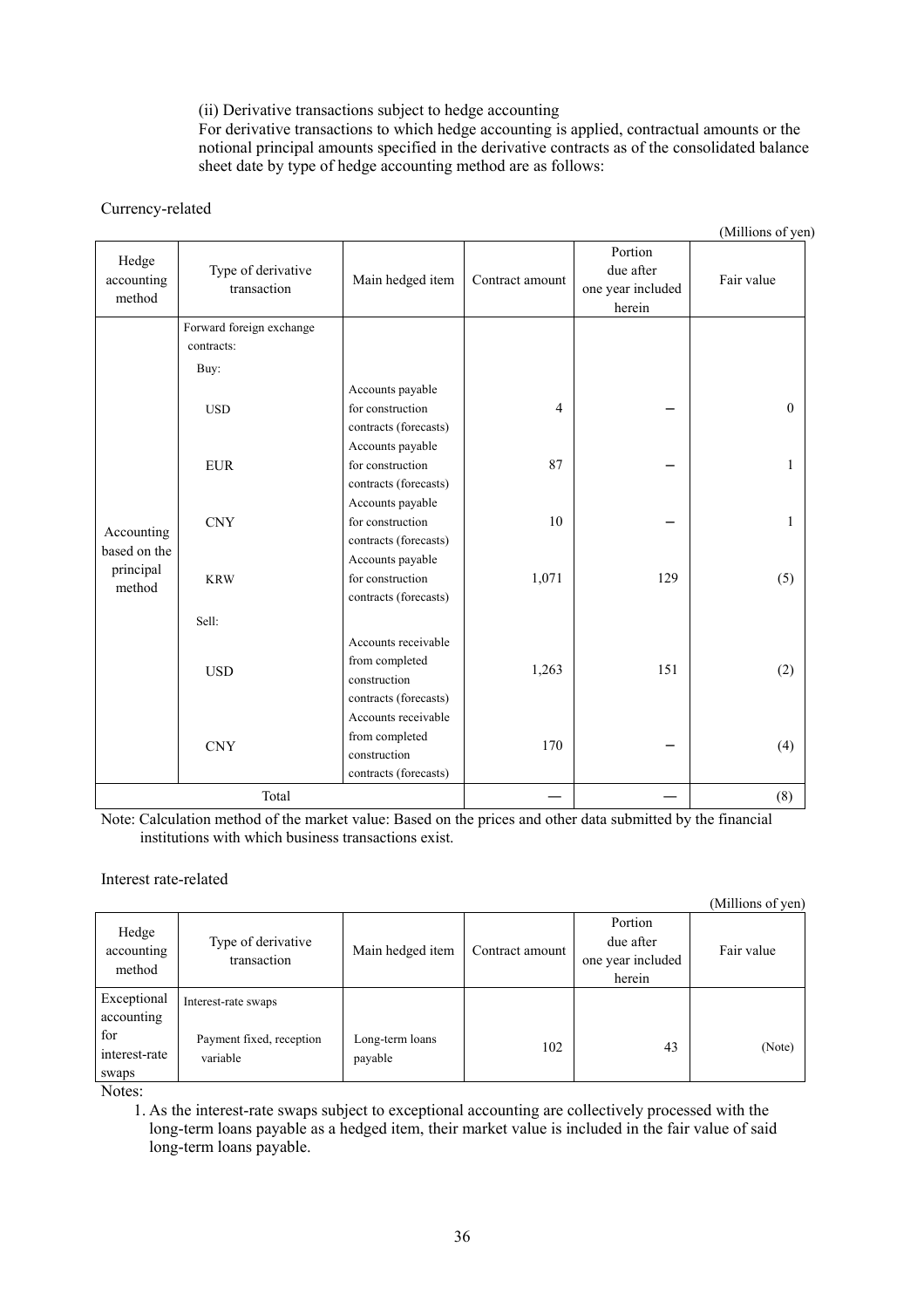2. Financial instruments for which it is deemed difficult to measure the fair value

(Millions of yen)

| Classification         | Carrying value in the consolidated balance sheet                                                      |
|------------------------|-------------------------------------------------------------------------------------------------------|
| Other securities       |                                                                                                       |
| Unlisted stocks        |                                                                                                       |
| Investment trusts      |                                                                                                       |
| Unlisted foreign bonds |                                                                                                       |
|                        | Computing closeified under this extensur have no mortat priors and estimating future sock flows would |

Securities classified under this category have no market prices and estimating future cash flows would likely necessitate enormous costs. Accordingly, it is deemed extremely difficult to measure the fair value, and they are not included in "(3) Securities and investment securities."

3. Redemption schedule for monetary receivables and securities with maturity dates after the consolidated balance sheet date (March 31, 2015)

|                                                                                                   |                        |                                                   |                                                   | (Millions of yen)     |
|---------------------------------------------------------------------------------------------------|------------------------|---------------------------------------------------|---------------------------------------------------|-----------------------|
|                                                                                                   | Due within<br>one year | Due after one<br>year but<br>within five<br>vears | Due after<br>five years but<br>within 10<br>years | Due after 10<br>years |
| Cash and deposits                                                                                 | 43,819                 |                                                   |                                                   |                       |
| Notes receivable, accounts receivable from<br>completed construction contracts and other          | 73,325                 | 4,886                                             | 395                                               |                       |
| Securities and investment securities<br>Held-to-maturity debt securities (foreign<br>bonds, etc.) | 500                    |                                                   |                                                   |                       |
| Other securities with maturity dates<br>(money trusts, etc.)                                      | 4,000                  |                                                   |                                                   |                       |
| Other securities with maturity dates<br>(unlisted foreign bonds)                                  |                        | 21                                                |                                                   |                       |
| Total                                                                                             | 121,645                | 4,907                                             | 395                                               |                       |

#### **[Notes to per-Share Information]**

1. Net assets per share  $\frac{42,690.76}{4}$ <br>2 Net income per share  $\frac{4172,64}{4}$ 

2. Net income per share

Note: As stated in the (Change in accounting policies), the application of the Accounting Standard for Retirement Benefits, etc., complies with the transitional accounting treatment that is set forth in Paragraph 37 of the Accounting Standard for Retirement Benefits.

As a result, net assets per share for the fiscal year under review increased ¥68.62 and net income per share decreased ¥0.73.

#### **[Note to Significant Subsequent Events]**

Not applicable.

#### **[Other Notes]**

(Note regarding Transactions of Delivering the Company's Own Stock to Employees, etc., through Trusts) At the occasion of the 100th anniversary since its foundation, the Company introduced an ESOP (Employee Stock Ownership Plan) (the "Plan"), an incentive program for awarding shares of the Company to its employees so as to incentivize employees to improve stock prices and financial results by enhancing the linkage of stock prices and financial results and sharing economic effects with shareholders.

1. Outline of the transactions

The Plan has a scheme according to which shares of the Company are awarded for each period to the eligible employees in accordance with the share awarding regulations set forth in advance by the Company. The Company grants predetermined points to employees and later awards the Company's shares, which corresponds to the total number of accumulated points granted, after the lapse of a predetermined period.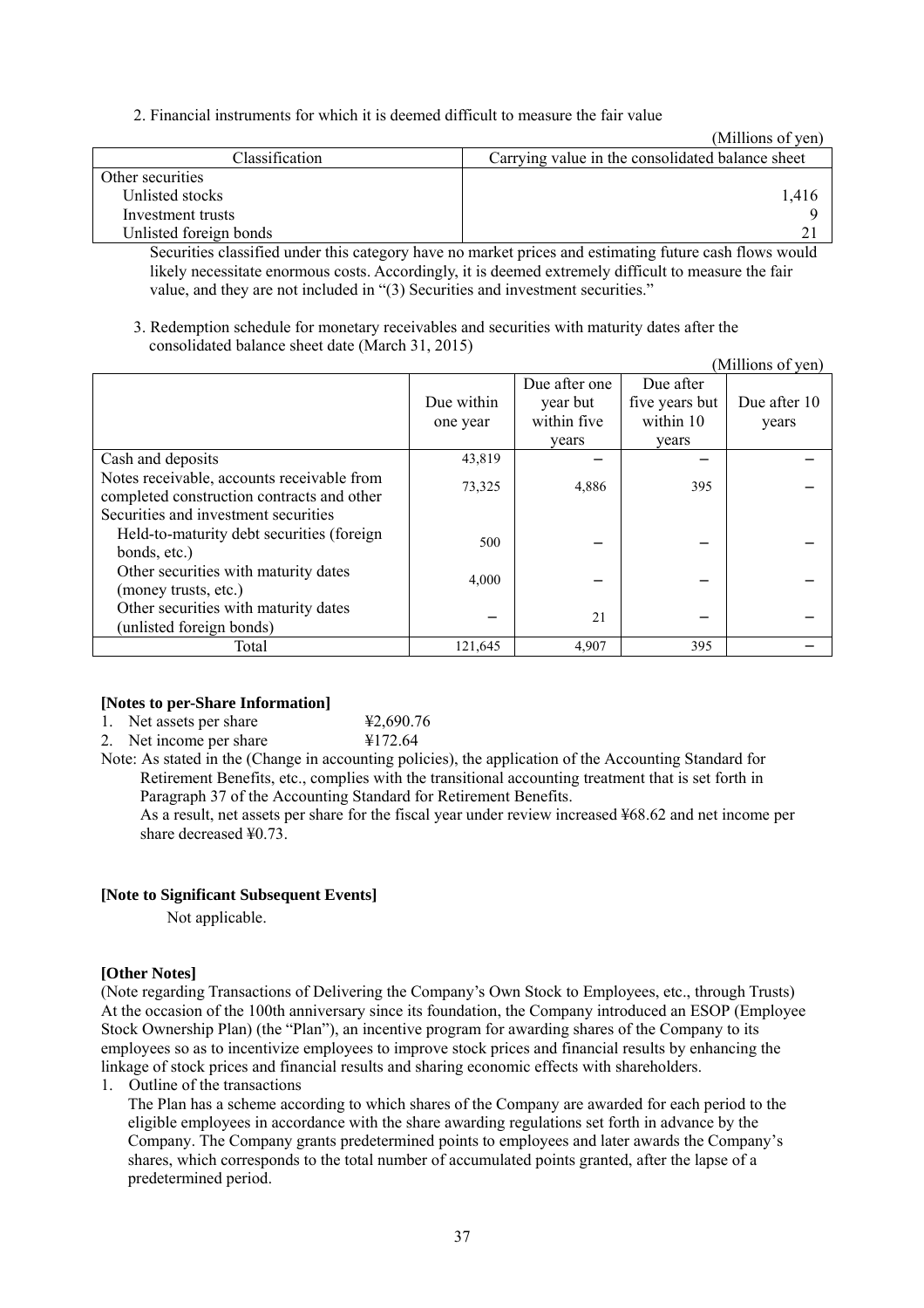The Company's shares to be awarded to the employees shall be acquired by a trust bank from the Company through an allocation to a third party using funds that have been contributed to the trust and separately managed as a trust estate.

- 2. Although the Practical Solution on Transactions of Delivering the Company's Own Stock to Employees, etc., through Trusts (ASBJ PITF No. 30, March 26, 2015) has been applied, the previously applied method is continued for accounting.
- 3. Matters regarding the Company's own shares held by the trust
	- 1) The book value of the trust estate for the fiscal year under review was ¥324 million. The Company's own shares held by the trust are not reported as treasury shares under shareholders' equity.
	- 2) The number of shares held at the fiscal year-end was 174 thousand, and the average number of shares outstanding during the year was 175 thousand. The number of shares at the fiscal year-end and the average number of shares outstanding during the year are not included in the number of treasury shares to be deducted in calculating per-share information.

#### (Additional information)

Following the promulgation on March 31, 2015, of the "Act for Partial Amendment of the Income Tax Act, etc.," and the "Act on Partial Revision of the Local Tax Act, etc.," the effective statutory tax rate, which was used to measure deferred tax assets and deferred tax liabilities for the fiscal year under review (limited only to those expected to be eliminated on and after April 1, 2015), has been reduced to 33.06% from 35.64% for the previous fiscal year for temporary differences that are expected to be recovered or paid during the period of April 1, 2015, through March 31, 2016, and to 32.30% for temporary differences that are expected to be recovered or paid during the period on and after April 1, 2016, respectively.

The impact of this change in the effective statutory tax rate was a decrease of ¥476 million in deferred tax liabilities (after deducting the amount of deferred tax assets) and increases of ¥29 million in income taxes-deferred and of ¥506 million in valuation difference on available-for-sale securities.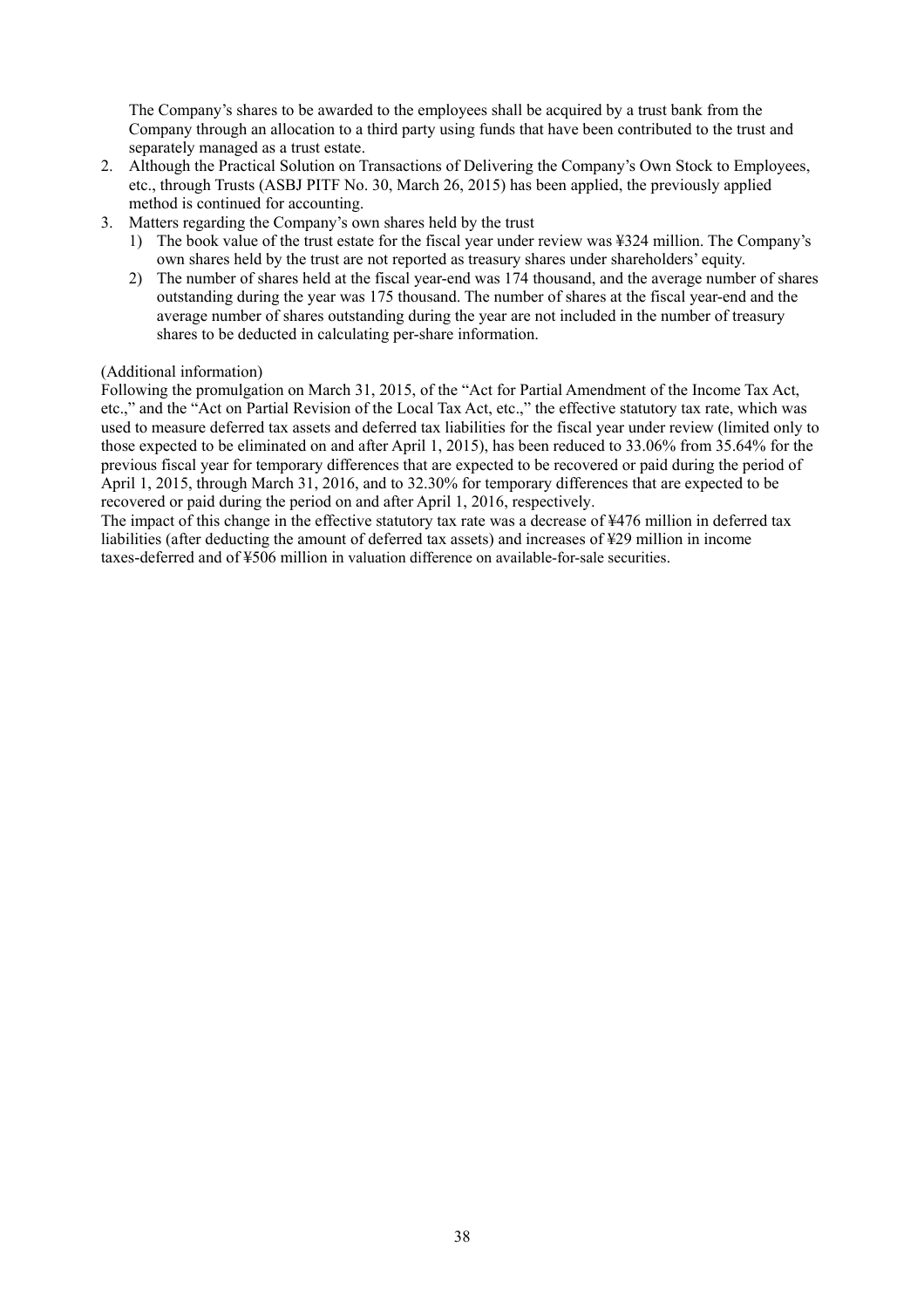# **Non-consolidated Balance Sheet**

(As of March 31, 2015)

(Millions of yen) Account title **Amount Account title** Amount Account title Amount **(Assets) (Liabilities) Current assets**<br>
Cash and deposits<br>
T<sub>17,240</sub> **Current liabilities**<br>
T<sub>17,240</sub> **Current liabilities**<br>
Notes payable-trade<br>
S<sub>5,945</sub> Notes payable-trade Notes receivable-trade 1,275 Electronically recorded 1,275 ectronically recorded<br>obligations - operating 3,890 Accounts receivable from completed construction contracts<br>Securities 44,742 Accounts payable for counts payable for<br>
construction contracts 17,178 4,500 Short-term loans payable 2,032 Costs on uncompleted SSLUS ON UNCOMPIERED ASSES ON UNCOMPIERED ASSESS ON UNCONTRACTED ASSESS ON UNCONTRACTED ASSESS ON MONORATION AND THE MAGNETICS ACCOUNTS ACCOUNTS ACCOUNTS ARE ARRESTED ASSESSMENT AND MAGNETICS AND MAGNETICS AND MAGNETICS AN Raw materials and supplies 132 Accounts payable-other 3,138<br>Deferred tax assets 1,001 1,023 Income taxes payable 1,001 Income taxes payable Other 3,162 Advances received on uncompleted construction contracts 940 Deposits received 158 Provision for warranties for ovision for warranties for<br>
completed construction 157 **Noncurrent assets** 44,149 Provision for loss on Frovision for loss on<br>
construction contracts<br>
Provision for directors' bonuses 85 **Property, plant and equipment** 2,883 Provision for loss on Provision for loss on<br>
Anti-Monopoly Act 207<br>
Other 918 Buildings 1,215 Other 918 Structures 18 **Noncurrent liabilities** 5,951<br>Machinery and equipment 155 Machinery and equipment  $\begin{bmatrix} 41 \\ 9 \end{bmatrix}$ 0 Lease obligations 7<br>151 Deferred tax liabilities 5.398 Tools, furniture and fixtures Land 1,437 Provision for retirement 77 Leased assets 19 Reserve for loss on dissolution eserve for loss on dissolution<br>of employees' pension fund 228 Other 82 Total liabilities **41,672 Intangible assets** 744 **1** *Net assets* Software 731 **Shareholders' equity 64,443** Other 12 **Capital stock** 6,455<br> **12 Capital stock** 6,455<br> **12 Capital stock** 6,455<br> **12 Capital stock** 6,455 **Investments and other assets** 40,521 **Capital surplus** 1,344<br>Investment securities 1,297 Legal capital surplus Shares of subsidiaries and associates and associates and  $\begin{array}{c|c} 9,752 & \text{Other capital surplus} \\ 98 & \text{Retained earnings} \end{array}$  53,562 Long-term loans receivable Long-term accounts receivable from subsidiaries and associates 1.613 Claims provable in bankruptcy, claims provable in rehabilitation and other 71 Other retained earnings 51,949 Long-term prepaid expenses  $\begin{vmatrix} 240 \end{vmatrix}$  Reserve for reduction entry  $\begin{vmatrix} 0 \end{vmatrix}$ Prepaid pension cost 3,234 Reserve for investment on 3,234 Reserve for investment on<br>
information technology<br>
General reserve 35.720 Lease and guarantee deposits 1,337 Insurance funds 14,429<br>  $338$ <br>
Retained earnings brought<br>
forward Other 4 **Treasury shares** (2,919)<br>Allegance for deal to converte (2,618) **Valuation and translation** Allowance for doubtful accounts (154) **adjustments 10,571 Valuation difference on available-for-sale securities 10,577 Deferred gains or losses on hedges** (5)<br> **btal net assets** 75,014 **Total net assets 75,014** Total assets 116,687 **Total liabilities and net assets**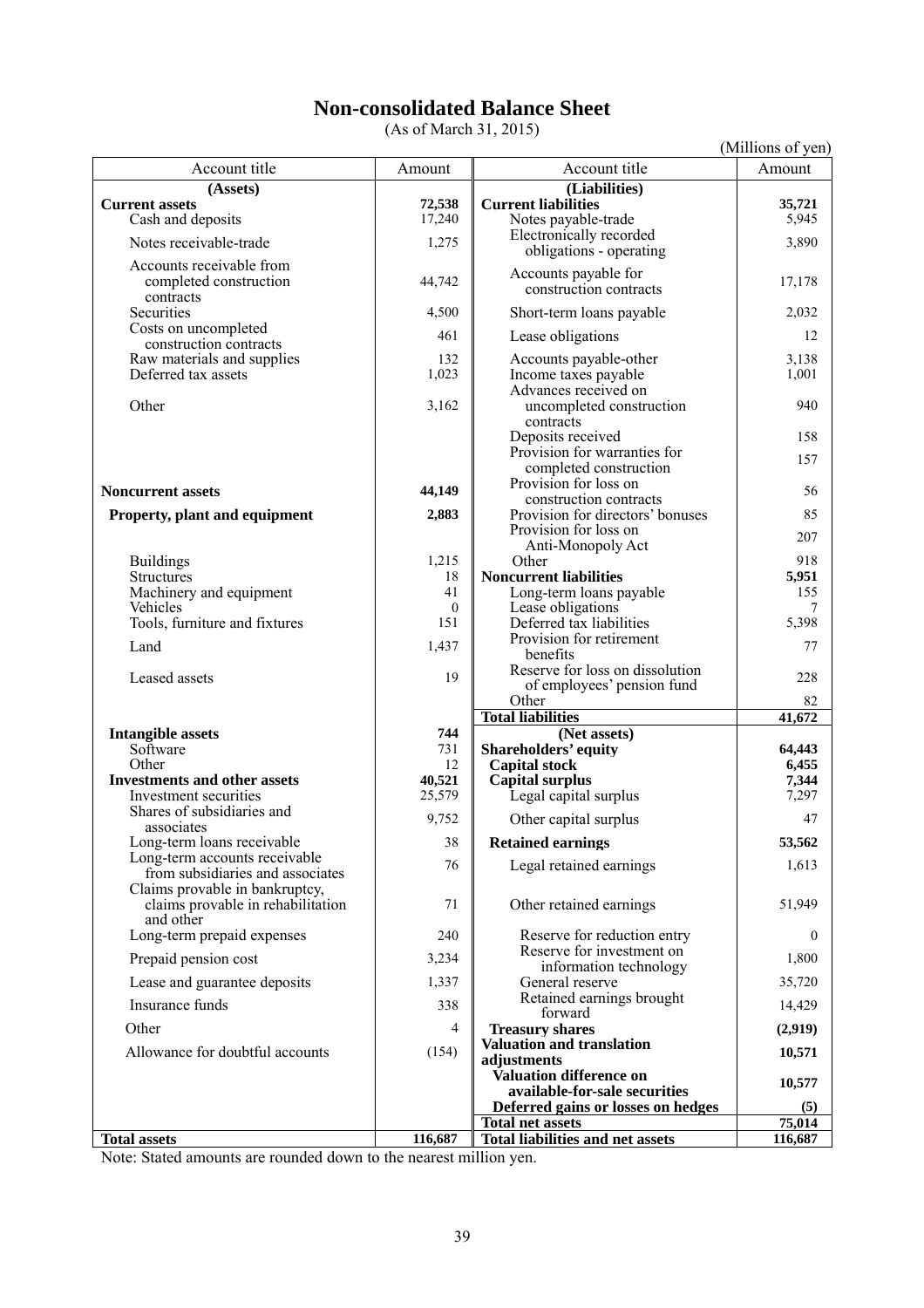# **Non-consolidated Income Statement**

(From April 1, 2014, to March 31, 2015)

|                                                                                |                | (Millions of yen) |
|--------------------------------------------------------------------------------|----------------|-------------------|
| Account title                                                                  |                | Amount            |
|                                                                                |                |                   |
| Net sales of completed construction contracts                                  |                | 93,297            |
| Cost of sales of completed construction contracts                              |                | 79,974            |
| Gross profit on completed construction<br>contracts                            |                | 13,323            |
| Selling, general and administrative expenses                                   |                | 10,812            |
| <b>Operating income</b>                                                        |                | 2,510             |
| Non-operating income                                                           |                |                   |
| Interest income and dividends income                                           | 1,931          |                   |
| Dividends income of insurance                                                  | 142            |                   |
| Real estate rent                                                               | 204            |                   |
| Technical advisory fee                                                         | 1,554          |                   |
| Reversal of allowance for doubtful accounts                                    | 28             |                   |
| Other                                                                          | 29             | 3,891             |
| Non-operating expenses                                                         |                |                   |
| Interest expenses                                                              | 17             |                   |
| Sales discounts                                                                | 26             |                   |
| Rent expenses on real estate                                                   | 68             |                   |
| Foreign exchange losses                                                        | 31             |                   |
| Other                                                                          | 34             | 178               |
| <b>Ordinary income</b>                                                         |                | 6,224             |
| Extraordinary income                                                           |                |                   |
| Gain on disposal of noncurrent assets                                          | 1,154          |                   |
| Gain on sales of investment securities                                         | $\mathbf{0}$   |                   |
| Reversal of allowance for doubtful accounts for<br>subsidiaries and associates | 37             |                   |
| Reversal of provision for loss on guarantees of<br>subsidiaries and associates | 79             |                   |
| Reversal of reserve for loss on dissolution of<br>employees' pension fund      | 363            |                   |
| Surrender value of insurance                                                   | 0              | 1,637             |
| Extraordinary loss                                                             |                |                   |
| Loss on disposal of noncurrent assets                                          | 838            |                   |
| Impairment loss                                                                | 9              |                   |
| Loss on sales of investment securities                                         | $\theta$       |                   |
| Provision for loss on Anti-Monopoly Act                                        | 38             |                   |
| Loss on insurance cancellation                                                 | $\overline{0}$ | 887               |
| Income before income taxes                                                     |                | 6,974             |
| Income taxes-current                                                           | 1,486          |                   |
| Income taxes-deferred                                                          | 373            | 1,860             |
| Net income                                                                     |                | 5,114             |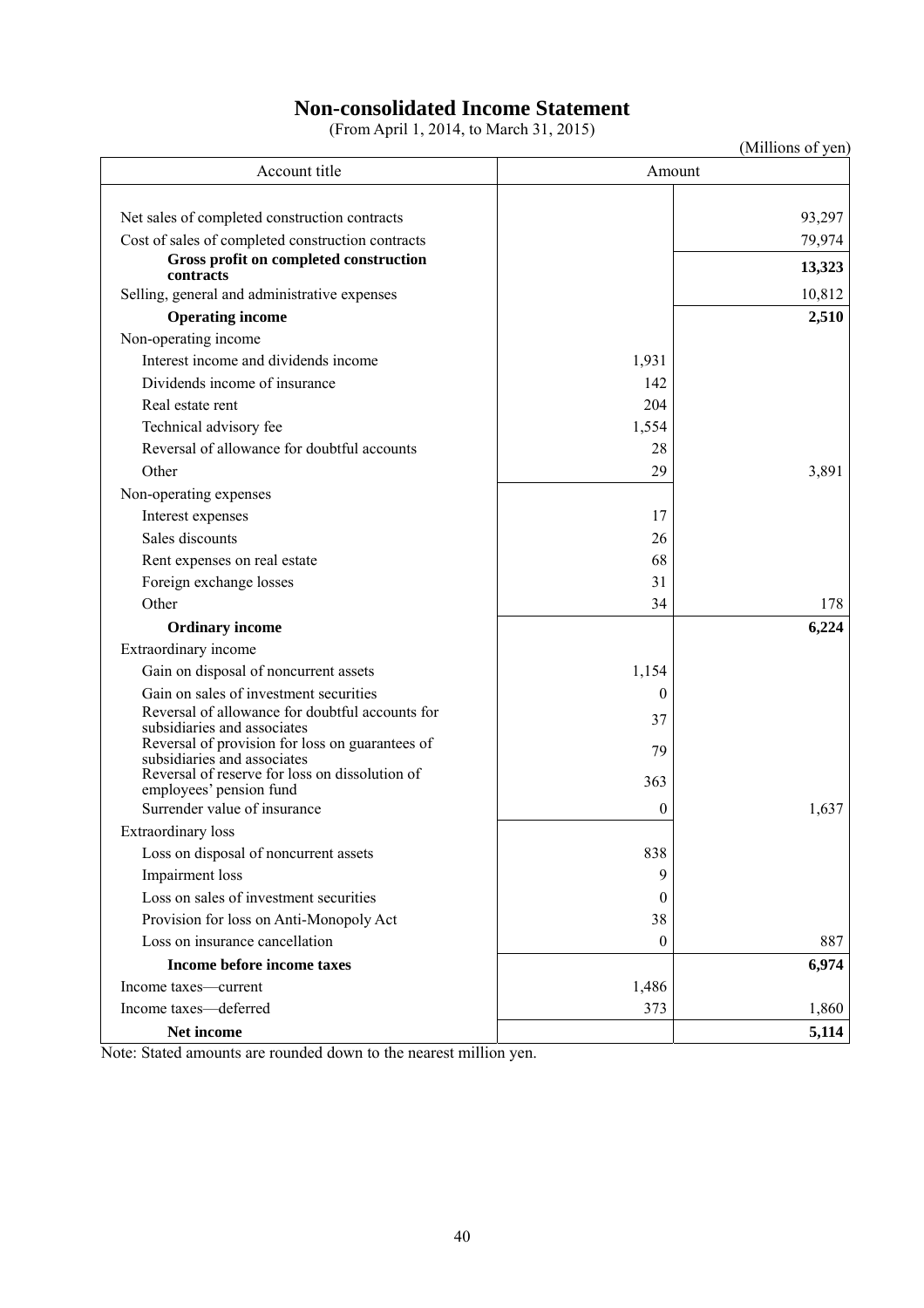# **Non-consolidated Statement of Changes in Net Assets**

(From April 1, 2014, to March 31, 2015)

(Millions of yen)

|                                                         | Shareholders' equity |                                                      |          |                          |                               |                                      |                                                              |                    |                                      |                               |
|---------------------------------------------------------|----------------------|------------------------------------------------------|----------|--------------------------|-------------------------------|--------------------------------------|--------------------------------------------------------------|--------------------|--------------------------------------|-------------------------------|
|                                                         |                      | Capital surplus                                      |          |                          |                               | Retained earnings                    |                                                              |                    |                                      |                               |
|                                                         |                      |                                                      |          |                          | Other retained earnings       |                                      |                                                              |                    |                                      |                               |
|                                                         |                      | Capital stock Legal capital Other capital<br>surplus | surplus  | Total capital<br>surplus | Legal<br>retained<br>earnings | Reserve<br>for<br>reduction<br>entry | Reserve for<br>investment<br>on<br>information<br>technology | General<br>reserve | Retained earnings<br>brought forward | Total<br>retained<br>earnings |
| Balance at the beginning of current<br>period           | 6,455                | 7,297                                                | 47       | 7,344                    | 1,613                         | $\overline{0}$                       | 1,600                                                        | 35,720             | 8,694                                | 47,628                        |
| Cumulative effects of changes in<br>accounting policies |                      |                                                      |          |                          |                               |                                      |                                                              |                    | 2,406                                | 2,406                         |
| <b>Restated balance</b>                                 | 6,455                | 7,297                                                | 47       | 7,344                    | 1,613                         | $\overline{0}$                       | 1,600                                                        | 35,720             | 11,100                               | 50,034                        |
| Changes of items during the period                      |                      |                                                      |          |                          |                               |                                      |                                                              |                    |                                      |                               |
| Reversal of reserve for<br>reduction entry              |                      |                                                      |          |                          |                               | (0)                                  |                                                              |                    | $\mathbf{0}$                         |                               |
| Reserve for investment on<br>information technology     |                      |                                                      |          |                          |                               |                                      | 200                                                          |                    | (200)                                |                               |
| Dividends of surplus                                    |                      |                                                      |          |                          |                               |                                      |                                                              |                    | (1, 586)                             | (1,586)                       |
| Net income                                              |                      |                                                      |          |                          |                               |                                      |                                                              |                    | 5,114                                | 5,114                         |
| Purchase of treasury shares                             |                      |                                                      |          |                          |                               |                                      |                                                              |                    |                                      |                               |
| Disposal of treasury shares                             |                      |                                                      | $\Omega$ | $\mathbf{0}$             |                               |                                      |                                                              |                    |                                      |                               |
| Net changes of items other than<br>shareholders' equity |                      |                                                      |          |                          |                               |                                      |                                                              |                    |                                      |                               |
| Total changes of items during the<br>period             |                      |                                                      | $\theta$ | $\mathbf{0}$             |                               | (0)                                  | 200                                                          |                    | 3,328                                | 3,527                         |
| Balance at the end of current period                    | 6,455                | 7,297                                                | 47       | 7,344                    | 1.613                         | $\mathbf{0}$                         | 1,800                                                        | 35,720             | 14,429                               | 53,562                        |

|                                                         | Shareholders' equity |                                  | Valuation and translation adjustments                              |                                             |                                                         |                     |
|---------------------------------------------------------|----------------------|----------------------------------|--------------------------------------------------------------------|---------------------------------------------|---------------------------------------------------------|---------------------|
|                                                         | Treasury<br>shares   | Total<br>shareholders'<br>equity | Valuation<br>difference on<br>available-<br>for-sale<br>securities | Deferred<br>gains or<br>losses on<br>hedges | Total<br>valuation<br>and<br>translation<br>adjustments | Total<br>net assets |
| Balance at the beginning of current<br>period           | (2,915)              | 58,512                           | 6,765                                                              | (5)                                         | 6,760                                                   | 65,273              |
| Cumulative effects of changes in<br>accounting policies |                      | 2,406                            |                                                                    |                                             |                                                         | 2,406               |
| <b>Restated balance</b>                                 | (2,915)              | 60,918                           | 6,765                                                              | (5)                                         | 6,760                                                   | 67,679              |
| Changes of items during the period                      |                      |                                  |                                                                    |                                             |                                                         |                     |
| Reversal of reserve for<br>reduction entry              |                      |                                  |                                                                    |                                             |                                                         |                     |
| Reserve for investment on<br>information technology     |                      |                                  |                                                                    |                                             |                                                         |                     |
| Dividends of surplus                                    |                      | (1,586)                          |                                                                    |                                             |                                                         | (1,586)             |
| Net income                                              |                      | 5,114                            |                                                                    |                                             |                                                         | 5,114               |
| Purchase of treasury shares                             | (3)                  | (3)                              |                                                                    |                                             |                                                         | (3)                 |
| Disposal of treasury shares                             | $\theta$             | $\theta$                         |                                                                    |                                             |                                                         | $\theta$            |
| Net changes of items other than<br>shareholders' equity |                      |                                  | 3,811                                                              | (0)                                         | 3,811                                                   | 3,811               |
| Total changes of items during the<br>period             | (3)                  | 3,524                            | 3,811                                                              | (0)                                         | 3,811                                                   | 7,335               |
| Balance at the end of current period                    | (2,919)              | 64,443                           | 10,577                                                             | (5)                                         | 10,571                                                  | 75,014              |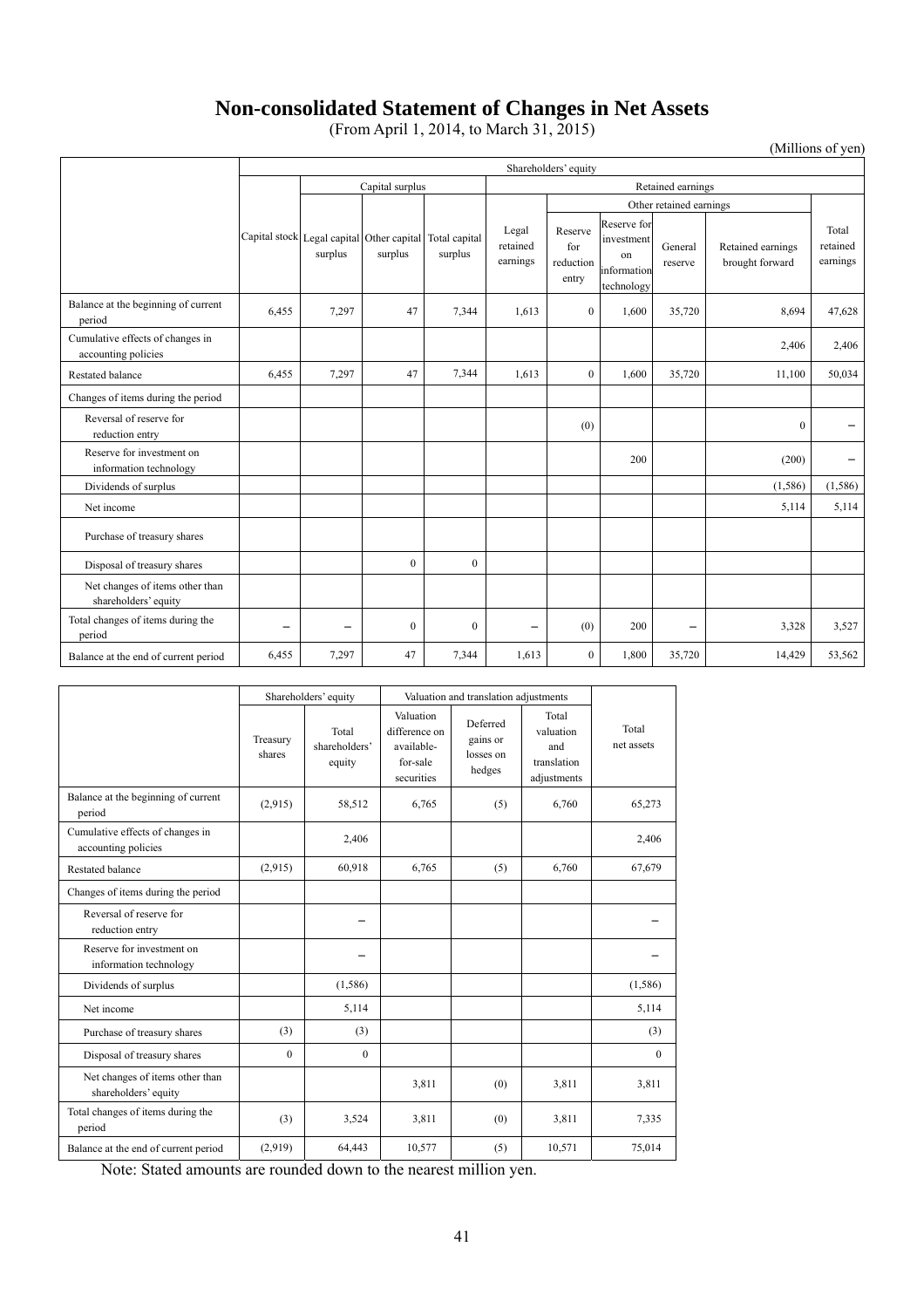# **Notes to Non-consolidated Financial Statements**

# **[Notes to Significant Accounting Policies]**

Accounting Standards

(1) Standards and methods of valuation of assets

- **Securities** 
	- Held-to-maturity debt securities

Amortized cost method (straight-line method)

Shares of subsidiaries and associates

Stated at cost using the moving-average method

Other securities

- Securities with fair value

Stated at fair value based on the market price, etc., on the balance sheet date (Valuation difference is reported as a component of net assets. The cost of sales is calculated using the moving-average method.)

- Securities without fair value
- Stated at cost using the moving-average method
- Derivatives
	- Stated at fair value
- Inventories
	- Costs on uncompleted construction contracts

Stated at cost using the specific identification method

- Raw materials and supplies

Stated at cost using the moving-average method (The figures shown in the non-consolidated balance sheet have been calculated by writing down the book value based on the decline in profitability.)

# (2) Depreciation method for noncurrent assets

- Property, plant and equipment (excluding leased assets) The declining-balance method is applied. However, the straight-line method is applied for buildings (except for accompanying facilities), which have been acquired on or after April 1, 1998. The useful lives and the residual value comply with the similar standards as stipulated in the
- Corporation Tax Act. • Intangible assets (excluding leased assets) The straight-line method is applied. However, computer software for internal use is amortized by

the straight-line method over the estimated internal useful life (5 years).

 Leased assets (Finance leases that are not deemed to transfer the ownership of the leased assets to the lessee)

The straight-line method with no residual value is applied, regarding the lease term as the useful life.

- (3) Standards of accounting for allowance and provisions
	- Allowance for doubtful accounts

The allowance for doubtful accounts is provided at the estimated amount of irrecoverable debt to prepare for bad debt losses on receivables such as accounts receivable from completed construction contracts based on the historical write-off rate for ordinary receivables and on the estimated recoverability of each doubtful account for specific doubtful receivables.

- Provision for warranties for completed construction The provision for warranties for completed construction is provided to prepare for losses from repairs of completed construction contracts based on the historical write-off rate.
- Provision for loss on construction contracts The provision for loss on construction contracts is provided at the estimated amount to prepare for losses from orders received for construction contracts in stock, which involve a high probability of generating losses and where the loss amount can be reasonably estimated.
- Provision for directors' bonuses The provision for directors' bonuses is provided at the estimated amount of payment corresponding to the fiscal year under review to prepare for the possible disbursement of bonuses to Directors.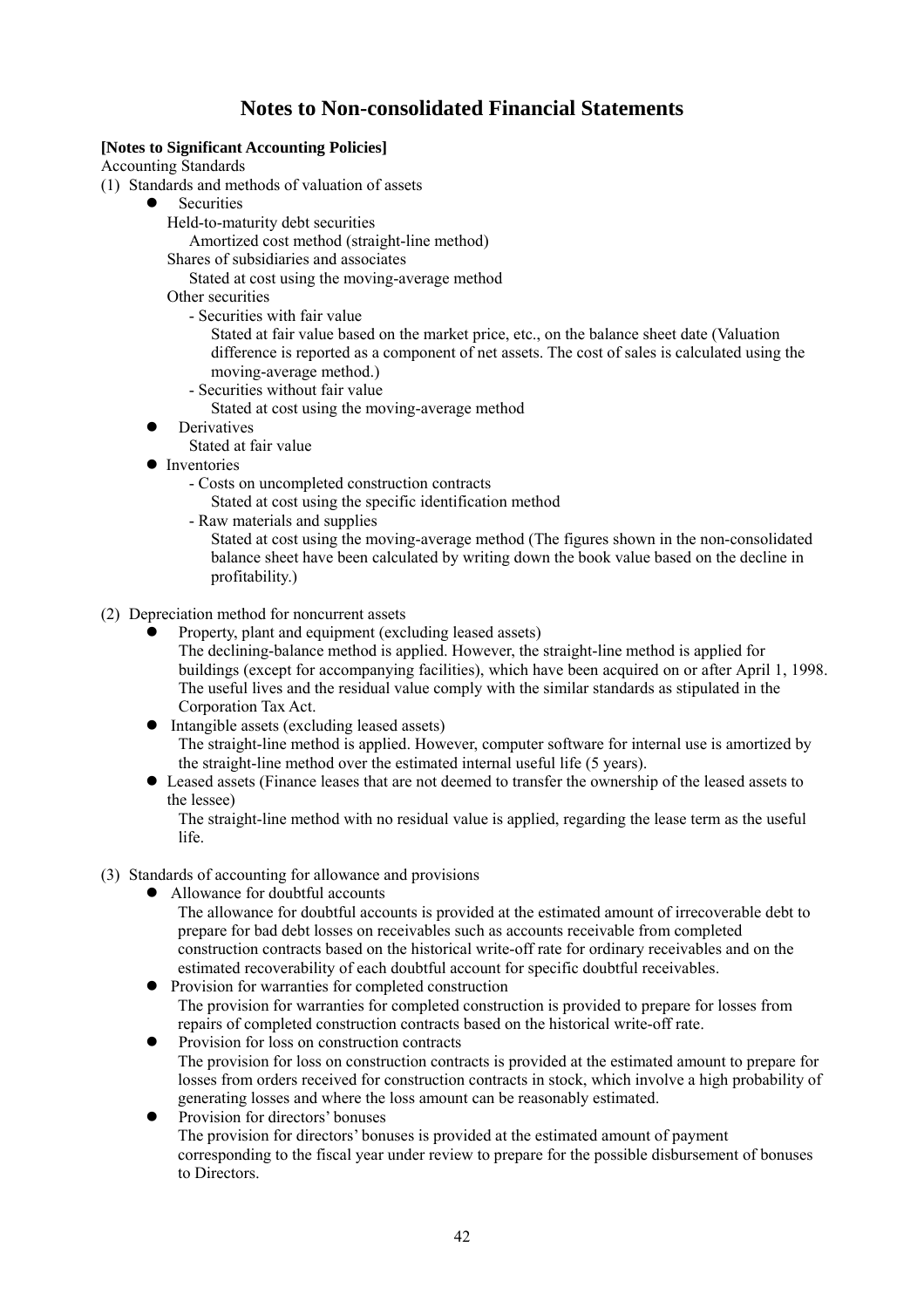Provision for loss on Anti-Monopoly Act

The provision for loss on Anti-Monopoly Act is provided at the estimated amount to prepare for payments for the surcharge relative to the Anti-Monopoly Act or the contractual penalty based on the probability of occurrence of relevant losses by taking into account the facts and circumstances of each incident.

Provision for retirement benefits

The provision for retirement benefits is provided based on projected benefit obligations and the fair value of plan assets at the balance sheet date.

(i) Period allocation of projected retirement benefits

In calculating the retirement benefit obligations, the benefit formula basis is used to allocate the projected retirement benefits to the years of service up to the end of the fiscal year under review.

(ii) Amortization method for actuarial gains/losses and prior service cost

Actuarial gains or losses are amortized for the pro-rata amount computed by the straight-line method over a certain period (10 years) within the average remaining service years of employees at the time of recognition, commencing from the following fiscal year of recognition.

The prior service cost is amortized by the straight-line method over a certain period (10 years) within the average remaining service years of employees at the time of recognition.

 As the Company is affiliated with a general-type employees' pension fund, the amount that needs to be contributed is reported as retirement benefit expenses.

#### (Change in accounting policies)

(Application of the Accounting Standard for Retirement Benefits)

The Company has applied the "Accounting Standard for Retirement Benefits" (ASBJ Statement No. 26, May 17, 2012; hereinafter the "Accounting Standard for Retirement Benefits") and the "Guidance on Accounting Standard for Retirement Benefits" (ASBJ Guidance No. 25, March 26, 2015; hereinafter the "Guidance") effective from the fiscal year ended March 31, 2015, with regard to the provisions set forth in Paragraph 35 of the Accounting Standard for Retirement Benefits and Paragraph 67 of the Guidance. Consequently, the Company reviewed the calculation method of projected retirement benefit obligations and service cost and has changed the method of allocating the projected retirement benefits to periods from the previous straight-line attribution to the benefit formula basis. The Company also has changed the decision procedure for the discount rate from the previous method, according to which the discount rate is determined based on the number of service years similar to those within the employees' average remaining service period with regard to the number of periods for bonds being the basis to determine the discount rate, to a single weighted average discount rate, in which the projected payment period for retirement benefits and the amount for each projected payment period are reflected. The application of the Accounting Standard for Retirement Benefits, etc., complies with the transitional accounting treatment that is set forth in Paragraph 37 of the Accounting Standard for Retirement Benefits, and accordingly the effects of this change in accounting method are adjusted as retained earnings brought forward at the beginning of the fiscal year under review.

 As a result, at the beginning of the fiscal year under review, provision for retirement benefits decreased ¥1,296 million, whereas prepaid pension cost increased ¥2,442 million and retained earnings brought forward increased ¥2,406 million. The impact of this change on operating income, ordinary income and income before income taxes for the fiscal year under review was immaterial. The impact on per-share information is stated below.

- Provision for loss on guarantees of subsidiaries and associates The provision for loss on guarantees of subsidiaries and associates is provided at the estimated amount for loss on guarantees of subsidiaries and associates in light of the financial position of the relevant subsidiaries and associates.
- Reserve for loss on dissolution of employees' pension fund The reserve for loss on dissolution of employees' pension fund is provided at the estimated amount to prepare for losses from the dissolution of the employees' pension fund.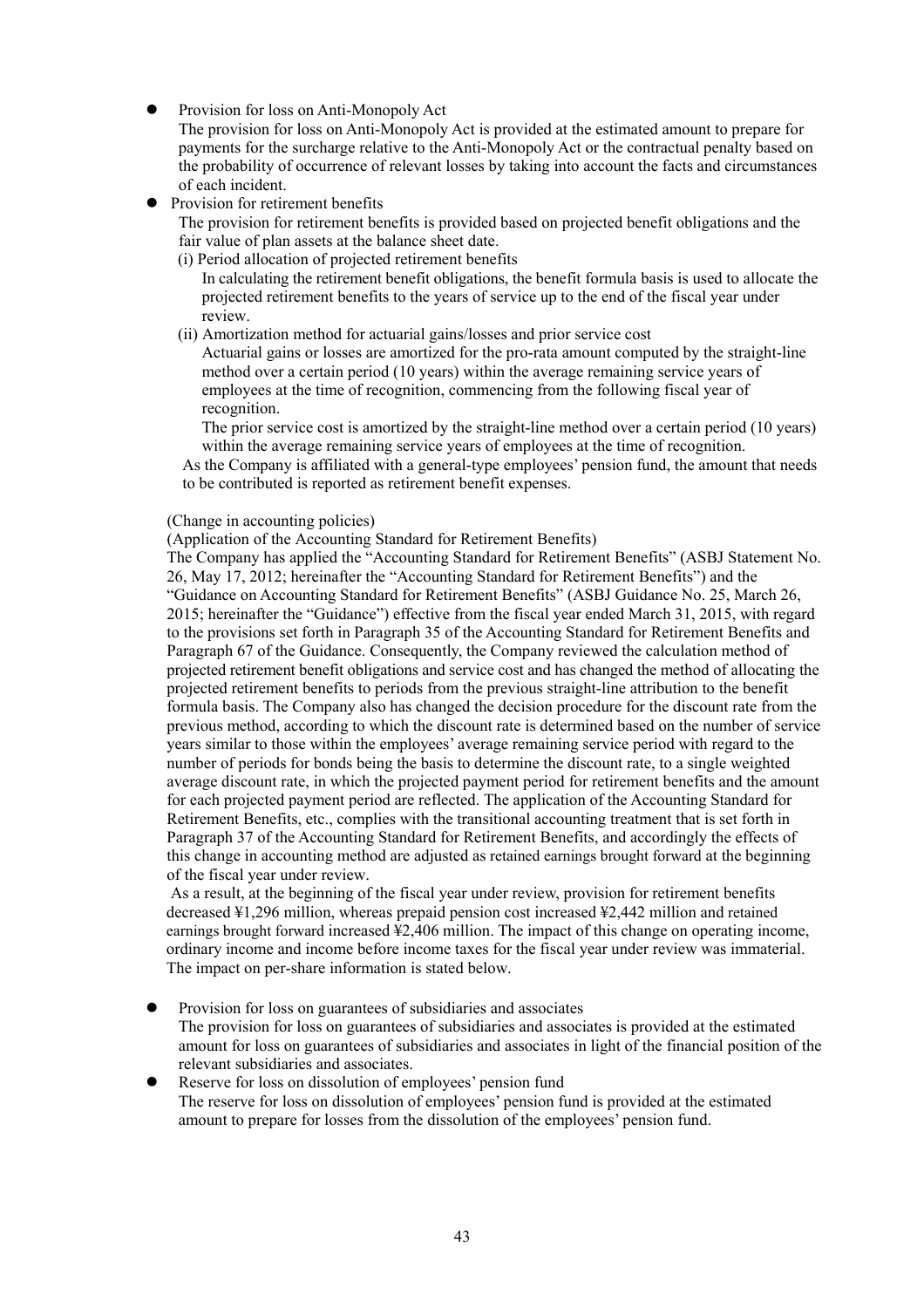# (Additional information)

Nishinihonreitoukuutyou Employees' Pension Fund (general-type), with which the Company is affiliated, resolved to dissolve the fund under special provisions at a meeting of its board of representatives held on September 18, 2013.

Consequently, "Reversal of reserve for loss on dissolution of employees' pension fund" of ¥363 million was posted under extraordinary income in the income statement and "Reserve for loss on dissolution of employees' pension fund" of ¥228 million was posted under noncurrent liabilities in the balance sheet for the fiscal year under review.

- (4) Accounting standards for net sales of completed construction contracts and Cost of sales of completed construction contracts
	- (i) The percentage-of-completion method is applied for construction work for which the completion of a certain percentage of the entire work is clearly recognizable by the balance sheet date for the year under review (percentage of completion is estimated by the cost-to-cost method).
	- (ii) The completed-contract method is applied for other construction contracts.
- (5) Other important matters as the basis of presenting the Non-consolidated Financial Statements
	- Methods of hedge accounting
	- (i) Method of hedge accounting
	- Deferred hedge accounting is applied.

With regard to forward exchange contracts that meet the requirements for deferral hedge accounting ("*furiate-shori*"), deferral hedge accounting is applied.

(ii) Hedging instruments and hedged items

| Hedging instruments | Forward exchange contracts and spot exchange forward<br>agreements (non-deliverable forward: NDF)      |
|---------------------|--------------------------------------------------------------------------------------------------------|
| Hedged items        | Foreign currency receivables, foreign currency payables<br>and future transactions in foreign currency |

(iii) Hedging policy

The Company's policy of hedging activities for forward exchange contracts is to reduce exchange-rate fluctuation risks when contracts are concluded and not to conduct speculative trading.

(iv) Method of evaluation of effectiveness of hedging

As forward exchange contracts in the same currency are used for forward exchange transactions, the correlation to subsequent exchange rate fluctuations is completely ensured. Accordingly, evaluating the effectiveness of hedging activities is omitted.

Accounting procedure for retirement benefits

Accounting procedures for unrecognized actuarial gains or losses and unrecognized prior service cost relative to retirement benefits differ from those applied in the consolidated financial statements.

Accounting for consumption taxes

Transactions subject to the consumption tax and the local consumption tax are recorded at amounts exclusive of the consumption tax.

#### (Change in accounting policies)

(Application of the Practical Solution on Transactions of Delivering the Company's Own Stock to Employees, etc., through Trusts)

The Practical Solution on Transactions of Delivering the Company's Own Stock to Employees, etc., through Trusts (ASBJ PITF No. 30, March 26, 2015) has been applied, effective from the fiscal year under review. There is no impact from the application of the PITF on the non-consolidated financial statements for the fiscal year ended March 31, 2015, because the previously applied method is continued for accounting pertaining to trust agreements that were concluded before the beginning of the fiscal year under review in which the PITF was applied.

# **[Notes to Non-consolidated Balance Sheet]**

1. Pledged assets

- The following assets are pledged as collateral for loans payable at investees.
- 
- 2. Accumulated depreciation of property, plant and equipment  $\frac{44,837 \text{ million}}{44,837 \text{ million}}$

Investment securities ¥2 million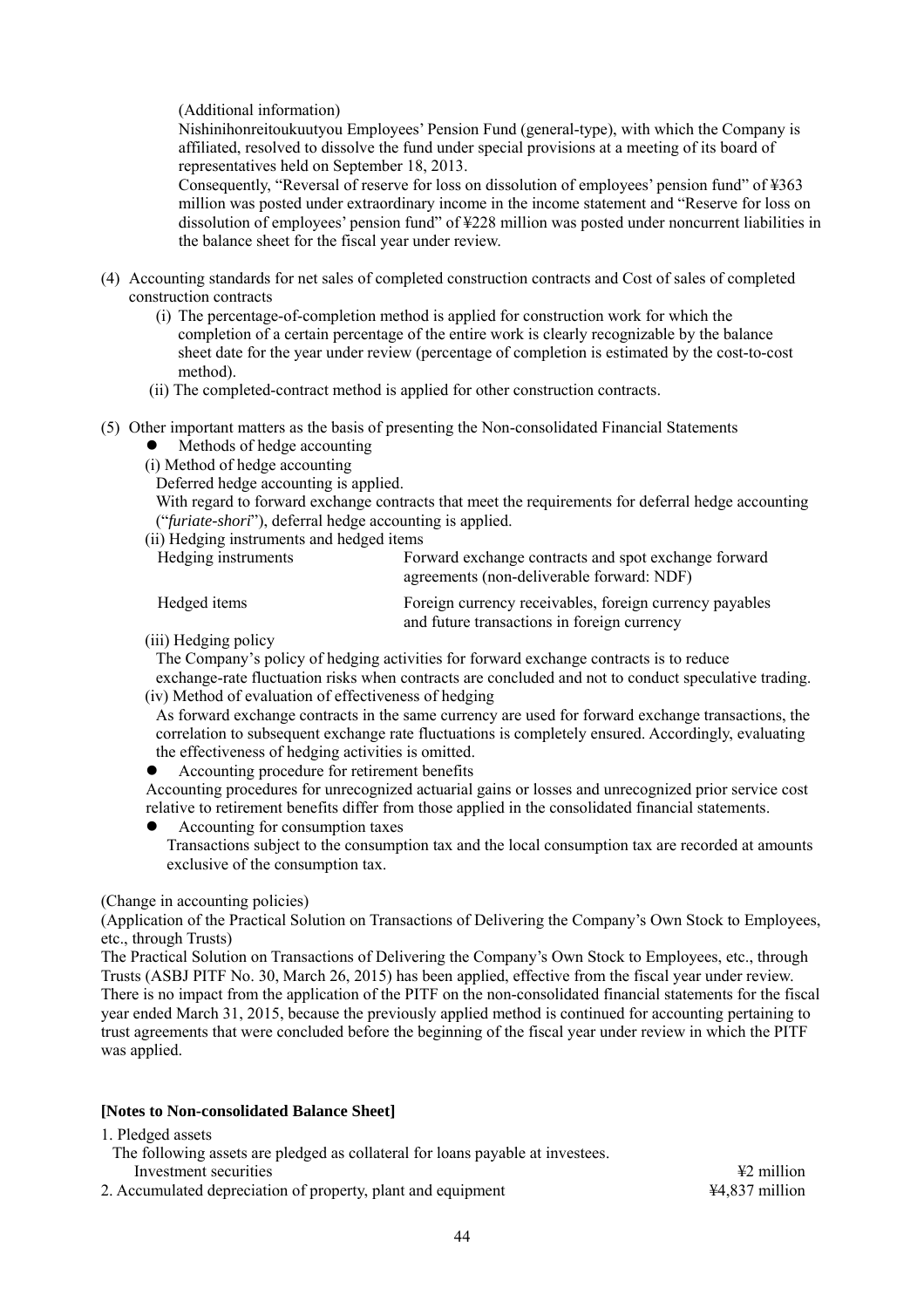3. Guarantee obligations

The Company guarantees loans payable, etc., made by its employees, subsidiaries and associates under agreements concluded with financial institutions.

|                                                                          | (Millions of yen)                                                                 |
|--------------------------------------------------------------------------|-----------------------------------------------------------------------------------|
| Employees                                                                | 12                                                                                |
| Taikisha (Singapore) Pte. Ltd.                                           | 2,622                                                                             |
| Taikisha (Thailand) Co., Ltd.                                            | 2,756                                                                             |
| Token Interior & Design Co., Ltd.                                        | 11                                                                                |
| P.T. Taikisha Indonesia Engineering                                      | 213                                                                               |
| Taikisha Philippines Inc.                                                | 322                                                                               |
| Taikisha Vietnam Engineering Inc.                                        | 131                                                                               |
| WuZhou Taikisha Engineering Co., Ltd.                                    | 842                                                                               |
| Tianjin Taikisha Paint Finishing System Ltd.                             |                                                                                   |
| Taikisha (Taiwan) Ltd.                                                   | $\theta$                                                                          |
| Taikisha Korea Ltd.                                                      | 17                                                                                |
| Taikisha Engineering India Private Ltd.                                  | 1,638                                                                             |
| Geico Taikisha Europe Ltd.                                               | <u>251</u>                                                                        |
| Total                                                                    | 8,824                                                                             |
| 4. Monetary receivables from and payables to subsidiaries and associates |                                                                                   |
|                                                                          | <br>$\mathbf{v}$ $\mathbf{v}$ $\mathbf{v}$ $\mathbf{v}$ $\mathbf{v}$ $\mathbf{v}$ |

| Short-term monetary receivables | $\text{\#3.567}$ million            |
|---------------------------------|-------------------------------------|
| Short-term monetary payables    | $\text{\textsterling}1,882$ million |

5. Provision for loss on construction contracts

The costs on uncompleted construction contracts relating to construction contracts that are expected to generate losses are presented after offsetting the corresponding provision for loss on construction contracts of ¥35 million.

#### **[Notes to Non-consolidated Income Statement]**

1. Transactions with associates

|                                                               | (Millions of yen) |
|---------------------------------------------------------------|-------------------|
| Net sales of completed construction contracts                 | 3.440             |
| Purchase of goods                                             | 5.516             |
| Transactions other than operating transactions (for revenue)  | 3.177             |
| Transactions other than operating transactions (for expenses) | 86                |

2. Provision for loss on construction contracts included in the cost of sales of completed construction contracts was ¥28 million.

# **[Note to Non-consolidated Statement of Changes in Net Assets]**

| Number of treasury shares as of the balance sheet date |                  |
|--------------------------------------------------------|------------------|
| Common shares                                          | 1,538,406 shares |

#### **[Note to Tax Effect Accounting]**

Breakdown by cause of deferred tax assets and liabilities

|                                                            | (Millions of yen) |
|------------------------------------------------------------|-------------------|
| Deferred tax assets:                                       |                   |
| Allowance for doubtful accounts                            | 47                |
| Provision for loss on construction contracts               | 18                |
| Provision for loss on Anti-Monopoly Act                    | 67                |
| Provision for retirement benefits                          | 25                |
| Reserve for loss on dissolution of employees' pension fund | 75                |
| Employee pension trust, investment securities              | 271               |
| Long-term accounts payable-other                           | 12                |
| Accrued bonuses                                            | 875               |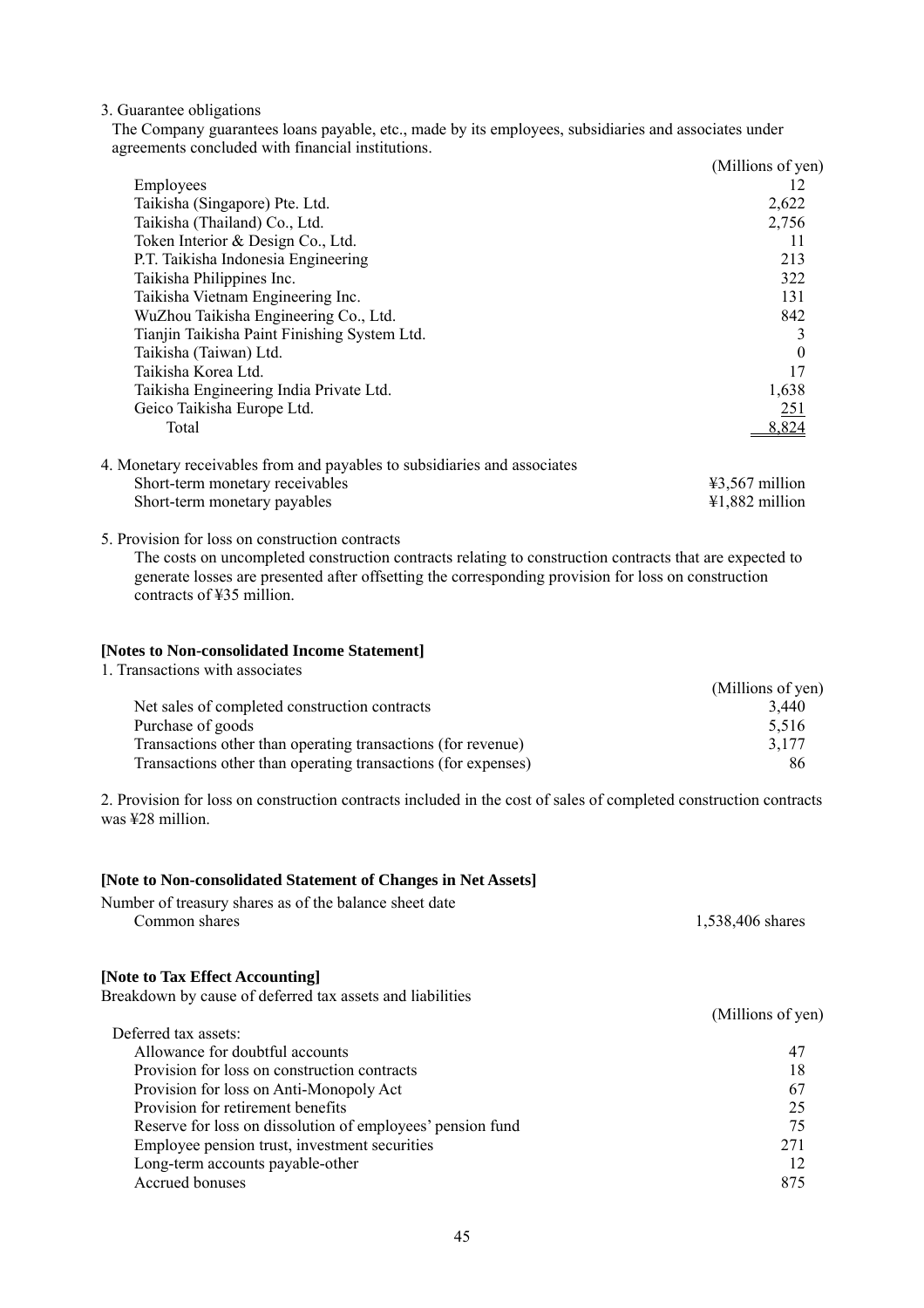| Loss on valuation of investment securities                 | 129.    |
|------------------------------------------------------------|---------|
| Loss on valuation of shares of subsidiaries and associates | 416     |
| Loss on valuation of golf club membership                  | 62      |
| Valuation difference on available-for-sale securities      | 38      |
| Others                                                     | 327     |
| Subtotal                                                   | 2,368   |
| Valuation allowance                                        | (722)   |
| Total deferred tax assets                                  | 1,645   |
| Deferred tax liabilities:                                  |         |
| Prepaid pension cost                                       | (1,044) |
| Valuation difference on available-for-sale securities      | (4,932) |
| Others                                                     | (44)    |
| Total deferred tax liabilities                             | (6.021) |
| Net deferred tax liabilities                               |         |
|                                                            |         |

#### **[Notes to Transactions with Related Parties]**

Subsidiaries and Associates (Millions of yen)

|            | Subsidiatios and Associatos                               |                                                                                    |                                                                                                                            |                                                   |                                    |               | (TALITILUITE OL VUIT)         |
|------------|-----------------------------------------------------------|------------------------------------------------------------------------------------|----------------------------------------------------------------------------------------------------------------------------|---------------------------------------------------|------------------------------------|---------------|-------------------------------|
| Type       | Name of<br>company,<br>etc.                               | Percentage<br>of voting<br>rights,<br>etc., held<br>(or held of<br>the<br>Company) | Relationship with<br>related party                                                                                         | Transaction<br>details                            | Transaction<br>amount <sup>4</sup> | Account title | Fiscal<br>year-end<br>balance |
|            | Taikisha<br>(Thailand)<br>Co., Ltd.                       | Direct<br>holding<br>$(49.00\%)$<br>Indirect<br>holding<br>(36.25%)                | Concurrently held<br>Officers' posts;<br>Financial support;<br>Ordering to the<br>Company for part of<br>construction work | Guarantee of<br>debt <sup>1</sup>                 | 2,756                              |               |                               |
| Subsidiary | Taikisha<br>Direct<br>holding<br>(Singapore)<br>Pte. Ltd. |                                                                                    | Concurrently held<br>Officers' posts;<br>Financial support;<br>Ordering to the<br>Company for part of<br>construction work | Guarantee of<br>$debt^2$                          | 2,622                              |               |                               |
|            |                                                           | $(100.00\%)$                                                                       |                                                                                                                            | Acceptance<br>of capital<br>increase <sup>3</sup> | 1,276                              |               |                               |
|            | Taikisha<br>Engineering<br>India<br>Private Ltd.          | Direct<br>holding<br>$(55.00\%)$                                                   | Concurrently held<br>Officers' posts;<br>Financial support;<br>Ordering to the<br>Company for part of<br>construction work | Guarantee of<br>$debt^2$                          | 1,638                              |               |                               |

Transaction conditions and decision policy thereof:

Notes:

- 1. Consists of the guarantee for work to the customers of said subsidiary.
- 2. Consists of the guarantee for loans payable at said subsidiary and the guarantee for work to the customers of said subsidiary.
- 3. Consists of the acceptance of a capital increase by said subsidiary in the full amount.
- 4. The transaction amount above does not include consumption taxes.

#### **[Notes to per-Share Information]**

- 
- 1. Net assets per share  $\text{\#2,128.47}$ <br>2. Net income per share  $\text{\#145.10}$ 2. Net income per share
- Note: As stated in the (Change in accounting policies), the application of the Accounting Standard for Retirement Benefits, etc., complies with the transitional accounting treatment that is set forth in Paragraph 37 of the Accounting Standard for Retirement Benefits.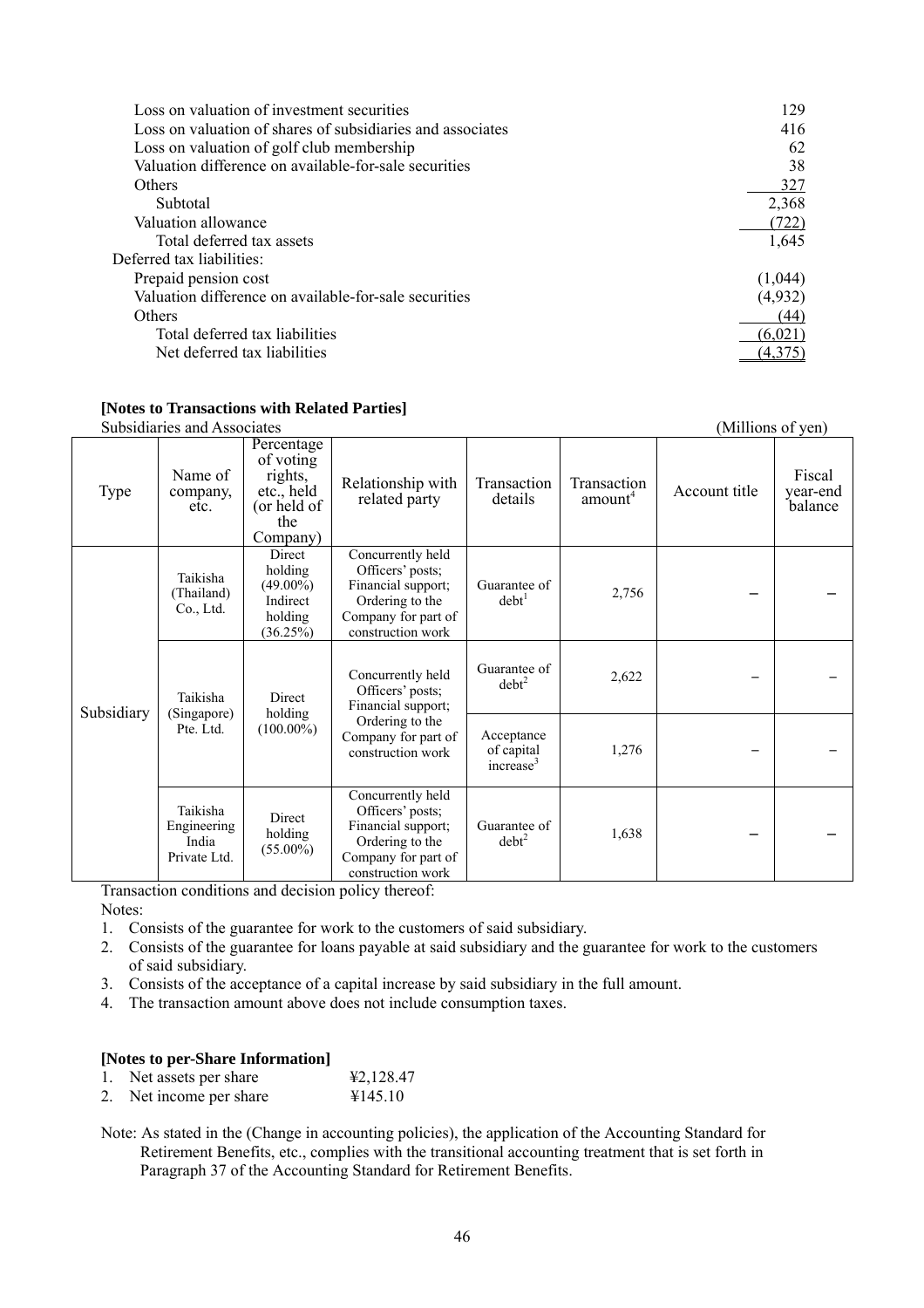As a result, net assets per share for the fiscal year under review increased ¥67.58 and net income per share decreased ¥0.69<sup>.</sup>

#### **[Note to Significant Subsequent Events]**

Not applicable.

## **[Other Notes]**

(Note regarding Transactions of Delivering the Company's Own Stock to Employees, etc., through Trusts) With regard to "Note regarding Transactions of Delivering the Company's Own Stock to Employees, etc., through Trusts", it is omitted since the same content is stated in "Other Notes" under Notes to Consolidated Financial Statements.

#### (Additional information)

Following the promulgation on March 31, 2015, of the "Act for Partial Amendment of the Income Tax Act, etc.," and the "Act on Partial Revision of the Local Tax Act, etc.," the effective statutory tax rate, which was used to measure deferred tax assets and deferred tax liabilities for the fiscal year under review (limited only to those expected to be eliminated on and after April 1, 2015), has been reduced to 33.06% from 35.64% for the previous fiscal year for temporary differences that are expected to be recovered or paid during the period of April 1, 2015, through March 31, 2016, and to 32.30% for temporary differences that are expected to be recovered or paid during the period on and after April 1, 2016, respectively.

The impact of this change in the effective statutory tax rate was a decrease of ¥480 million in deferred tax liabilities (after deducting the amount of deferred tax assets) and increases of ¥25 million in income taxes-deferred and of ¥506 million in valuation difference on available-for-sale securities.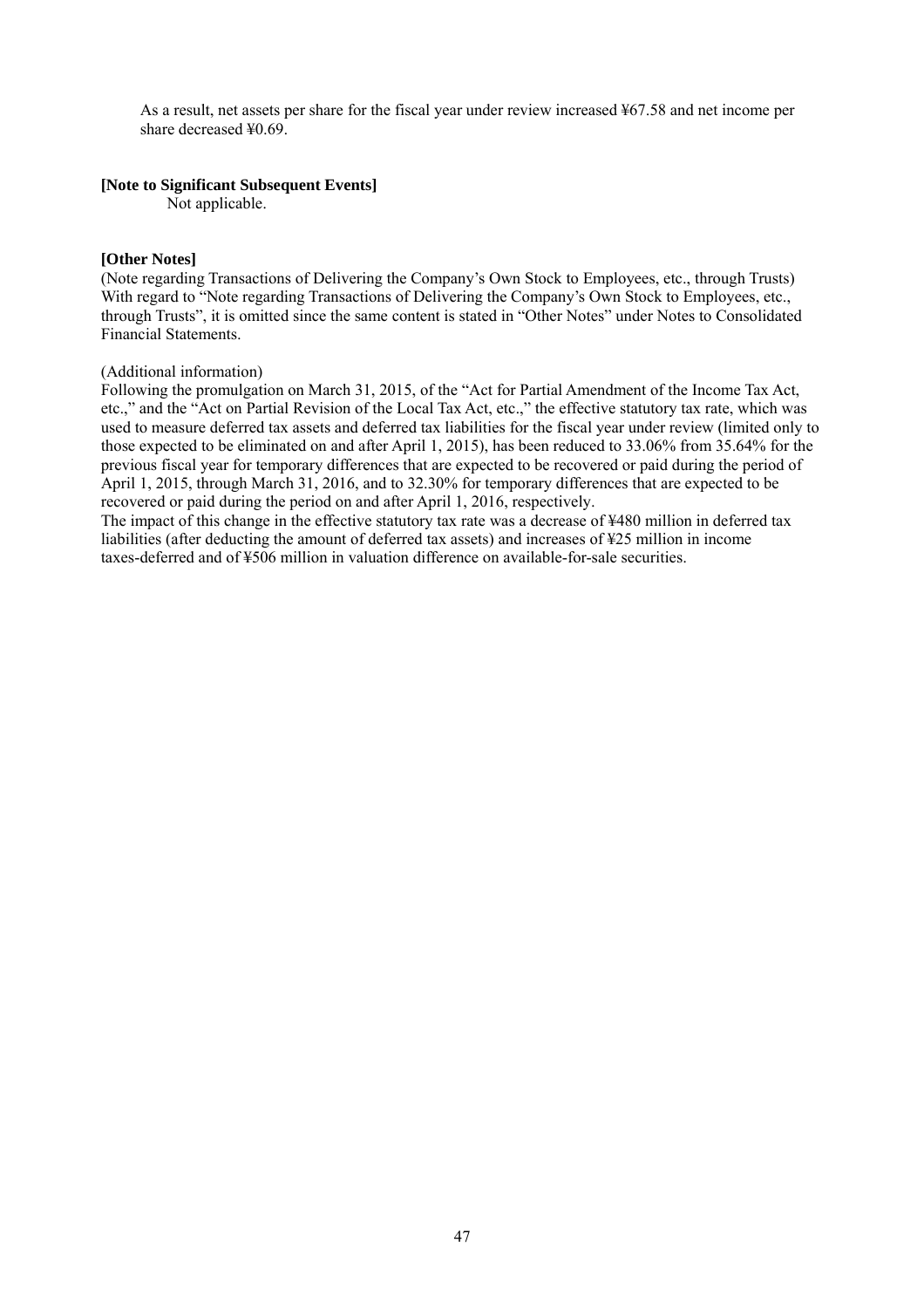Audit & Supervisory Board Audit Report (duplicated copy)

# Audit Report

#### (English Translation)

Regarding the performance of duties by the Directors for the  $70<sup>th</sup>$  fiscal year from April 1, 2014, to March 31, 2015, the Audit & Supervisory Board hereby submits its Audit Report, which has been prepared upon careful consideration based on the audit report prepared by each Audit & Supervisory Board Member.

1. Summary of Auditing Methods by the Audit & Supervisory Board Members and Audit & Supervisory Board

The Audit & Supervisory Board established auditing policies, allocation of duties, and other relevant matters for the fiscal year ended March 31, 2015, and received reports from each Audit & Supervisory Board Member regarding his or her audits and results thereof, as well as received reports from the Directors, other relevant personnel and the Accounting Auditors regarding performance of their duties, and requested explanations as necessary.

Each Audit & Supervisory Board Member complied with the auditing regulations stipulated by the Audit & Supervisory Board, followed the auditing policies, allocation of duties and other relevant matters for the fiscal year under review, communicated with the Internal Audit Office, other employees and any other relevant personnel, and made efforts to prepare the environment for information collection and audit, as well as participated in meetings of the Board of Directors and other important meetings, received reports from the Directors, employees and other relevant personnel regarding performance of their duties, requested explanations as necessary, examined important authorized documents and associated information, and conducted audit visits to study the operations and financial positions of the head office, as well as of principal branch offices, branches and business offices.

In addition, with respect to the system prepared based on the contents of the resolutions of the Board of Directors and such resolutions regarding the improvement of the system stipulated in Article 100, Paragraphs 1 and 3 of the Ordinance for Enforcement of the Companies Act (internal control system), which is considered necessary for the "System to Ensure that Directors' Execution of Duties Complies with Laws and Ordinances and the Articles of Incorporation, and Any Other Systems to Ensure Proper Execution of Business" stated in the Business Report, we received regular reports from Directors, employees and other relevant personnel regarding the improvement and the operation of the system, requested explanations as necessary and expressed opinions.

With regard to the internal control over financial reporting based on the Financial Instruments and Exchange Act, we received reports on the assessment and audit status of said internal control from the Directors and the Accounting Auditors, and requested explanations as necessary.

We examined the details of the Basic Policy pursuant to Article 118, Item 3 (a), as well as the respective initiatives pursuant to Article 118, Item 3 (b), of the Ordinance for Enforcement of the Companies Act set forth in the Business Report, based on the careful consideration that took place during meetings of the Board of Directors and others. With respect to subsidiaries, we communicated and exchanged information with Directors, Statutory Auditors and other relevant personnel of several major subsidiaries, and conducted audit visits to major subsidiaries including those overseas to study the operations and financial positions thereof.

Based on the above methods, we examined the Business Report and the accompanying supplementary schedules pertaining to the relevant fiscal year.

Furthermore, we monitored and verified whether the Accounting Auditors maintained its independence and implemented appropriate audits, as well as received reports from the Accounting Auditors regarding the performance of their duties and requested explanations as necessary. In addition, we received notice from the Accounting Auditors that the "system for ensuring that duties are performed properly" (matters set forth in each item of Article 131 of the Ordinance for Corporate Accounting) had been prepared in accordance with the "Product Quality Management Standards Regarding Audits" (issued by the Business Accounting Council on October 28, 2005) and other relevant standards, and requested explanations as necessary.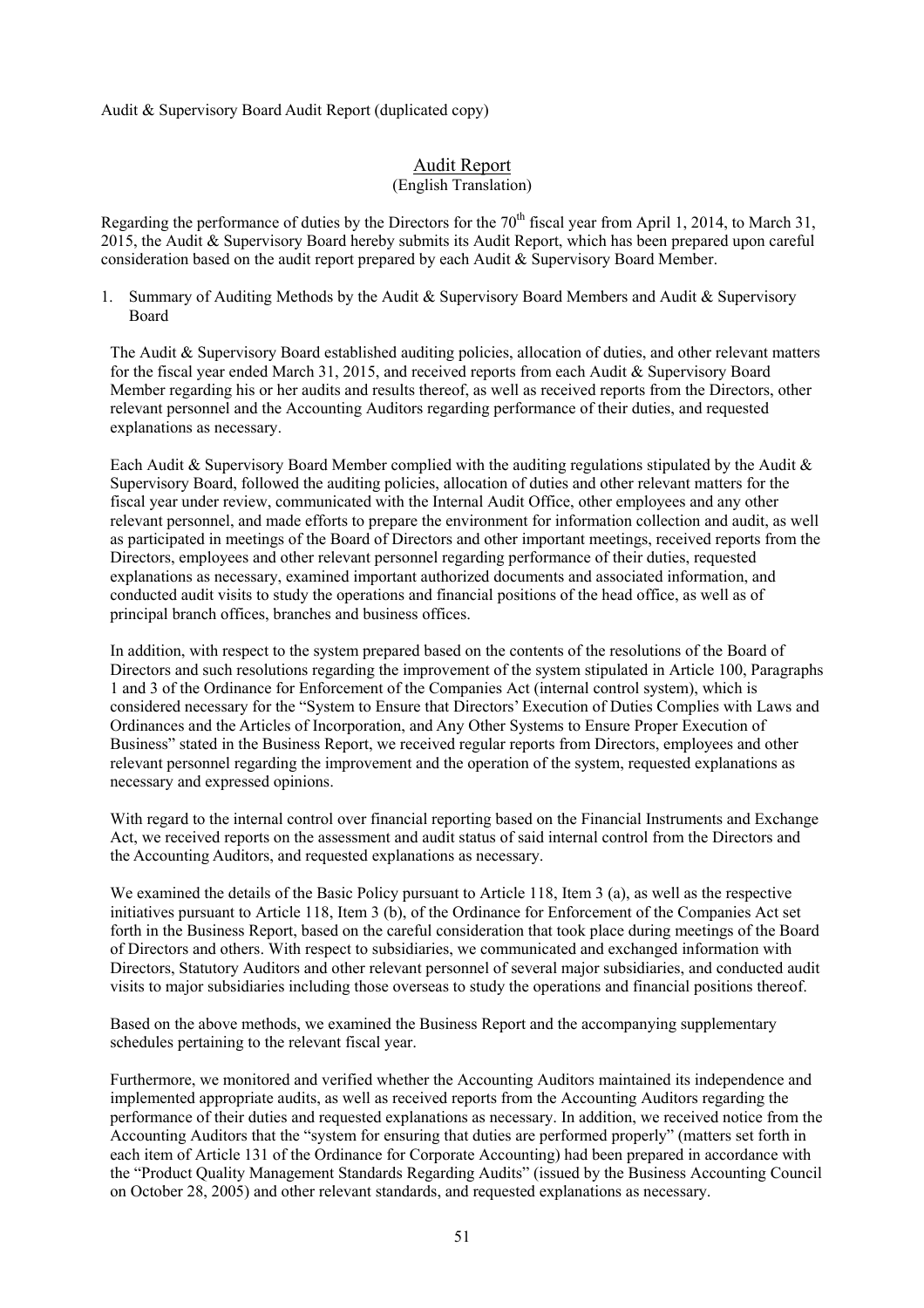Based on the above methods, we examined the Non-consolidated Financial Statements (Non-consolidated Balance Sheet, Non-consolidated Income Statement, Non-consolidated Statement of Changes in Net Assets, and Notes to Non-consolidated Financial Statements) and the accompanying supplementary schedules, as well as the Consolidated Financial Statements (Consolidated Balance Sheet, Consolidated Income Statement, Consolidated Statement of Changes in Net Assets and Notes to Consolidated Financial Statements) pertaining to the relevant fiscal year.

- 2. Results of Audit
	- (1) Results of Audit of Business Report and Other Relevant Documents
		- 1. In our opinion, the Business Report and the accompanying supplementary schedules are in accordance with the related laws, regulations and the Articles of Incorporation, and fairly present the Company's condition.
		- 2. We have found no evidence of wrongful action or material violation of related laws and regulations, nor of any violation with respect to the Articles of Incorporation, related to performance of duties by the Directors.
		- 3. In our opinion, the contents of the resolutions of the Board of Directors related to the internal control system are fair and reasonable. In addition, we have found no matters on which to remark regarding the description in the Business Report and the performance of duties by the Directors related to such internal control system, including the internal control over financial reporting. As for the incident regarding the violation of the Anti-Monopoly Act with regard to the bidding for the equipment installation project of the Hokuriku Shinkansen Line, which is described in the Business Report, the Audit & Supervisory Board has confirmed that the Taikisha Group has continued to take measures to prevent recurrence and to thoroughly enhance compliance. The Board will keep an eye on the Group's future initiatives to reinforce the compliance system and thoroughly enhance corporate ethics.
		- 4. We have found no matters to point out with respect to the basic policy regarding persons who control the Company's decisions on financial matters and business policies as described in the Business Report. In our opinion, the respective initiatives pursuant to Article 118, Item 3 (b), of the Ordinance for Enforcement of the Companies Act set forth in the Business Report comply with said basic policy and do not impair the common interests of the Company's shareholders or aim to protect the positions of any of the company officers.
	- (2) Results of Audit of Consolidated Financial Statements In our opinion, the methods and results employed and rendered by A&A Partners are fair and reasonable.
	- (3) Results of Audit of Non-consolidated Financial Statements and the Accompanying Supplementary Schedules

In our opinion, the methods and results employed and rendered by A&A Partners are fair and reasonable.

May 14, 2015

Audit & Supervisory Board, Taikisha Ltd.

| Full-time Audit & Supervisory<br><b>Board Member</b>                              | Mitsuru Sano (seal)        |
|-----------------------------------------------------------------------------------|----------------------------|
| Full-time Audit & Supervisory<br>Board Member                                     | Masaaki Saito (seal)       |
| Audit & Supervisory Board<br>Member (Outside Audit &<br>Supervisory Board Member) | Yoshikatsu Nakajima (seal) |
| Audit & Supervisory Board<br>Member (Outside Audit &<br>Supervisory Board Member) | Junichi Noro (seal)        |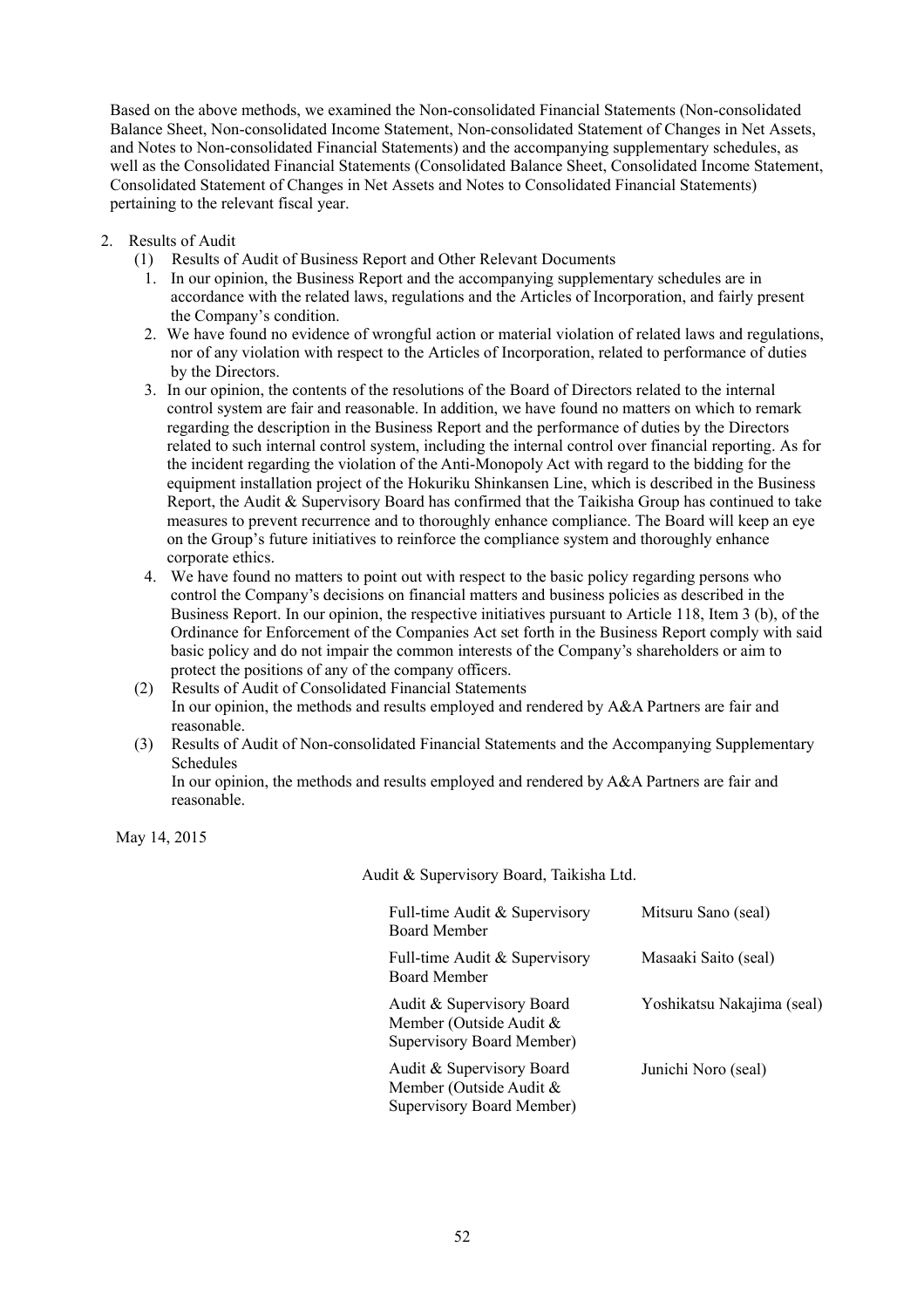# **Reference Documents for the Shareholders' Meeting**

#### **Proposals and References**

**Proposal No. 1:** Appropriation of Retained Earnings

The Company proposes the following appropriation of retained earnings.

1. Matters concerning year-end dividends

The Company plans to distribute a year-end dividend of ¥32 per share, a year-on-year increase of ¥7, with due consideration to the operating results to reflect our appreciation of shareholders' continued support.

The annual dividend per share therefore would be ¥52, consisting of the interim dividend per share of ¥20 having already been paid and the year-end dividend of ¥32.

- (1) Type of property for dividends: Money
- (2) Matters concerning allotment of property dividends to shareholders and the total amount thereof The Company proposes a year-end dividend of ¥32 per share of common shares for a total of ¥1,127,795,296 to be distributed.
- (3) Effective date of distribution from surplus: June 29, 2015
- 2. Matters concerning other retained earnings To prepare for future business development, the Company proposes to post a "Reserve for investment on information technology" of ¥200 million.
	- (1) Item and amount of surplus to be decreased
		- Retained earnings brought forward: ¥200,000,000
	- (2) Item and amount of surplus to be increased

Reserve for investment on information technology: ¥200,000,000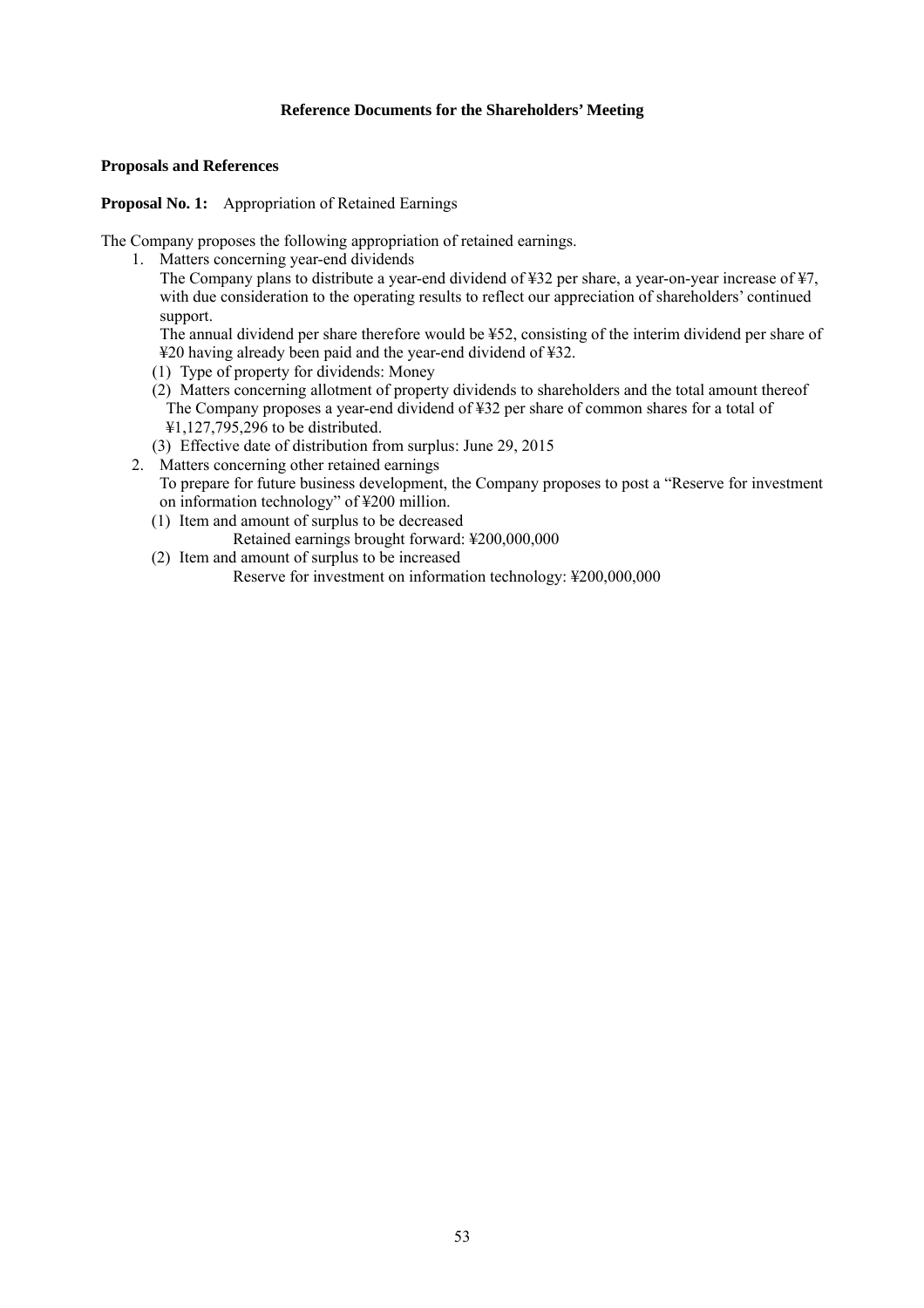# **Proposal No. 2:** Election of Nine (9) Directors

The terms of office of all seven (7) Directors will expire at the conclusion of this Annual Shareholders' Meeting. Accordingly, the election of nine (9) Directors with an increase of two (2) members is proposed to further reinforce the management system.

The candidates are as follows:

| Candidate<br>No. | Name<br>(Date of birth)                |                                                                                                                                         | Career summary, positions and assignments in the Company and important positions<br>concurrently held at other companies                                                                                                                                                                                                                                                                                                                                                                                                                                                                                                                                                                                                                                                 | Number of<br>shares of the<br>Company held |
|------------------|----------------------------------------|-----------------------------------------------------------------------------------------------------------------------------------------|--------------------------------------------------------------------------------------------------------------------------------------------------------------------------------------------------------------------------------------------------------------------------------------------------------------------------------------------------------------------------------------------------------------------------------------------------------------------------------------------------------------------------------------------------------------------------------------------------------------------------------------------------------------------------------------------------------------------------------------------------------------------------|--------------------------------------------|
| 1                | Eitaro Uenishi<br>(January 12, 1951)   | April 1974<br>April 2001<br>April 2003<br>June 2003<br>April 2005<br>April 2007<br>April 2008<br>April 2009<br>April 2010<br>April 2013 | Joined the Company<br>Acting General Manager in charge of Sales, Green Technology<br><b>System Division</b><br>General Manager, Tohoku Branch Office, Green Technology<br><b>System Division</b><br>Director<br>General Manager, Osaka Branch Office, Green Technology<br><b>System Division</b><br>Director, Senior Corporate Officer, General Manager, Tokyo<br>Branch Office 1, Green Technology System Division<br>Director, Senior Corporate Officer, Assistant to President, in<br>charge of Corporate Planning<br>Director, Managing Corporate Officer, Assistant to President,<br>in charge of Company-wide Sales Promotion<br>Representative Director, President Corporate Officer<br>Representative Director, Chairman Corporate Officer (current<br>position) | 213,200                                    |
| $\overline{c}$   | Satoru Kamiyama<br>(November 20, 1947) | April 1970<br>April 2002<br>June 2003<br>April 2005<br>June 2005<br>April 2006<br>April 2007<br>April 2009<br>April 2010<br>April 2013  | Joined the Company<br>Senior General Manager, Engineering Dept., Paint Finishing<br><b>System Division</b><br>Director<br>Chief General Manager, Paint Finishing System Division<br>Managing Director<br>Chief General Manager, Paint Finishing System Division, and<br>Senior General Manager, Sales and Marketing Dept., Paint<br>Finishing System Division<br>Director, Managing Corporate Officer, Chief General Manager,<br>Paint Finishing System Division<br>Director, Executive Corporate Officer, Chief General Manager,<br>Paint Finishing System Division<br>Representative Director, Executive Vice President Corporate<br>Officer<br>Representative Director, President Corporate Officer (current<br>position)                                             | 15,100                                     |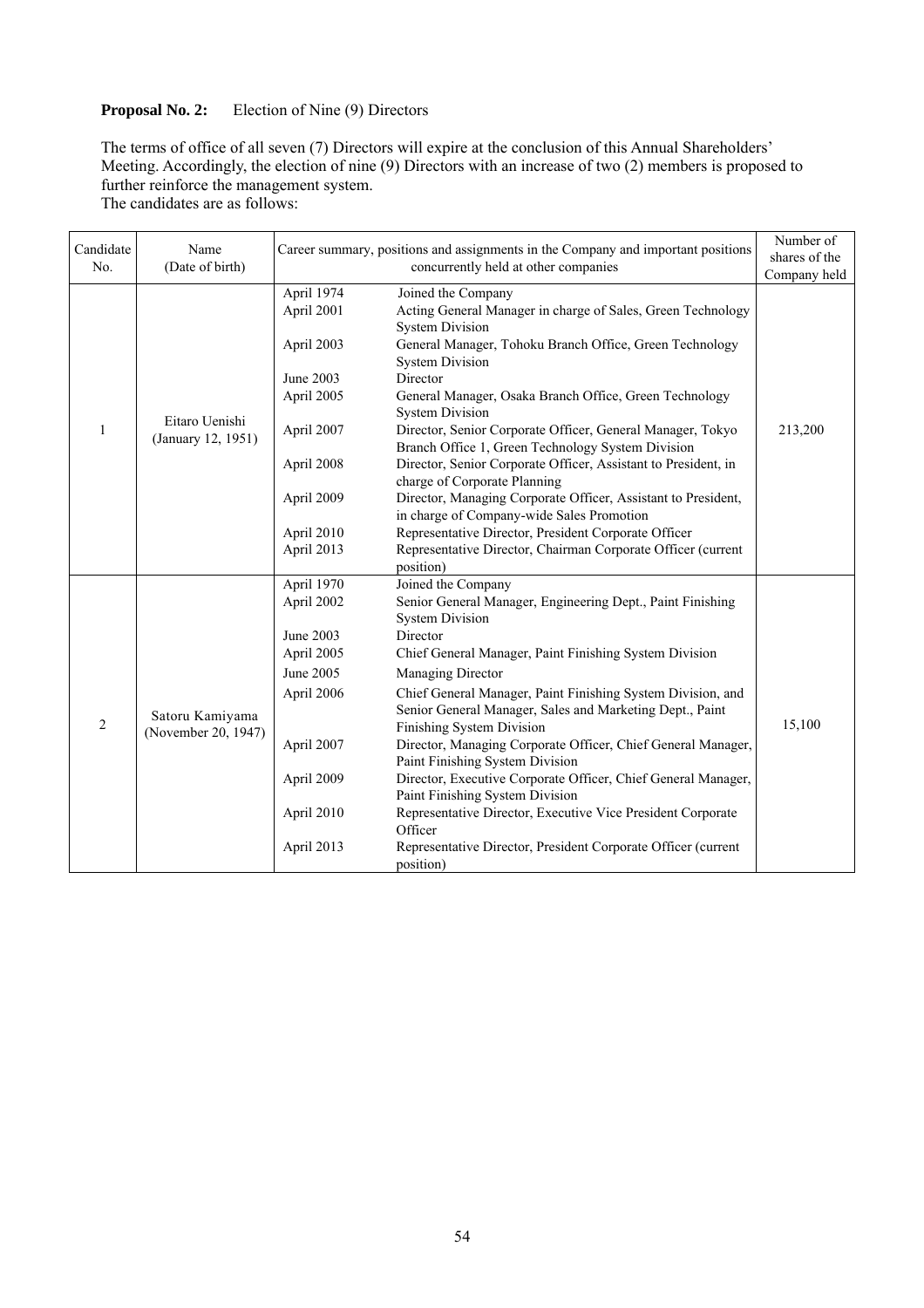| Candidate<br>No. | Name<br>(Date of birth)                |                          | Career summary, positions and assignments in the Company and important positions<br>concurrently held at other companies                                                        | Number of<br>shares of the<br>Company held |
|------------------|----------------------------------------|--------------------------|---------------------------------------------------------------------------------------------------------------------------------------------------------------------------------|--------------------------------------------|
|                  |                                        | April 1972<br>April 2003 | Joined the Company<br>General Manager, Cost Control Dept., Paint Finishing System                                                                                               |                                            |
|                  |                                        | April 2005               | Division<br>Senior General Manager, Engineering Dept., Paint Finishing<br><b>System Division</b>                                                                                |                                            |
|                  |                                        | June 2005                | Director                                                                                                                                                                        |                                            |
|                  |                                        | April 2007               | Director, Senior Corporate Officer, Vice General Manager,<br>Paint Finishing System Division, and Senior General Manager,<br>Engineering Dept., Paint Finishing System Division |                                            |
| $\mathfrak{Z}$   | Kiyoshi Hashimoto<br>(October 9, 1948) | April 2009               | Director, Managing Corporate Officer, Vice General Manager,<br>Paint Finishing System Division, and Senior General Manager,                                                     | 11,600                                     |
|                  |                                        | April 2010               | Engineering Dept., Paint Finishing System Division<br>Director, Managing Corporate Officer, Chief General Manager,                                                              |                                            |
|                  |                                        |                          | Paint Finishing System Division                                                                                                                                                 |                                            |
|                  |                                        | April 2012               | Director, Executive Corporate Officer, Chief General Manager,                                                                                                                   |                                            |
|                  |                                        |                          | Paint Finishing System Division                                                                                                                                                 |                                            |
|                  |                                        | April 2014               | Director, Executive Corporate Officer, Chief Executive,                                                                                                                         |                                            |
|                  |                                        |                          | Corporate Planning Headquarters                                                                                                                                                 |                                            |
|                  |                                        | April 2015               | Director, Executive Vice President Corporate Officer, Chief                                                                                                                     |                                            |
|                  |                                        |                          | Executive, Corporate Planning Headquarters (current position)                                                                                                                   |                                            |
|                  |                                        | April 1968               | Joined the Company                                                                                                                                                              |                                            |
|                  |                                        | April 1996               | General Manager, Construction Dept. #4, Tokyo Branch Office,<br>Green Technology System Division                                                                                |                                            |
|                  |                                        | April 2002               | General Manager, Engineering Dept., Kita-kanto Branch, Green<br>Technology System Division                                                                                      |                                            |
|                  |                                        | April 2003               | General Manager, Engineering Dept., Tokyo Office, Green<br>Technology System Division                                                                                           |                                            |
|                  |                                        | April 2007               | Acting Senior General Manager, Engineering Dept., Green                                                                                                                         |                                            |
|                  |                                        |                          | Technology System Division, and General Manager,                                                                                                                                |                                            |
|                  |                                        |                          | Construction Site Support Section, Green Technology System<br>Division                                                                                                          |                                            |
|                  |                                        | April 2008               | Corporate Officer, General Manager, Global Business                                                                                                                             |                                            |
|                  |                                        |                          | Management Supporting Office, Green Technology System                                                                                                                           |                                            |
| 4                | Toshiaki Shiba                         |                          | Division, and Vice General Manager, Engineering Dept., Green                                                                                                                    | 13,600                                     |
|                  | (December 19, 1949)                    |                          | Technology System Division, and General Manager,<br>Construction Purchasing Office, Green Technology System                                                                     |                                            |
|                  |                                        |                          | Division                                                                                                                                                                        |                                            |
|                  |                                        | April 2009               | Senior Corporate Officer, Senior General Manager,                                                                                                                               |                                            |
|                  |                                        |                          | Engineering Dept., Green Technology System Division                                                                                                                             |                                            |
|                  |                                        | April 2012               | Managing Corporate Officer, Chief General Manager, Green<br>Technology System Division                                                                                          |                                            |
|                  |                                        | June 2012                | Director, Managing Corporate Officer, Chief General Manager,<br>Green Technology System Division                                                                                |                                            |
|                  |                                        | April 2013               | Director, Executive Corporate Officer, Chief General Manager,                                                                                                                   |                                            |
|                  |                                        | April 2015               | Green Technology System Division<br>Director, Executive Vice President Corporate Officer, Chief                                                                                 |                                            |
|                  |                                        |                          | General Manager, Green Technology System Division (current<br>position)                                                                                                         |                                            |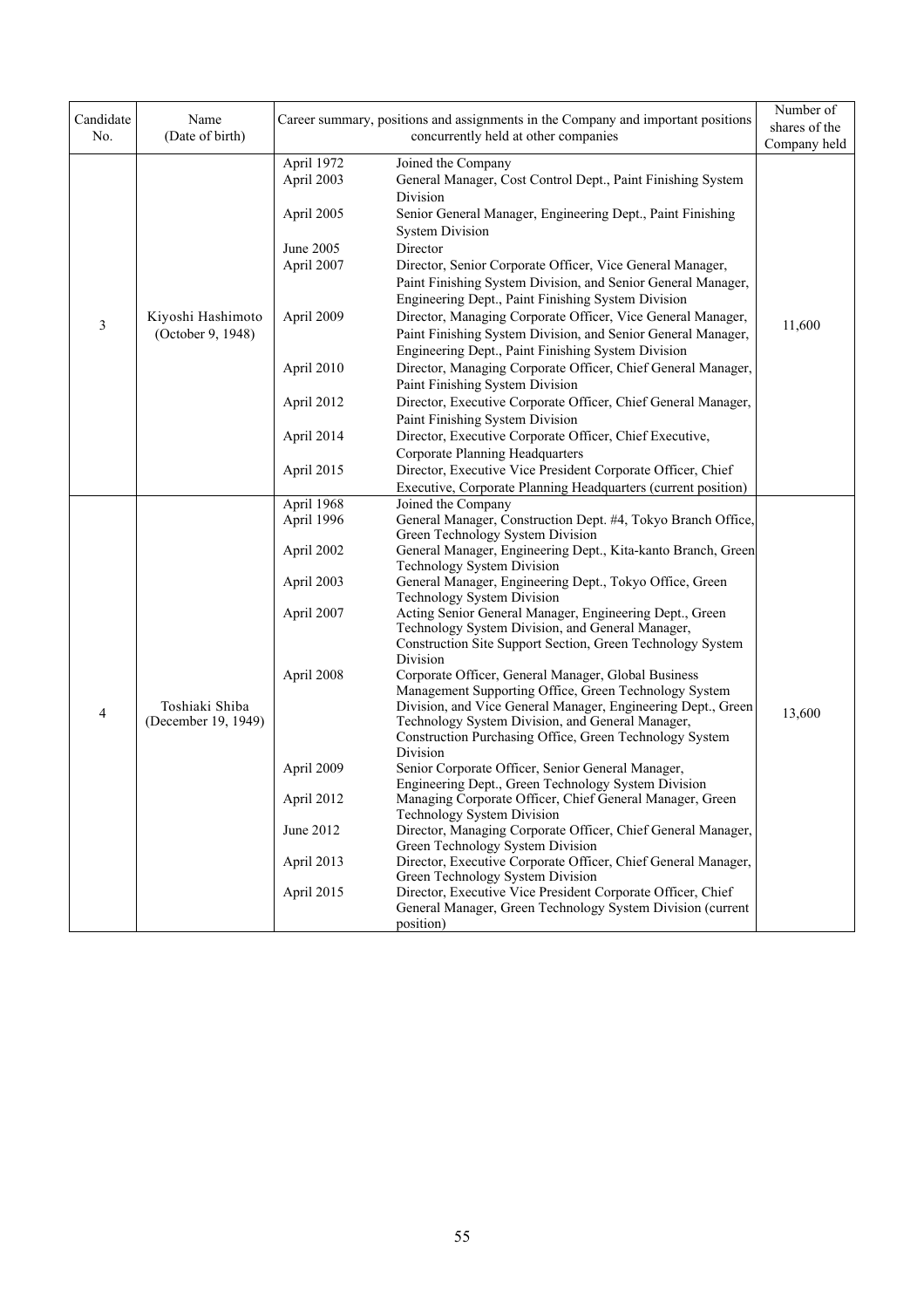| Candidate | Name                              |                                                                                                                          | Career summary, positions and assignments in the Company and important positions                                                                                                                                                                                                                                                                                                                                                                                                                                                                                                                                                                                                                                                                                                                                                               | Number of             |
|-----------|-----------------------------------|--------------------------------------------------------------------------------------------------------------------------|------------------------------------------------------------------------------------------------------------------------------------------------------------------------------------------------------------------------------------------------------------------------------------------------------------------------------------------------------------------------------------------------------------------------------------------------------------------------------------------------------------------------------------------------------------------------------------------------------------------------------------------------------------------------------------------------------------------------------------------------------------------------------------------------------------------------------------------------|-----------------------|
| No.       | (Date of birth)                   |                                                                                                                          | concurrently held at other companies                                                                                                                                                                                                                                                                                                                                                                                                                                                                                                                                                                                                                                                                                                                                                                                                           | shares of the         |
|           |                                   |                                                                                                                          |                                                                                                                                                                                                                                                                                                                                                                                                                                                                                                                                                                                                                                                                                                                                                                                                                                                |                       |
| 5         | Koji Kato<br>(June 12, 1955)      | April 1978<br>April 2004<br>April 2005<br>June 2005<br>April 2007<br>April 2008<br>April 2009<br>April 2010<br>June 2010 | Joined the Company<br>General Manager, Engineering Dept. Tokyo Branch Office,<br>Green Technology System Division<br>Senior General Manager, Engineering Dept., Green Technology<br><b>System Division</b><br>Director<br>Assistant to Chief General Manager, Green Technology System<br>Division<br>Engineering Planning Dept. Green Technology System<br>Division<br>Corporate Officer; General Manager, Engineering Planning<br>Dept., Green Technology System Division<br>Managing Corporate Officer, Chief General Manager, Green<br>Technology System Division, and General Manager,<br>Engineering Planning Dept., Green Technology System<br>Division<br>Director, Managing Corporate Officer, Chief General Manager,<br>Green Technology System Division, and General Manager,<br>Engineering Planning Dept., Green Technology System | 5,700                 |
|           |                                   | April 2012<br>April 2013<br>April 2014                                                                                   | Division<br>Director, Managing Corporate Officer, Chief Executive,<br>Corporate Planning Headquarters, and charge of Environment,<br>and General Manager, Corporate Planning Office<br>Director, Managing Corporate Officer, Chief Executive,<br>Corporate Planning Headquarters, and charge of CSR<br>Director, Managing Corporate Officer, Chief Executive,<br>Administrative Management Headquarters, and charge of CSR<br>(current position)                                                                                                                                                                                                                                                                                                                                                                                               |                       |
|           |                                   | April 1972                                                                                                               | Joined the Company                                                                                                                                                                                                                                                                                                                                                                                                                                                                                                                                                                                                                                                                                                                                                                                                                             |                       |
|           |                                   | April 2003                                                                                                               | General Manager, Nagoya Office, Paint Finishing System                                                                                                                                                                                                                                                                                                                                                                                                                                                                                                                                                                                                                                                                                                                                                                                         |                       |
|           |                                   | April 2005                                                                                                               | Division<br>General Manager, Process Quality Dept., Paint Finishing<br><b>System Division</b>                                                                                                                                                                                                                                                                                                                                                                                                                                                                                                                                                                                                                                                                                                                                                  |                       |
|           |                                   | April 2007                                                                                                               | Corporate Officer, Senior General Manager, Process Quality<br>Dept., Paint Finishing System Division                                                                                                                                                                                                                                                                                                                                                                                                                                                                                                                                                                                                                                                                                                                                           |                       |
|           |                                   | April 2010                                                                                                               | Senior Corporate Officer, Vice General Manager, Paint<br>Finishing System Division, and Senior General Manager,                                                                                                                                                                                                                                                                                                                                                                                                                                                                                                                                                                                                                                                                                                                                | Company held<br>4,900 |
| 6         | Tetsuya Ogawa<br>(April 25, 1953) | June 2011                                                                                                                | Engineering Dept., Paint Finishing System Division<br>Director, Senior Corporate Officer, Vice General Manager,<br>Paint Finishing System Division, and Senior General Manager,<br>Engineering Dept., Paint Finishing System Division                                                                                                                                                                                                                                                                                                                                                                                                                                                                                                                                                                                                          |                       |
|           |                                   | April 2012                                                                                                               | Director, Managing Corporate Officer, Vice General Manager,<br>Paint Finishing System Division, and Senior General Manager,<br>Engineering Dept., Paint Finishing System Division                                                                                                                                                                                                                                                                                                                                                                                                                                                                                                                                                                                                                                                              |                       |
|           |                                   | April 2013                                                                                                               | Director, Managing Corporate Officer, Vice General Manager,<br>Paint Finishing System Division                                                                                                                                                                                                                                                                                                                                                                                                                                                                                                                                                                                                                                                                                                                                                 |                       |
|           |                                   | April 2014                                                                                                               | Director, Managing Corporate Officer, Chief General<br>Manager, Paint Finishing System Division (current position)                                                                                                                                                                                                                                                                                                                                                                                                                                                                                                                                                                                                                                                                                                                             |                       |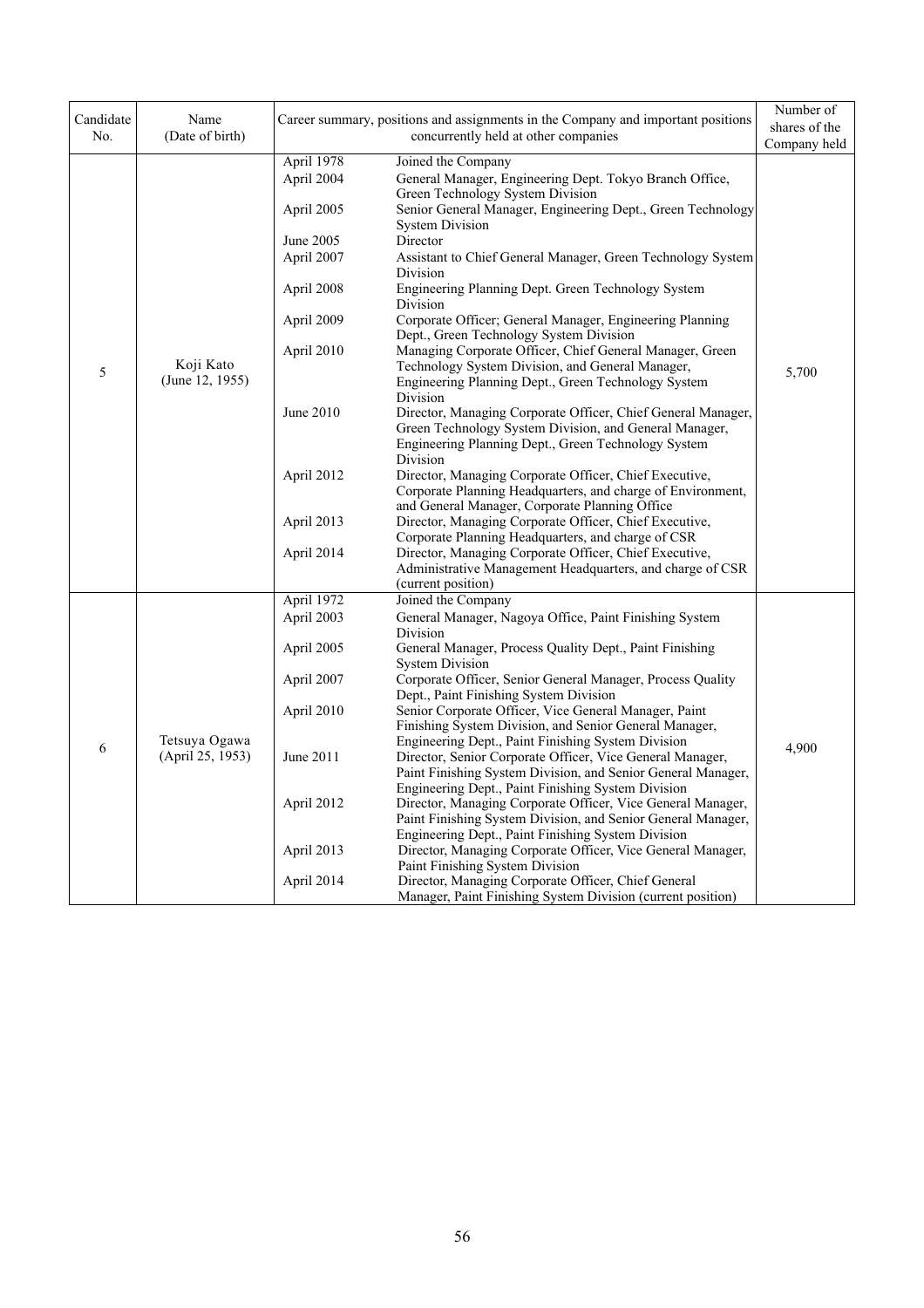| Candidate        | Name                                      |                                        | Career summary, positions and assignments in the Company and important positions                                                                                                                                                             | Number of        |
|------------------|-------------------------------------------|----------------------------------------|----------------------------------------------------------------------------------------------------------------------------------------------------------------------------------------------------------------------------------------------|------------------|
| No.              | (Date of birth)                           |                                        | concurrently held at other companies                                                                                                                                                                                                         | shares of the    |
|                  |                                           |                                        |                                                                                                                                                                                                                                              | Company held     |
|                  |                                           | April 1974<br>April 2002<br>April 2003 | Joined the Company<br>General Manager, Construction Section #3., Engineering Dept.,<br>Osaka Branch Office, Green Technology System Division<br>General Manager, Engineering Dept., Osaka Branch Office,<br>Green Technology System Division |                  |
|                  |                                           | April 2005                             | General Manager, Engineering Dept., Kyushu Branch Office,<br>Green Technology System Division                                                                                                                                                |                  |
|                  |                                           | April 2007                             | General Manager, Engineering Dept., Osaka Branch Office 2,<br>Green Technology System Division                                                                                                                                               |                  |
| $\boldsymbol{7}$ | Hiroshi Mukai*<br>(October 10, 1953)      | April 2009                             | General Manager, Engineering Dept., Osaka Branch Office,<br>Green Technology System Division                                                                                                                                                 | $\boldsymbol{0}$ |
|                  |                                           | April 2010                             | General Manager, Engineering Dept., Osaka Branch Office,<br>Green Technology System Division                                                                                                                                                 |                  |
|                  |                                           | April 2011                             | Vice General Manager, Osaka Branch Office, Green<br>Technology System Division                                                                                                                                                               |                  |
|                  |                                           | April 2012                             | Corporate Officer, General Manager, Osaka Branch Office,<br>Green Technology System Division                                                                                                                                                 |                  |
|                  |                                           | April 2014                             | Senior Corporate Officer, General Manager, Osaka Branch<br>Office, Green Technology System Division                                                                                                                                          |                  |
|                  |                                           | April 2015                             | Managing Corporate Officer, Vice General Manager, Green<br>Technology System Division (current position)                                                                                                                                     |                  |
|                  |                                           | April 1981                             | Joined the Company                                                                                                                                                                                                                           |                  |
|                  | Yukinori Hamanaka*<br>(December 10, 1958) | April 2004                             | General Manager, Engineering Dept., Tokyo Office, Paint<br>Finishing System Division                                                                                                                                                         |                  |
|                  |                                           | April 2005                             | General Manager, Engineering Dept., Tokyo Office, Office 1,<br>Paint Finishing System Division                                                                                                                                               |                  |
|                  |                                           | April 2006                             | General Manager, Sales and Engineering Dept., Paint Finishing<br><b>System Division</b>                                                                                                                                                      |                  |
| $\,8\,$          |                                           | April 2007                             | General Manager, Sales and Engineering Section, Sales and<br>Engineering Dept., Paint Finishing System Division                                                                                                                              | 100              |
|                  |                                           | April 2010                             | Corporate Officer, General Manager, Office 1, Paint Finishing<br><b>System Division</b>                                                                                                                                                      |                  |
|                  |                                           | April 2013                             | Senior Corporate Officer, Senior General Manager,<br>Engineering Dept., Paint Finishing System Division                                                                                                                                      |                  |
|                  |                                           | April 2015                             | Senior Corporate Officer, Vice General Manager, Paint<br>Finishing System Division and Senior General Manager, Sales                                                                                                                         |                  |
|                  |                                           | April 2005                             | and Engineering Dept. (current position)<br>Managing Corporate Officer, General Manager, Shikoku                                                                                                                                             |                  |
|                  |                                           |                                        | Business, Sompo Japan Insurance Inc. (current Sompo Japan<br>Nipponkoa Insurance Inc.)                                                                                                                                                       |                  |
|                  |                                           | April 2008                             | Advisor, Corporate Planning Department. Sompo Japan<br>Insurance Inc.                                                                                                                                                                        |                  |
| 9                | Shuichi Murakami                          | June 2008                              | Resigned from Sompo Japan Insurance Inc.                                                                                                                                                                                                     | 6,800            |
|                  | (November 12, 1950)                       |                                        | Audit & Supervisory Board Member of the Company<br>Full-time Audit & Supervisory Board Member (Outside),                                                                                                                                     |                  |
|                  |                                           |                                        | Origin Electric Co., Ltd.                                                                                                                                                                                                                    |                  |
|                  |                                           | June 2012                              | Director of the Company (current position)                                                                                                                                                                                                   |                  |
|                  |                                           |                                        | Retired as Full-time Audit & Supervisory Board Member                                                                                                                                                                                        |                  |
|                  |                                           |                                        | (Outside), Origin Electric Co., Ltd.                                                                                                                                                                                                         |                  |

Notes:

1. The persons marked with an asterisk (\*) are new candidates.

2. No material conflict of interest exists between the Company and any of the above nine (9) candidates for Director.

3. Shuichi Murakami is a candidate for Outside Director.

4. The Company chose Shuichi Murakami as a candidate for Outside Director based on our judgment that he has abundant expertise and experience nurtured during his tenure as the person responsible for conducting business and affairs at a leading non-life insurance company and the expectation that he would appropriately perform duties from the viewpoint of ensuring transparent decision making by the Board of Directors and reinforcing the supervisory functions thereon. He is currently an Outside Director of the Company, and the number of years as Outside Director of the

Company will be three (3) years at the conclusion of this Annual Shareholders' Meeting.

5. The Company has notified Tokyo Stock Exchange, Inc., of the designation of Shuichi Murakami as an Independent Director as stipulated by the TSE regulations. If his appointment as Outside Director is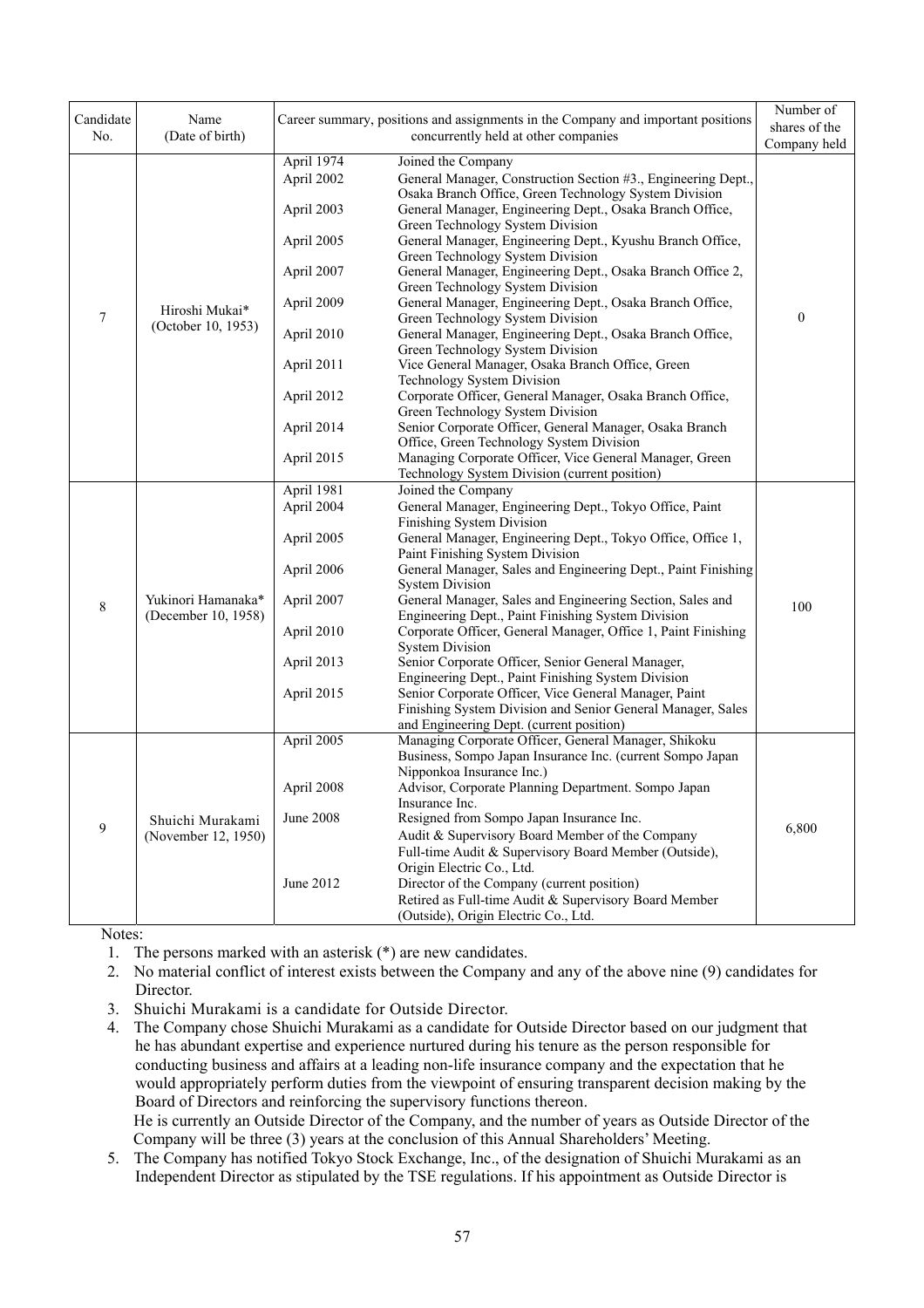approved at this Annual Shareholders' Meeting, the Company intends to continuously designate him as an Independent Director.

- 6. In October 2014, during the term of office of Shuichi Murakami as an Outside Director, the Company was sentenced to a fine by the Tokyo District Court for violations of the Anti-Monopoly Act with regard to the bidding for the equipment installation project of the Hokuriku Shinkansen Line. Although he did not perceive such violations until they were revealed by legal authorities, he had given recommendations from the standpoint of compliance and promoting awareness. After the incident was revealed, he has been providing recommendations on the prevention of a recurrence and how to ensure the effectiveness of preventive measures in the pursuit of thorough compliance. He also has checked and verified the status of the recurrence preventive measures that have been implemented.
- 7. The Company has stipulated in its Articles of Incorporation that it can conclude a limited liability agreement with each Outside Director to limit his/her liability for damages to a certain degree, and has concluded such limited liability agreement with Shuichi Murakami. If his election as Outside Director is approved, the Company intends to continue the limited liability agreement. The outline of the aforementioned limited liability agreement is as follows:
	- In case an Outside Director causes damage to the Company due to his/her negligence of duty, his/her liability for the damage shall be up to the minimum liability amount provided for in law when said Director's duty is performed in good faith and with no gross negligence.

#### **Proposal No. 3:** Election of One (1) Audit & Supervisory Board Member

The term of office of Audit & Supervisory Board Member Yoshikatsu Nakajima will expire at the conclusion of this Annual Shareholders' Meeting. Accordingly, the election of one (1) Audit & Supervisory Board Member is proposed.

The Audit & Supervisory Board has given its prior consent to this Proposal.

The candidate is as follows:

| Name<br>(Date of birth)                  |                                                                                                            | Career summary and positions in the Company and important positions concurrently<br>held at other companies                                                                                                                                                                                                                                                                                                                                                    | Number of<br>shares of the<br>Company held |
|------------------------------------------|------------------------------------------------------------------------------------------------------------|----------------------------------------------------------------------------------------------------------------------------------------------------------------------------------------------------------------------------------------------------------------------------------------------------------------------------------------------------------------------------------------------------------------------------------------------------------------|--------------------------------------------|
| Hirokazu Hikosaka*<br>(December 2, 1960) | April 1983<br>March 1985<br>April 1992<br>April 1999<br>April 2005<br>June 2006<br>June 2010<br>April 2014 | Joined the Asahi Shinkin Bank<br>Resigned from the Asahi Shinkin Bank<br>Registered as a lawyer. Joined Nakajima Law Office (current<br>Nakajima Hikosaka Kubouchi Law Office) (current position)<br>Governor of the Kanto Federation of Bar Associations<br>Executive Governor of the Japan Federation of Bar<br>Associations<br>Director, Adways Inc. (Outside Director)<br>Auditor, Adways Inc. (current position)<br>Vice-President, Tokyo Bar Association | $\theta$                                   |

Notes:

- 1. The person marked with an asterisk (\*) is a new candidate.
- 2. No material conflict of interest exists between the Company and the candidate for Audit & Supervisory Board Member.
- 3. Hirokazu Hikosaka is a candidate for Outside Audit & Supervisory Board Member.
- 4. Although Hirokazu Hikosaka has had no experience of directly engaging in corporate management, the Company chose Hirokazu Hikosaka as a candidate for Outside Audit & Supervisory Board Member based on our judgment that he has professional expertise and abundant experience as a lawyer, and the expectation that he would appropriately perform duties from an objective standpoint to supervise the legality of the execution of duties by Directors.
- 5. If his appointment as an Audit & Supervisory Board Member is approved at this Annual Shareholders' Meeting, the Company intends to designate him as an Independent Auditor as stipulated in the provisions of the Tokyo Stock Exchange.
- 6. The Company has stipulated in its Articles of Incorporation that it can conclude a limited liability agreement with each Outside Audit & Supervisory Board Member to limit his/her liability for damages to a certain degree. If Hirokazu Hikosaka's election as Outside Audit & Supervisory Board Member is approved, the Company intends to conclude a limited liability agreement with him.

The outline of the aforementioned limited liability agreement is as follows:

 In case an Outside Audit & Supervisory Board Member causes damage to the Company due to his/her negligence of duty, his/her liability for the damage shall be up to the minimum liability